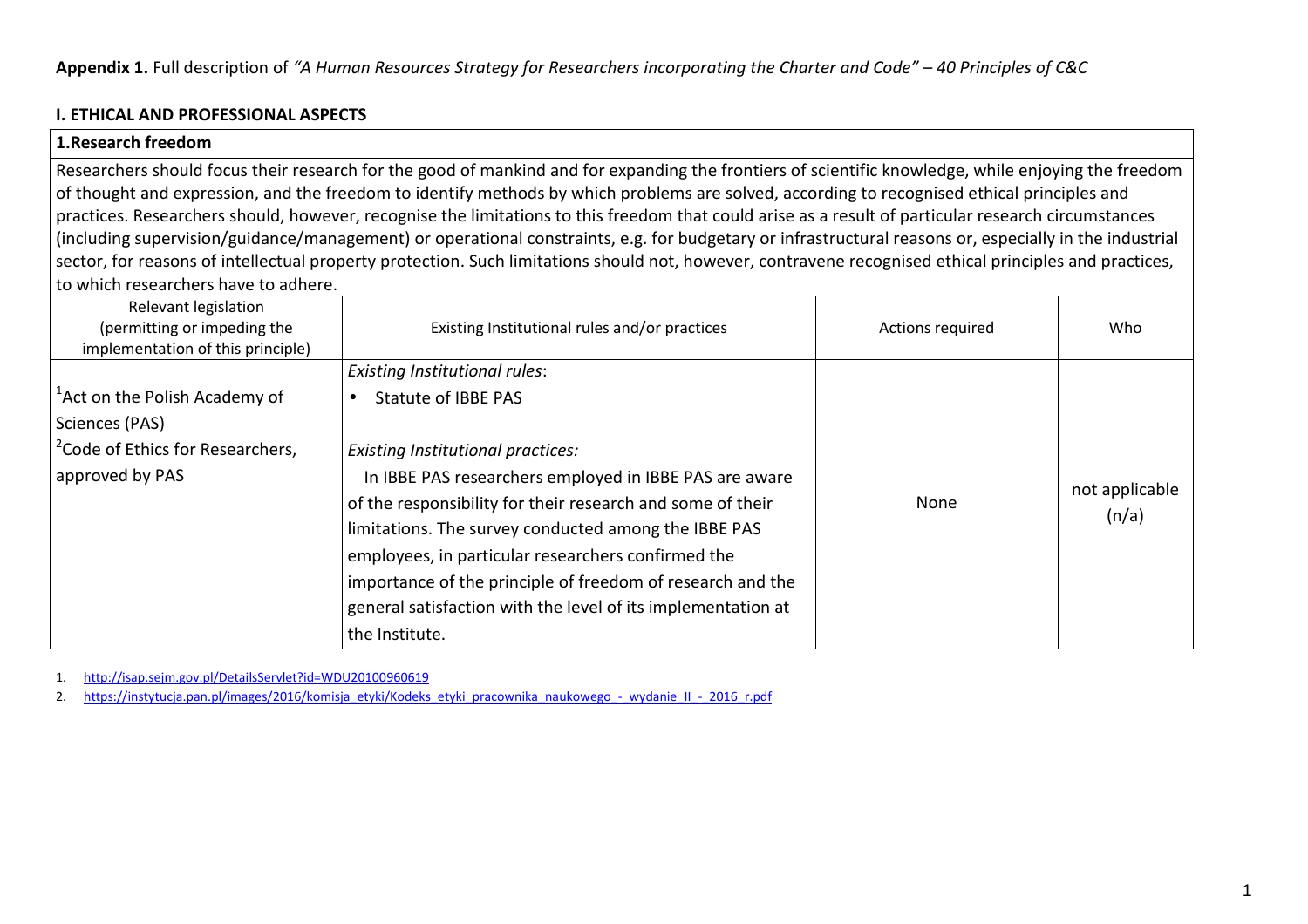| 2. Ethical principles                                                                    |                                                                                                                                                   |                  |       |
|------------------------------------------------------------------------------------------|---------------------------------------------------------------------------------------------------------------------------------------------------|------------------|-------|
|                                                                                          | Researchers should adhere to the recognised ethical practices and fundamental ethical principles appropriate to their discipline(s) as well as to |                  |       |
|                                                                                          | ethical standards as documented in the different national, sectoral or institutional Codes of Ethics.                                             |                  |       |
| Relevant legislation<br>(permitting or impeding the<br>implementation of this principle) | Existing Institutional rules and/or practices                                                                                                     | Actions required | Who   |
| <sup>1</sup> Act on the Polish Academy of                                                | <b>Existing Institutional rules:</b>                                                                                                              |                  |       |
| <b>Sciences</b>                                                                          | <b>Statute of IBBE PAS</b><br>$\bullet$                                                                                                           |                  |       |
| <sup>2</sup> Act on the Principles of Financing                                          |                                                                                                                                                   |                  |       |
| <b>Sciences</b>                                                                          | <b>Existing Institutional practices:</b>                                                                                                          |                  |       |
| <sup>3</sup> Code of Ethics for Researchers,                                             | Ethical rules and practices are well established in IBBE                                                                                          |                  |       |
| approved by PAS                                                                          | PAS. Relevant national legislation as well as lower level legal                                                                                   |                  |       |
|                                                                                          | framework are in place and followed. The key law binding to                                                                                       |                  |       |
|                                                                                          | IBBE PAS is related to Act on the Principles of Financing                                                                                         |                  |       |
|                                                                                          | Science and Act on the Polish Academy of Sciences. It                                                                                             |                  |       |
|                                                                                          | includes relevant provisions regarding the obligations to                                                                                         | None             | (n/a) |
|                                                                                          | adhere to ethical rules and standards and consequences of                                                                                         |                  |       |
|                                                                                          | not respected them. The Institute follows the Code of Ethics,                                                                                     |                  |       |
|                                                                                          | prepared by the PAS Committee on Ethics in Science and                                                                                            |                  |       |
|                                                                                          | approved by PAS in 2012. The Code of Ethics is based on the                                                                                       |                  |       |
|                                                                                          | principles defined in the European Code of Conduct for                                                                                            |                  |       |
|                                                                                          | Research Integrity.                                                                                                                               |                  |       |
|                                                                                          | The survey conducted by IBBE PAS staff confirmed the                                                                                              |                  |       |
|                                                                                          | importance of ethical principles and general satisfaction with                                                                                    |                  |       |
|                                                                                          | its implementation at the Institute.                                                                                                              |                  |       |

- 1. http://isap.sejm.gov.pl/DetailsServlet?id=WDU20100960619
- 2. http://isap.sejm.gov.pl/DetailsServlet?id=WDU20140001620
- 3. https://instytucja.pan.pl/images/2016/komisja\_etyki/Kodeks\_etyki\_pracownika\_naukowego\_-\_wydanie\_II\_-\_2016\_r.pdf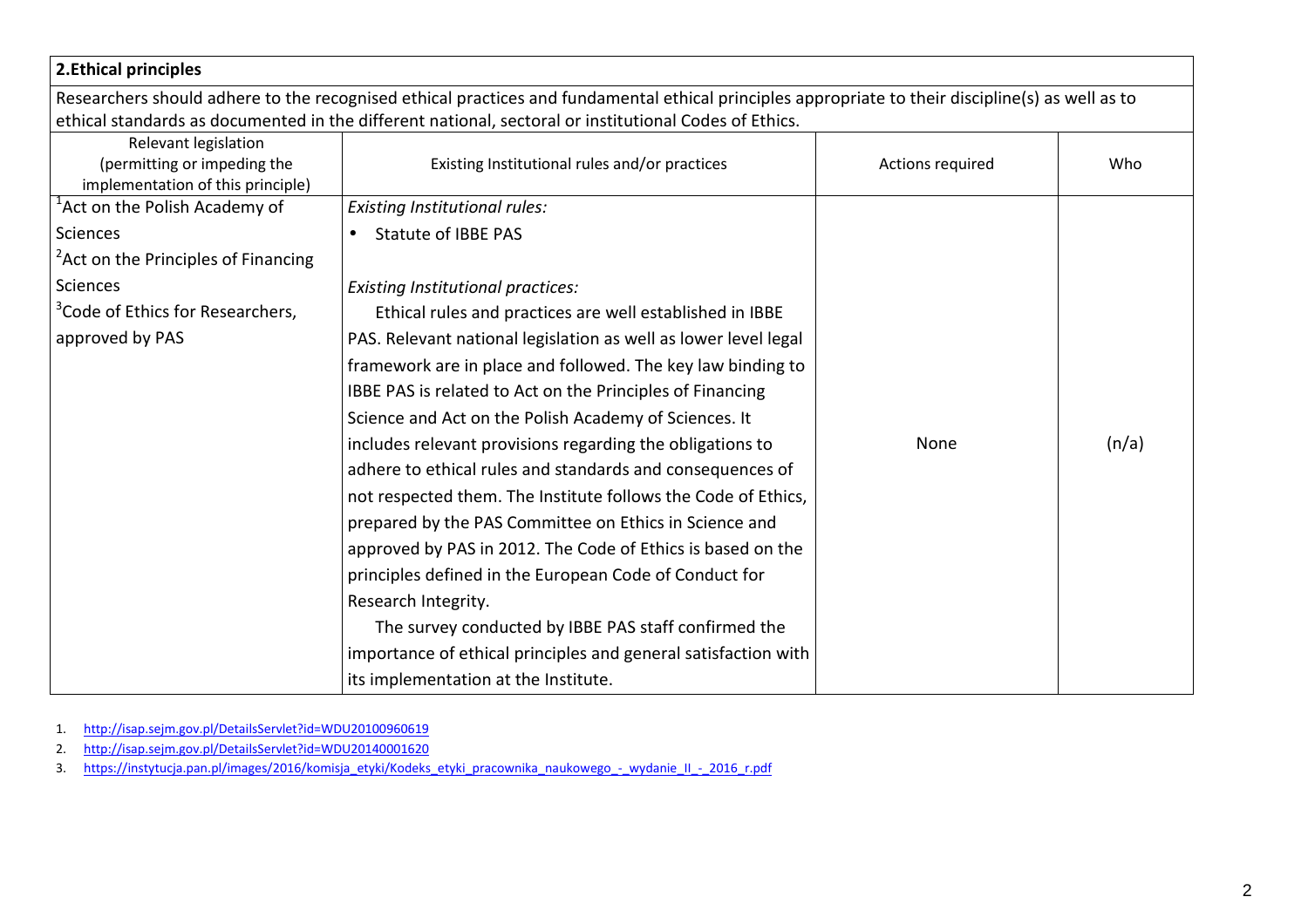#### **3. Professional responsibility**

Researchers should make every effort to ensure that their research is relevant to society and does not duplicate research previously carried out elsewhere. They must avoid plagiarism of any kind and abide by the principle of intellectual property and joint data ownership in the case of research carried out in collaboration with a supervisor(s) and/or other researchers. The need to validate new observations by showing that experiments are reproducible should not be interpreted as plagiarism, provided that the data to be confirmed are explicitly quoted. Researchers should ensure, if any aspect of their work is delegated, that the person to whom it is delegated has the competence to carry it out.

| Relevant legislation<br>(permitting or impeding the<br>implementation of this principle) | Existing Institutional rules and/or practices                 | Actions required | Who   |
|------------------------------------------------------------------------------------------|---------------------------------------------------------------|------------------|-------|
| <sup>1</sup> Act on the Polish Academy of                                                | Existing Institutional rules:                                 |                  |       |
| <b>Sciences</b>                                                                          | Statute of IBBE PAS- approved by President of PAS             |                  |       |
| <sup>2</sup> Act on Academic Degrees and Title                                           | Regulations for the management of intellectual                |                  |       |
| and Degrees and Title in the Arts                                                        | properties and rules for commercialization of research        |                  |       |
| <sup>3</sup> Code of Ethics for Researchers,                                             | results at IBBE PAS.                                          |                  |       |
| approved by PAS                                                                          |                                                               |                  |       |
| <sup>4</sup> The World Intellectual Property                                             | <b>Existing Institutional practices:</b>                      | None             | (n/a) |
| <b>Organization Copyright Treaty</b>                                                     | As described above professional responsibility, ethical       |                  |       |
| (WIPO Copyright Treaty or WCT).                                                          | rules and practices are well established in IBBE PAS          |                  |       |
|                                                                                          | The survey conducted among the IBBE PAS staff confirmed       |                  |       |
|                                                                                          | the importance of this principle and the general satisfaction |                  |       |
|                                                                                          | with the level of its implementation at the Institute.        |                  |       |

1.http://isap.sejm.gov.pl/DetailsServlet?id=WDU20100960619

http://isap.sejm.gov.pl/DetailsServlet?id=WDU20160000882%20 2.

https://instytucja.pan.pl/images/2016/komisja\_etyki/Kodeks\_etyki\_pracownika\_naukowego\_-\_wydanie\_II\_-\_2016\_r.pdf 3.

4.http://www.wipo.int/treaties/en/ip/wct/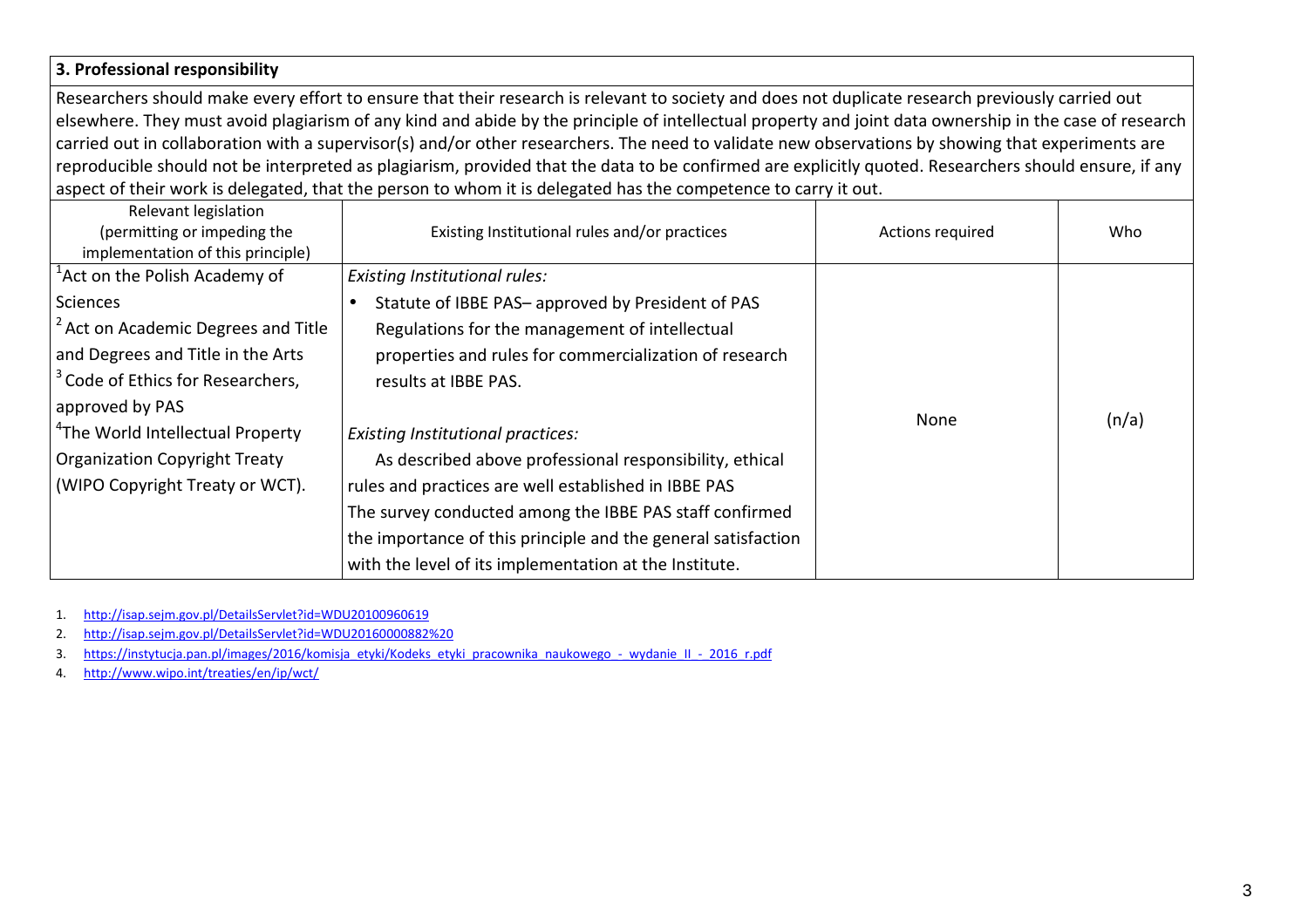# **4. Professional attitude**

Researchers should be familiar with the strategic goals governing their research environment and funding mechanisms, and should seek all necessary approvals before starting their research or accessing the resources provided. They should inform their employers, funders or supervisor when their research project is delayed, redefined or completed, or give notice if it is to be terminated earlier or suspended for whatever reason.

| Relevant legislation<br>(permitting or impeding the<br>implementation of this principle) | Existing Institutional rules and/or practices                                                                                                                                                                                                                                                                                                                                                                                                                                                                                                                                                                                          | Actions required | Who   |
|------------------------------------------------------------------------------------------|----------------------------------------------------------------------------------------------------------------------------------------------------------------------------------------------------------------------------------------------------------------------------------------------------------------------------------------------------------------------------------------------------------------------------------------------------------------------------------------------------------------------------------------------------------------------------------------------------------------------------------------|------------------|-------|
| <sup>1</sup> Act on the Principles of Financing<br>Sciences                              | <b>Existing Institutional rules:</b><br>Regulations on Periodic Assessment for Researchers and<br>Employees - approved by the Scientific Council of IBBE<br><b>PAS</b>                                                                                                                                                                                                                                                                                                                                                                                                                                                                 |                  |       |
|                                                                                          | <b>Existing Institutional practices:</b><br>Ethical rules and practices are well established in IBBE PAS.<br>All researchers are obliged to inform their supervisors about<br>progress of their works. Once a year at IBBE PAS seminars<br>during which the teams present progress in their research<br>projects are organised. Moreover national legislation as well<br>as rules established in IBBE PAS are in place. Following the<br>regulations, annual assessment of employees by the Board<br>of Directors of IBBE PAS and next complex evaluation of<br>researchers is performed by the Scientific Council of the IBBE<br>PAS. | None             | (n/a) |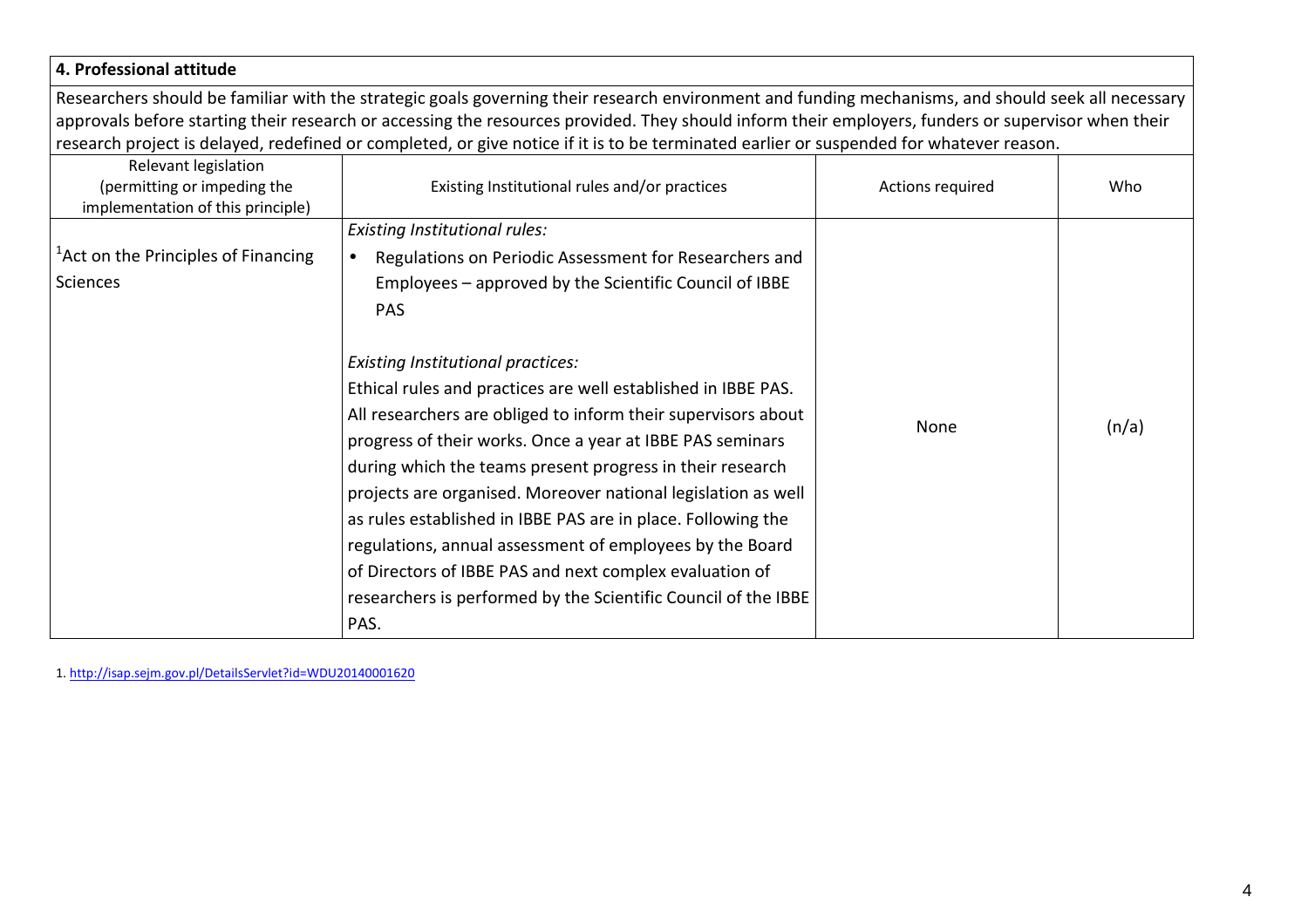# **5. Contractual and legal obligations**

Researchers at all levels must be familiar with the national, sectoral or institutional regulations governing training and/or working conditions. This includes Intellectual Property Rights regulations, and the requirements and conditions of any sponsor or funders, independently of the nature of their contract. Researchers should adhere to such regulations by delivering the required results (e.g. thesis, publications, patents, reports, new products development, etc) as set out in the terms and conditions of the contract or equivalent document.

| Relevant legislation<br>(permitting or impeding the<br>implementation of this principle) | Existing Institutional rules and/or practices                                                                                                                                                                                                                                                                                                                                                                                                                                                                        | Actions required | Who   |
|------------------------------------------------------------------------------------------|----------------------------------------------------------------------------------------------------------------------------------------------------------------------------------------------------------------------------------------------------------------------------------------------------------------------------------------------------------------------------------------------------------------------------------------------------------------------------------------------------------------------|------------------|-------|
| <sup>1</sup> Act on the Polish Academy of                                                | <b>Existing Institutional rules:</b>                                                                                                                                                                                                                                                                                                                                                                                                                                                                                 |                  |       |
| Sciences                                                                                 | Statute of IBBE PAS                                                                                                                                                                                                                                                                                                                                                                                                                                                                                                  |                  |       |
| <sup>2</sup> Act on copyright and related                                                |                                                                                                                                                                                                                                                                                                                                                                                                                                                                                                                      |                  |       |
| rights with further amendments                                                           | <b>Existing Institutional practices:</b><br>Regulations for the management of intellectual properties<br>and rules for commercialization of research results at IBBE PAS<br>- approved by the Scientific Council of IBBE PAS. During<br>recruitment, all ew employees are informed about their rights<br>and responsibilities according to good practice principles (GPP).<br>Each hired employee confirms her/his acquaintent with GPP by<br>singing adequate statement in individual scope of diuties<br>document. | None             | (n/a) |

1.http://isap.sejm.gov.pl/DetailsServlet?id=WDU20100960619

http://isap.sejm.gov.pl/DetailsServlet?id=WDU19940240083 2.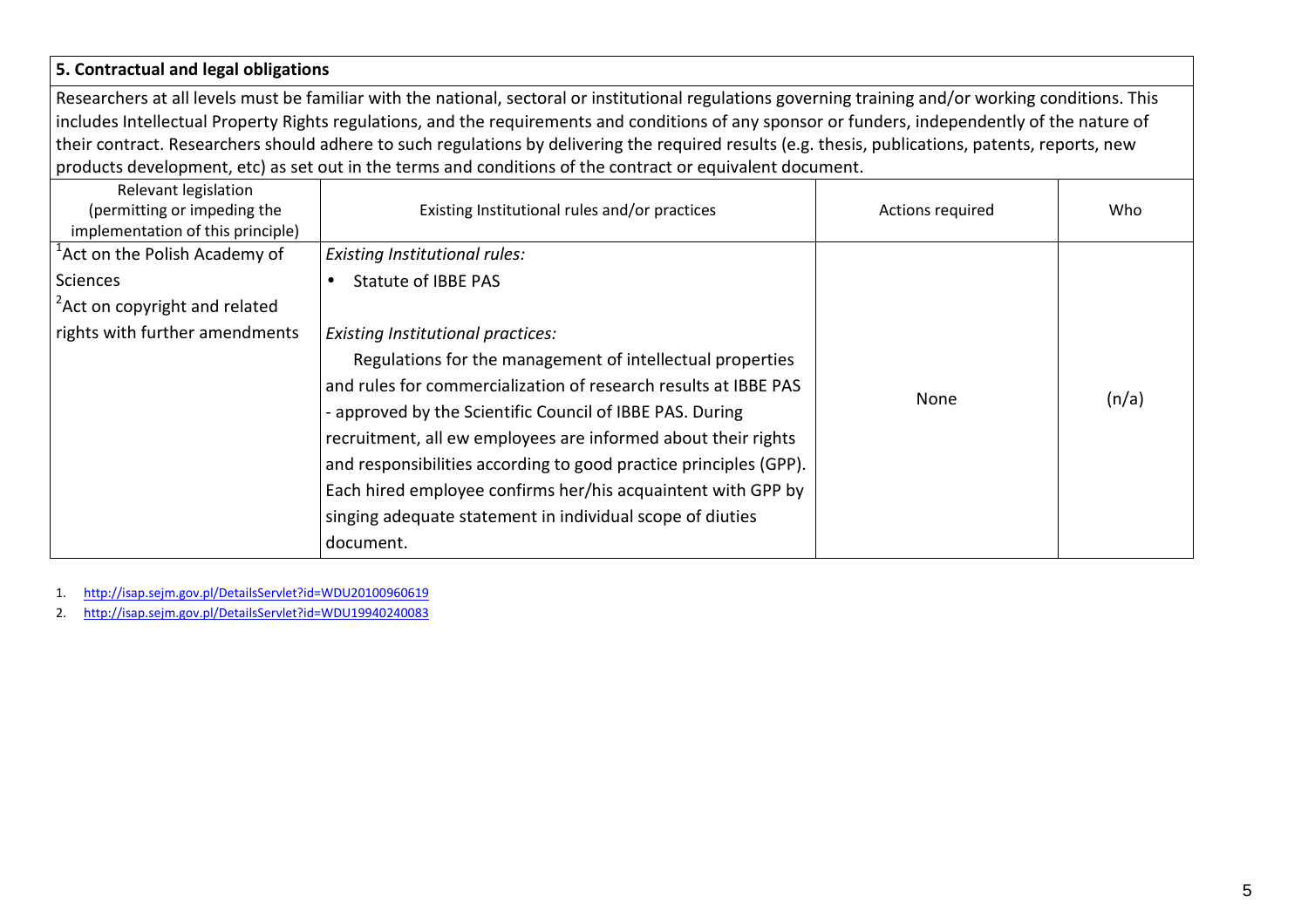#### **6. Accountability**

Researchers need to be aware that they are accountable towards their employers, funders or other related public or private bodies as well as, on more ethical grounds, towards society as a whole. In particular, researchers funded by public funds are also accountable for the efficient use of taxpayers' money. Consequently, they should adhere to the principles of sound, transparent and efficient financial management and cooperate with any authorised audits of their research, whether undertaken by their employers/funders or by ethics committees.

 Methods of collection and analysis, the outputs and, where applicable, details of the data should be open to internal and external scrutiny, whenever necessary and as requested by the appropriate authorities.

| Relevant legislation<br>(permitting or impeding the<br>implementation of this principle) | Existing Institutional rules and/or practices                                                        | Actions required | Who   |
|------------------------------------------------------------------------------------------|------------------------------------------------------------------------------------------------------|------------------|-------|
| <sup>1</sup> Labour Code                                                                 | <b>Existing Institutional practices:</b>                                                             |                  |       |
| <sup>2</sup> Act on the Polish Academy of                                                |                                                                                                      |                  |       |
| Sciences                                                                                 | The issue of accountability addresses to all researchers.                                            |                  |       |
|                                                                                          | $3$ Act on the Principles of Financing Superior regulations are included in Act on the Principles of |                  |       |
| Sciences                                                                                 | Financing Science, and particular regulations are based on rules                                     |                  |       |
| <sup>4</sup> Code of Ethics for Researchers,                                             | recommended by the funders in case of external projects cared                                        |                  |       |
| approved by PAS                                                                          | out in the IBBE PAS. IBBE PAS - as the scientific unit of the                                        |                  |       |
|                                                                                          | Polish Academy of Sciences, is obliged to adhere to the                                              | None             | (n/a) |
|                                                                                          | principles of sound, transparent and efficient financial                                             |                  |       |
|                                                                                          | management and cooperate with authorised audits of their                                             |                  |       |
|                                                                                          | research, whether undertaken by their employers/funders or                                           |                  |       |
|                                                                                          | by ethics committees. The management of assets of IBBE PAS                                           |                  |       |
|                                                                                          | including departments and laboratories, and other                                                    |                  |       |
|                                                                                          | organisational units is conducted in accordance with the                                             |                  |       |
|                                                                                          | principles of expediency, economy and requirements of                                                |                  |       |
|                                                                                          | efficient management.                                                                                |                  |       |

1.http://isap.sejm.gov.pl/DetailsServlet?id=WDU19740240141+2016%2401%2402&min=1

- 2.http://isap.sejm.gov.pl/DetailsServlet?id=WDU20100960619
- http://isap.sejm.gov.pl/DetailsServlet?id=WDU20140001620 3.
- https://instytucja.pan.pl/images/2016/komisja\_etyki/Kodeks\_etyki\_pracownika\_naukowego\_-\_wydanie\_II\_-\_2016\_r.pdf 4.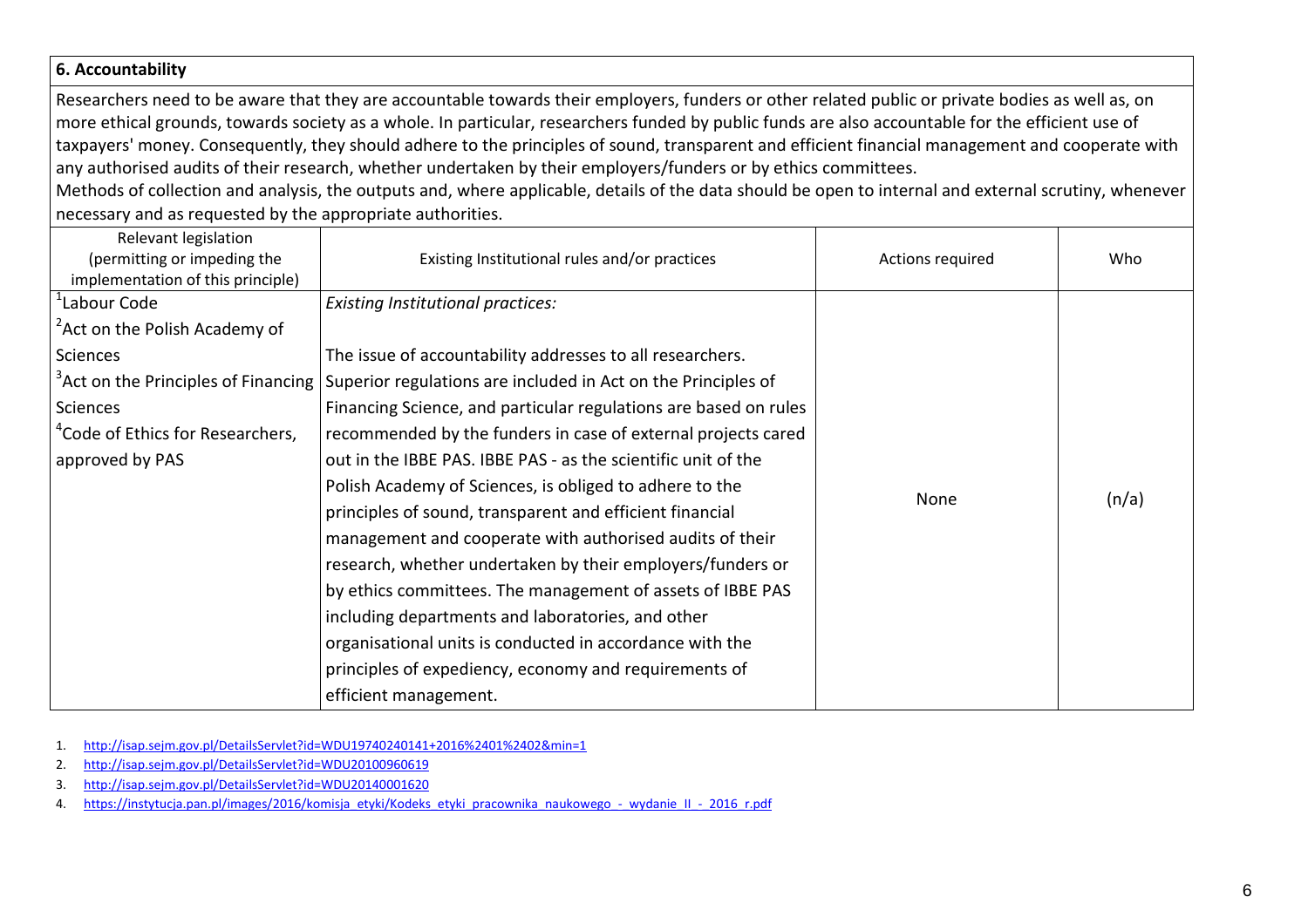#### **7. Good practice in research**

Researchers should at all times adopt safe working practices, in line with national legislation, including taking the necessary precautions for health and safety and for recovery from information technology disasters, e.g. by preparing proper back-up strategies. They should also be familiar with the current national legal requirements regarding data protection and confidentiality protection requirements, and undertake the necessary steps to fulfil them at all times.

| Relevant legislation<br>(permitting or impeding the<br>implementation of this principle)                                                                     | Existing Institutional rules and/or practices                                                                                                                                                                                                                                                                                                                                                                                                                                                                                                                                                                                                                                       | Actions required | Who   |
|--------------------------------------------------------------------------------------------------------------------------------------------------------------|-------------------------------------------------------------------------------------------------------------------------------------------------------------------------------------------------------------------------------------------------------------------------------------------------------------------------------------------------------------------------------------------------------------------------------------------------------------------------------------------------------------------------------------------------------------------------------------------------------------------------------------------------------------------------------------|------------------|-------|
| <sup>1</sup> Labour Code<br><sup>2</sup> Code of Ethics for Researchers,<br>approved by PAS<br><sup>3</sup> Regulation on Occupational<br>Safety and Health. | <b>Existing Institutional rules:</b><br>Labour Regulation at IBBE PAS<br><b>Existing Institutional practices:</b><br>As employer, IBBE PAS is also obliged to secure safe and<br>healthy working conditions. There are two types of trainings on<br>the aforementioned topic:<br>initial training and aquaitance with safty and health<br>$\bullet$<br>regulations at general level and at workplace for newly hired<br>employees is confirmed by the employee with his/her<br>signature;<br>periodic training every not less than in a period of 3 years.<br>If there is a need reported by the supervisor, the specific<br>training on health and safety conditions is organised. | None             | (n/a) |

1.http://isap.sejm.gov.pl/DetailsServlet?id=WDU19740240141+2016%2401%2402&min=1

https://instytucja.pan.pl/images/2016/komisja\_etyki/Kodeks\_etyki\_pracownika\_naukowego\_-\_wydanie\_II\_-\_2016\_r.pdf 2.

3.http://isap.sejm.gov.pl/DetailsServlet?id=WDU20031691650&min=1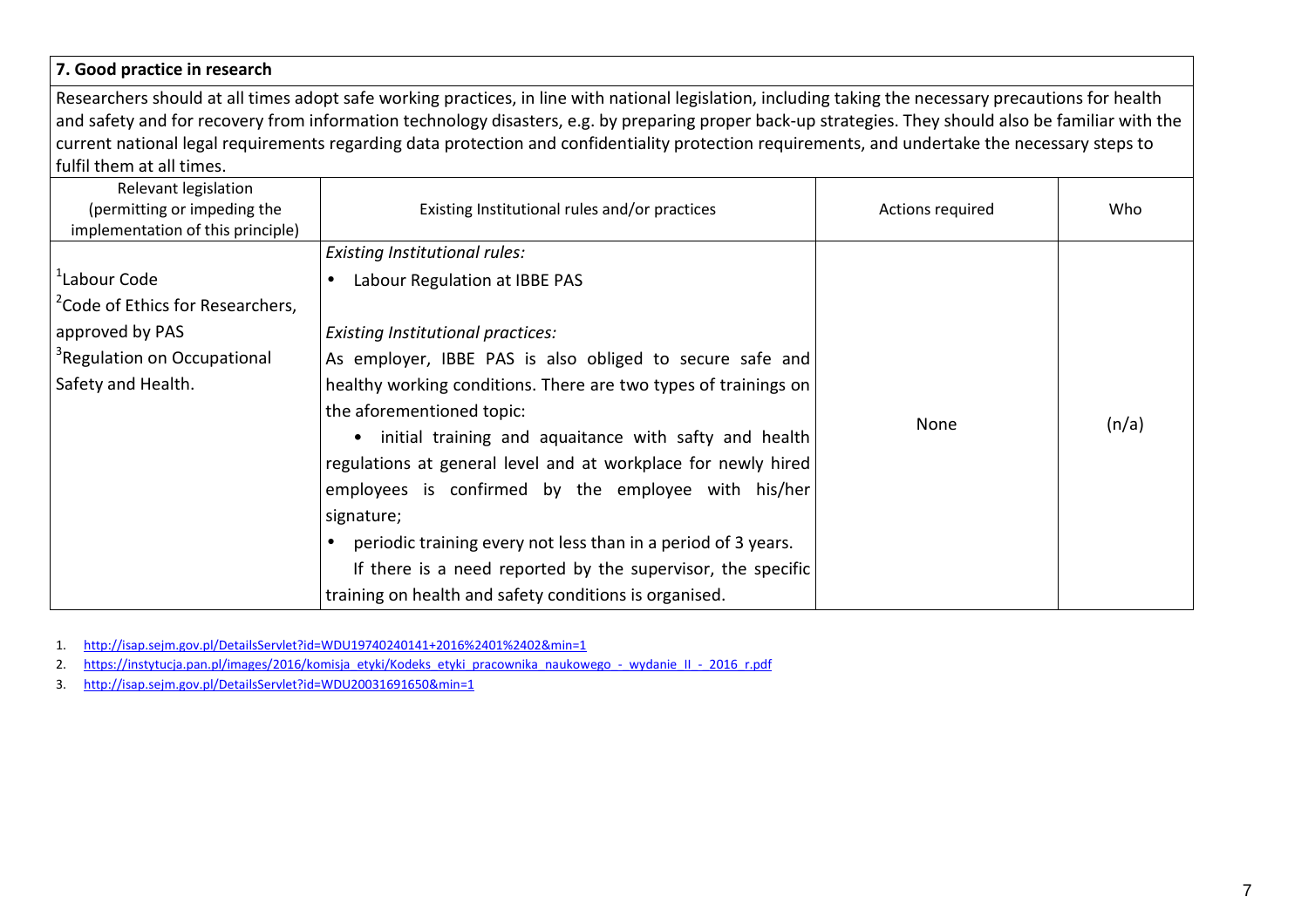## **8. Dissemination, exploitation of results**

All researchers should ensure, in compliance with their contractual arrangements, that the results of their research are disseminated and exploited, e.g. communicated, transferred into other research settings or, if appropriate, commercialised. Senior researchers, in particular, are expected to take a lead in ensuring that research is fruitful and that results are either exploited commercially or made accessible to the public (or both) whenever the opportunity arises.

| Relevant legislation<br>(permitting or impeding the<br>implementation of this principle) | Existing Institutional rules and/or practices              | Actions required | Who   |
|------------------------------------------------------------------------------------------|------------------------------------------------------------|------------------|-------|
|                                                                                          | Existing Institutional rules:                              |                  |       |
| <sup>1</sup> Act on the Polish Academy of                                                | Statute of IBBE PAS                                        |                  |       |
| Sciences                                                                                 | Regulation of Use the Results of Intellectual<br>$\bullet$ |                  |       |
| <sup>2</sup> Code of Ethics for Researchers,                                             | Properties (12.2017)                                       |                  |       |
| approved by PAS                                                                          | Internal Regulation on Remuneration of<br>$\bullet$        |                  |       |
|                                                                                          | Employees                                                  |                  |       |
|                                                                                          | Internal Regulation on Employee Bonus                      |                  |       |
|                                                                                          |                                                            |                  |       |
|                                                                                          | <b>Existing Institutional practices:</b>                   |                  |       |
|                                                                                          | At IBBE PAS exist the regulations for the                  | None             | (n/a) |
|                                                                                          | management of intellectual properties and research         |                  |       |
|                                                                                          | results commercialization and the regulations of the       |                  |       |
|                                                                                          | periodical evaluation of empleyee. Following them,         |                  |       |
|                                                                                          | the IBBE PAS is focused on achieving the high level of     |                  |       |
|                                                                                          | dissemination of research results to the scientific        |                  |       |
|                                                                                          | community and the general public.                          |                  |       |
|                                                                                          | Based on the survey can be concluded the high              |                  |       |
|                                                                                          | awareness of the regulations among employees and           |                  |       |
|                                                                                          | good implementation.                                       |                  |       |

1.http://isap.sejm.gov.pl/DetailsServlet?id=WDU19740240141+2016%2401%2402&min=1

https://instytucja.pan.pl/images/2016/komisja\_etyki/Kodeks\_etyki\_pracownika\_naukowego\_-\_wydanie\_II\_-\_2016\_r.pdf 2.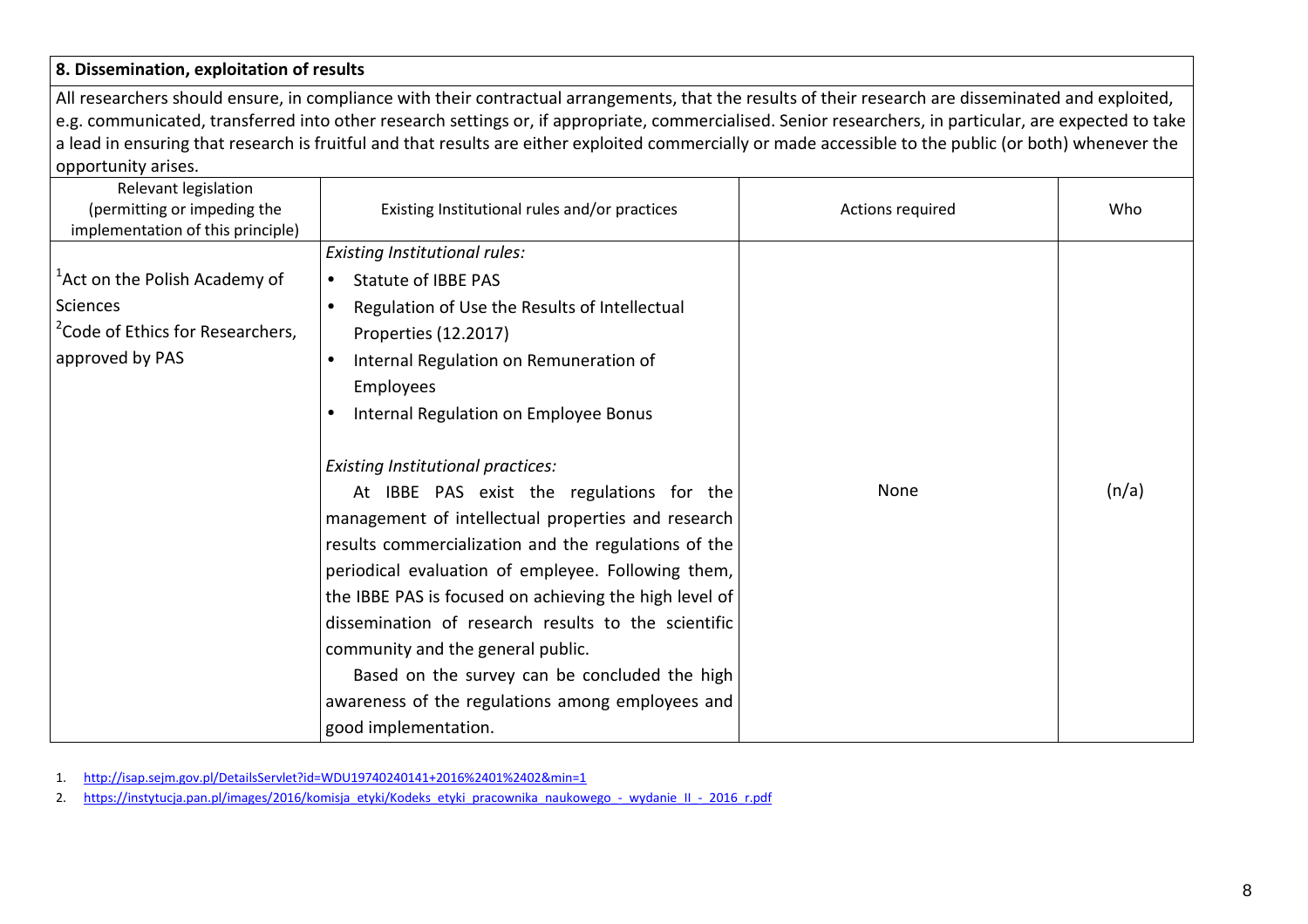| 9. Public engagement                                                                |                                                                                                                                                    |                                          |                |
|-------------------------------------------------------------------------------------|----------------------------------------------------------------------------------------------------------------------------------------------------|------------------------------------------|----------------|
|                                                                                     | Researchers should ensure that their research activities are made known to society at large in such a way that they can be understood by non-      |                                          |                |
|                                                                                     | specialists, thereby improving the public's understanding of science. Direct engagement with the public will help researchers to better understand |                                          |                |
|                                                                                     | public interest in priorities for science and technology and also the public's concerns.                                                           |                                          |                |
| Relevant legislation                                                                |                                                                                                                                                    |                                          |                |
| (permitting or impeding the                                                         | Existing Institutional rules and/or practices                                                                                                      | Actions required                         | Who            |
| implementation of this principle)                                                   |                                                                                                                                                    |                                          |                |
|                                                                                     | <b>Existing Institutional rules:</b>                                                                                                               | Encourage the researchers to             |                |
| <sup>1</sup> Act on the Polish Academy of                                           | <b>Statute of IBBE PAS</b><br>$\bullet$                                                                                                            | continuation and dissemination of        | -Deputy        |
| <b>Sciences</b>                                                                     |                                                                                                                                                    | results of current scientific activities | Director for   |
| <sup>2</sup> Act on the Principles of Financing   Existing Institutional practices: |                                                                                                                                                    | (A1).                                    | Research,      |
| <b>Sciences</b>                                                                     | Since management staff consider public engagement                                                                                                  |                                          | -PR Specialist |
|                                                                                     | with science, technology, engineering etc. as a very                                                                                               |                                          |                |
|                                                                                     | important, then more afford will be directed to                                                                                                    |                                          |                |
|                                                                                     | dissemination of information on this aspect of                                                                                                     |                                          |                |
|                                                                                     | scientific activity among researchers. IBBE PAS                                                                                                    |                                          |                |
|                                                                                     | employees are involved in the actions i.e. the Festival                                                                                            |                                          |                |
|                                                                                     | of Science, the Science Picnic aimed at promoting the                                                                                              |                                          |                |
|                                                                                     | science and activities of the Institute.                                                                                                           |                                          |                |

1. http://isap.sejm.gov.pl/DetailsServlet?id=WDU19740240141+2016%2401%2402&min=1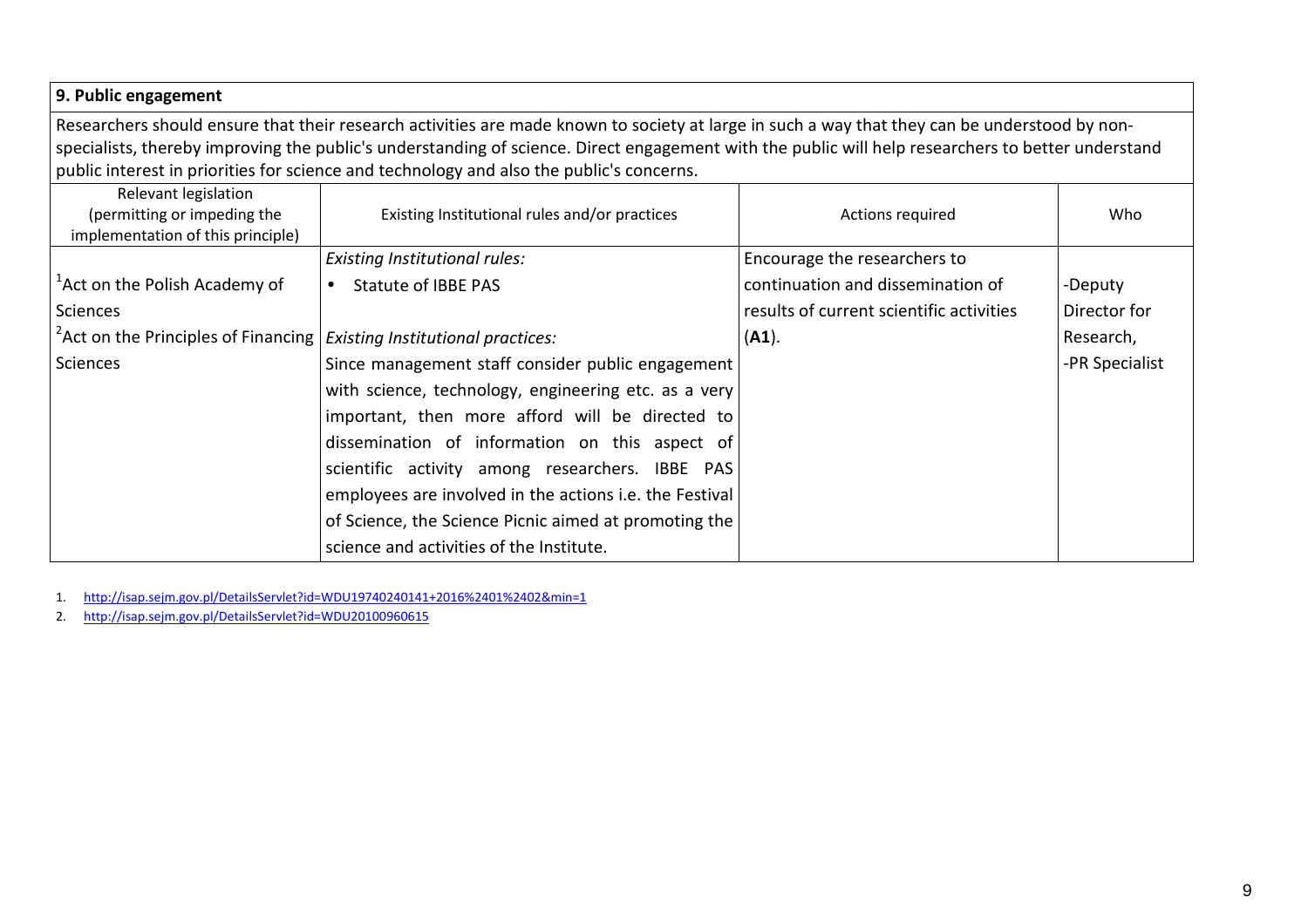# **10. Non discrimination**

Employers and/or funders of researchers will not discriminate against researchers in any way on the basis of gender, age, ethnic, national or social origin, religion or belief, sexual orientation, language, disability, political opinion, social or economic condition.

| Relevant legislation<br>(permitting or impeding the<br>implementation of this principle) | Existing Institutional rules and/or practices               | Actions required | Who   |
|------------------------------------------------------------------------------------------|-------------------------------------------------------------|------------------|-------|
| <sup>1</sup> Labour Code                                                                 | <b>Existing Institutional practices:</b>                    |                  |       |
| <sup>2</sup> Act on the Polish Academy of                                                | Management of the Institute promotes good                   |                  |       |
| Sciences                                                                                 | working conditions for all employees. In IBBE PAS any       |                  |       |
| <sup>3</sup> Code of Ethics for Researchers,                                             | employee discriminations on the basis of gender,            |                  |       |
| approved by PAS                                                                          | age, ethnic, national or social origin, religion or belief, |                  |       |
|                                                                                          | sexual orientation, language, disability, political         | None             | (n/a) |
|                                                                                          | opinion, social, economic condition nor any other           |                  |       |
|                                                                                          | basis are not observed.                                     |                  |       |
|                                                                                          | Internal oficial documentas are in both Polish and          |                  |       |
|                                                                                          | English language. The institute have facilities             |                  |       |
|                                                                                          | for the disabled.                                           |                  |       |

1.http://isap.sejm.gov.pl/DetailsServlet?id=WDU19740240141+2016%2401%2402&min=1

http://isap.sejm.gov.pl/DetailsServlet?id=WDU19740240141+2016%2401%2402&min=1 2.

https://instytucja.pan.pl/images/2016/komisja\_etyki/Kodeks\_etyki\_pracownika\_naukowego\_-\_wydanie\_II\_-\_2016\_r.pdf 3.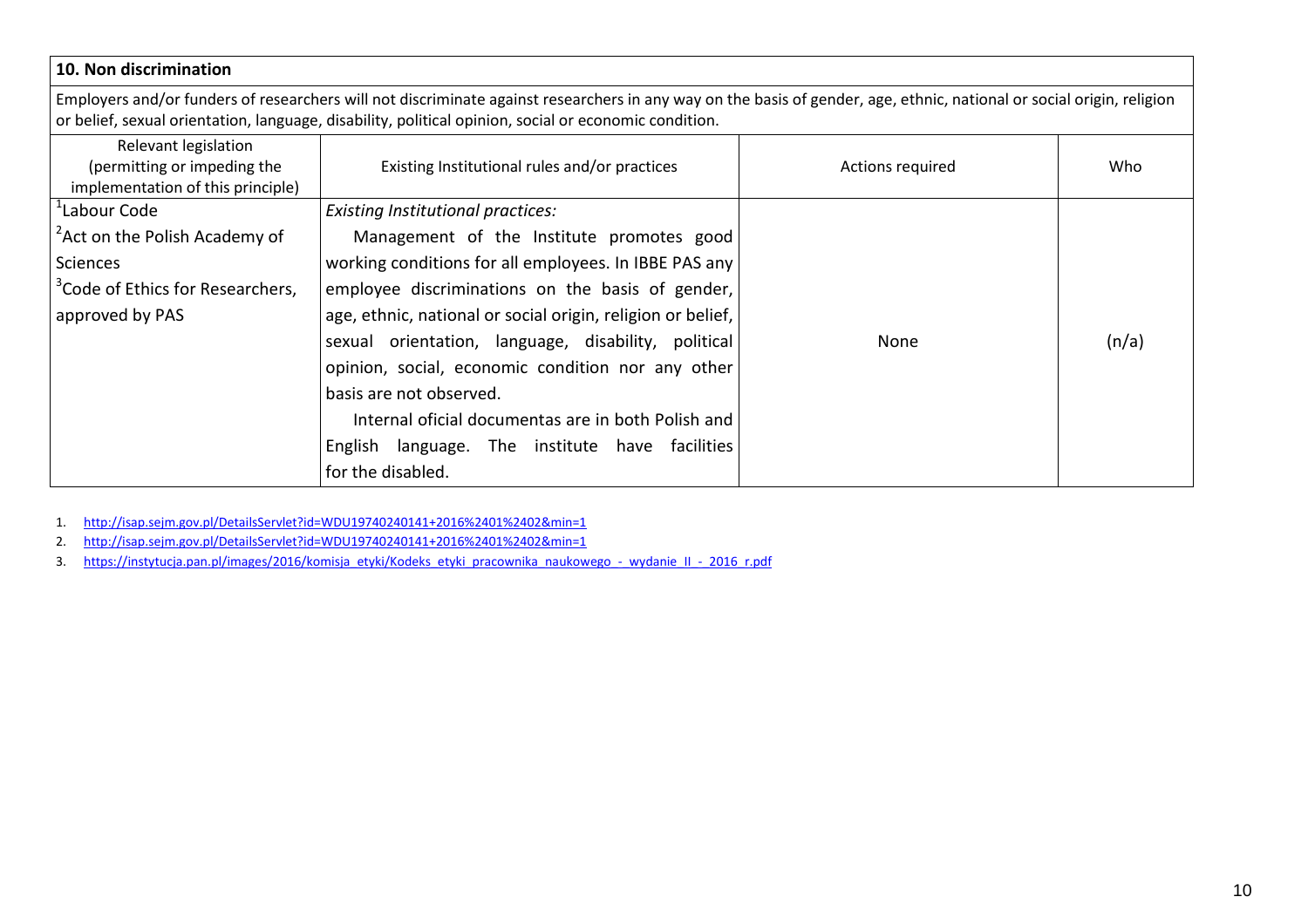# **11. Evaluation/appraisal systems**

Employers and/or funders should introduce for all researchers, including senior researchers, evaluation/appraisal systems for assessing their professional performance on a regular basis and in a transparent manner by an independent (and, in the case of senior researchers, preferably international) committee.

| Relevant legislation<br>(permitting or impeding the<br>implementation of this principle) | Existing Institutional rules and/or practices             | Actions required | Who   |
|------------------------------------------------------------------------------------------|-----------------------------------------------------------|------------------|-------|
| <sup>1</sup> Act on the Polish Academy of                                                | <b>Existing Institutional rules</b>                       |                  |       |
| Sciences                                                                                 | Internal Regulations on Periodic Assessment for           |                  |       |
| <sup>2</sup> Act on the Principles of                                                    | Employees                                                 |                  |       |
| <b>Financing Sciences</b>                                                                |                                                           |                  |       |
|                                                                                          | <b>Existing Institutional practices:</b>                  |                  |       |
|                                                                                          | Ethical rules and practices are well established in IBBE  |                  |       |
|                                                                                          | PAS. National legislation as well as rules established in |                  |       |
|                                                                                          | IBBE PAS are in place. Therefore following actions are in |                  |       |
|                                                                                          | use: periodic assessment of scientific employees and      |                  |       |
|                                                                                          | complex evaluation of research staff. In particular       |                  |       |
|                                                                                          | researchers from groups R1 and R2 are assessed every 2    | None             | (n/a) |
|                                                                                          | years and from groups R3 and R4 - every 4 years. The      |                  |       |
|                                                                                          | management of the institute organize half-a-year          |                  |       |
|                                                                                          | meetings with all employees aimed at discussions on       |                  |       |
|                                                                                          | current problems.                                         |                  |       |
|                                                                                          | The system of evaluation of employees has been            |                  |       |
|                                                                                          | implemented, management of the institute is convinced     |                  |       |
|                                                                                          | that level of awareness on importance of this issue is    |                  |       |
|                                                                                          | adequate. The well established policy related to periodic |                  |       |
|                                                                                          | evaluation of the scientific achievements of researchers  |                  |       |
|                                                                                          | will be continued.                                        |                  |       |

1.http://isap.sejm.gov.pl/DetailsServlet?id=WDU20100960619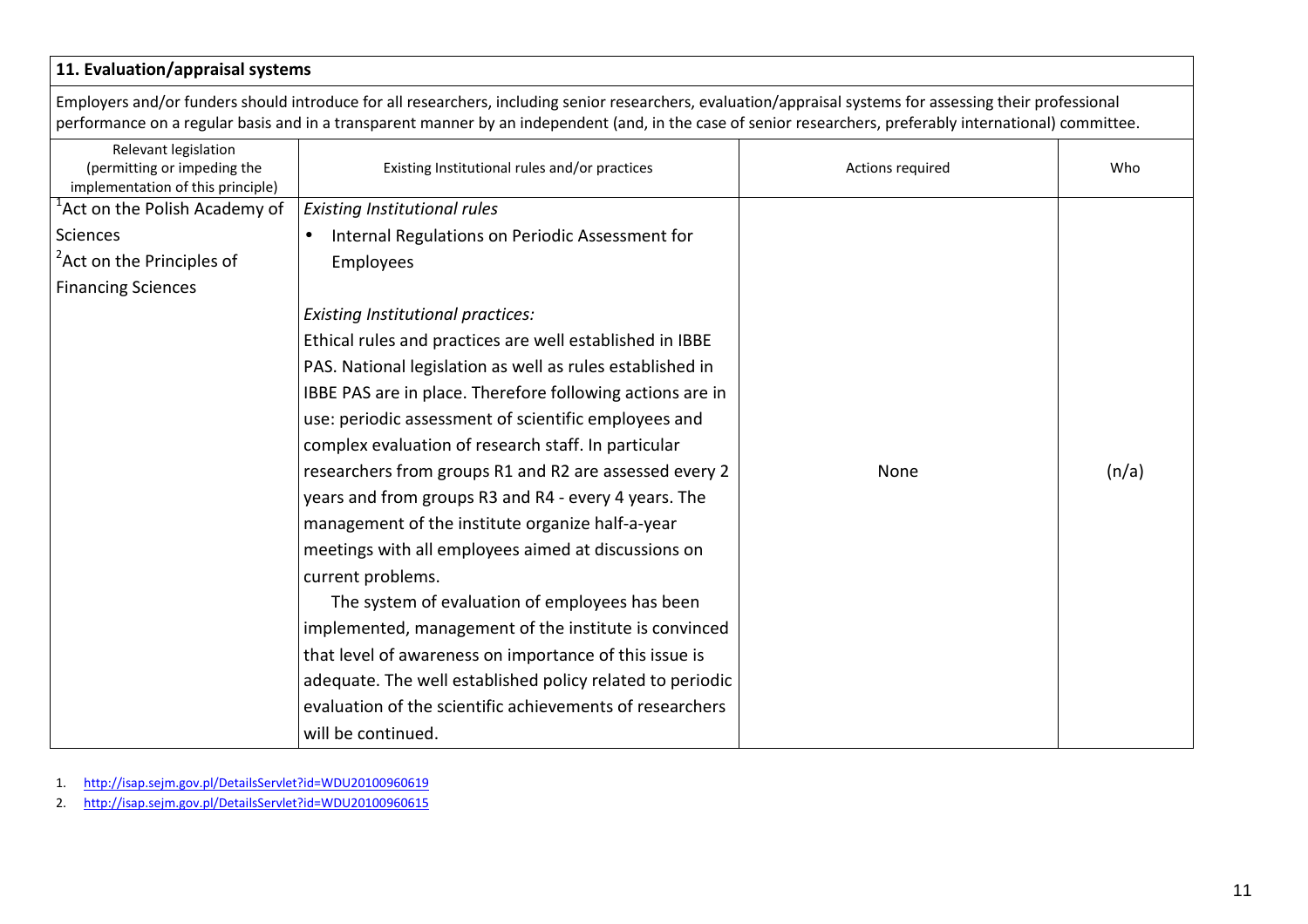#### **II. RECRUITMENT AND SELECTION**

#### **12. Recruitment**

Employers and/or funders should ensure that the entry and admission standards for researchers, particularly at the beginning at their careers, are clearly specified and should also facilitate access for disadvantaged groups or for researchers returning to a research career, including teachers (of any level) returning to a research career. Employers and/or funders of researchers should adhere to the principles set out in the Code of Conduct for the Recruitment of Researchers whenappointing or recruiting researchers.

| Relevant legislation<br>(permitting or impeding the<br>implementation of this principle) | Existing Institutional rules and/or practices           | Actions required | Who |
|------------------------------------------------------------------------------------------|---------------------------------------------------------|------------------|-----|
| <sup>1</sup> Labour Code                                                                 | Existing Institutional rules                            |                  |     |
| <sup>2</sup> Act on the Polish Academy of                                                | Internal Regulation on Remuneration of Employees        |                  |     |
| Sciences                                                                                 | Internal Regulation on Employee Bonus                   |                  |     |
|                                                                                          | Internal Regulation on Institut's Social Found          |                  |     |
|                                                                                          |                                                         |                  |     |
|                                                                                          | <b>Existing Institutional practices:</b>                | None             | n/a |
|                                                                                          | The IBBE PAS is obligated to prepare the recriutement   |                  |     |
|                                                                                          | procedure according to the national law and The Act on  |                  |     |
|                                                                                          | Polish Academy of Science and the Labour Law.           |                  |     |
|                                                                                          | Moreover the internal regulation for empoyee beeing in  |                  |     |
|                                                                                          | the dificult material situation is applied in IBBE PAS. |                  |     |

1.http://isap.sejm.gov.pl/DetailsServlet?id=WDU19740240141+2016%2401%2402&min=1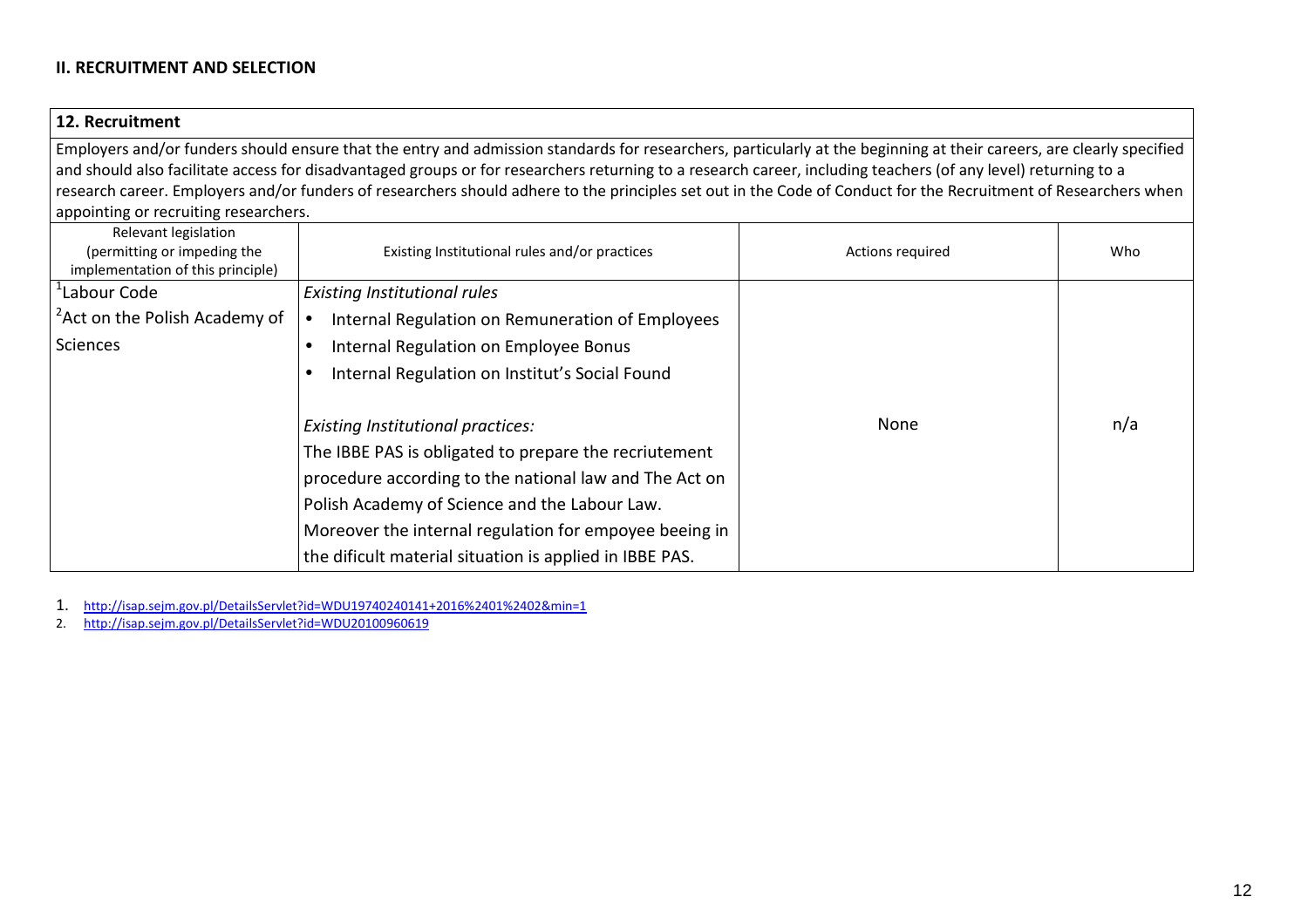## **13. Recruitment (Code)**

Employers and/or funders should establish recruitment procedures which are open, efficient, transparent, supportive and internationally comparable, as well as tailored to the type of positions advertised. Advertisements should give a broad description of knowledge and competencies required, and should not be so specialised as to discourage suitable applicants. Employers should include a description of the working conditions and entitlements, including career development prospects. Moreover, the time allowed between the advertisement of the vacancy or the call for applications and the deadline for reply should be realistic.

| Relevant legislation<br>(permitting or impeding the<br>implementation of this principle) | Existing Institutional rules and/or practices    | Actions required | Who   |
|------------------------------------------------------------------------------------------|--------------------------------------------------|------------------|-------|
| <sup>'</sup> Labour Code                                                                 | <b>Existing Institutional rules:</b>             |                  |       |
| <sup>2</sup> Act on the Polish Academy of                                                | Labour Regulation at IBBE PAS                    |                  |       |
| Sciences                                                                                 | Internal Regulation on Remuneration of Employees | None             | (n/a) |
|                                                                                          | Internal Regulation on Employee Bonus            |                  |       |

1.http://isap.sejm.gov.pl/DetailsServlet?id=WDU19740240141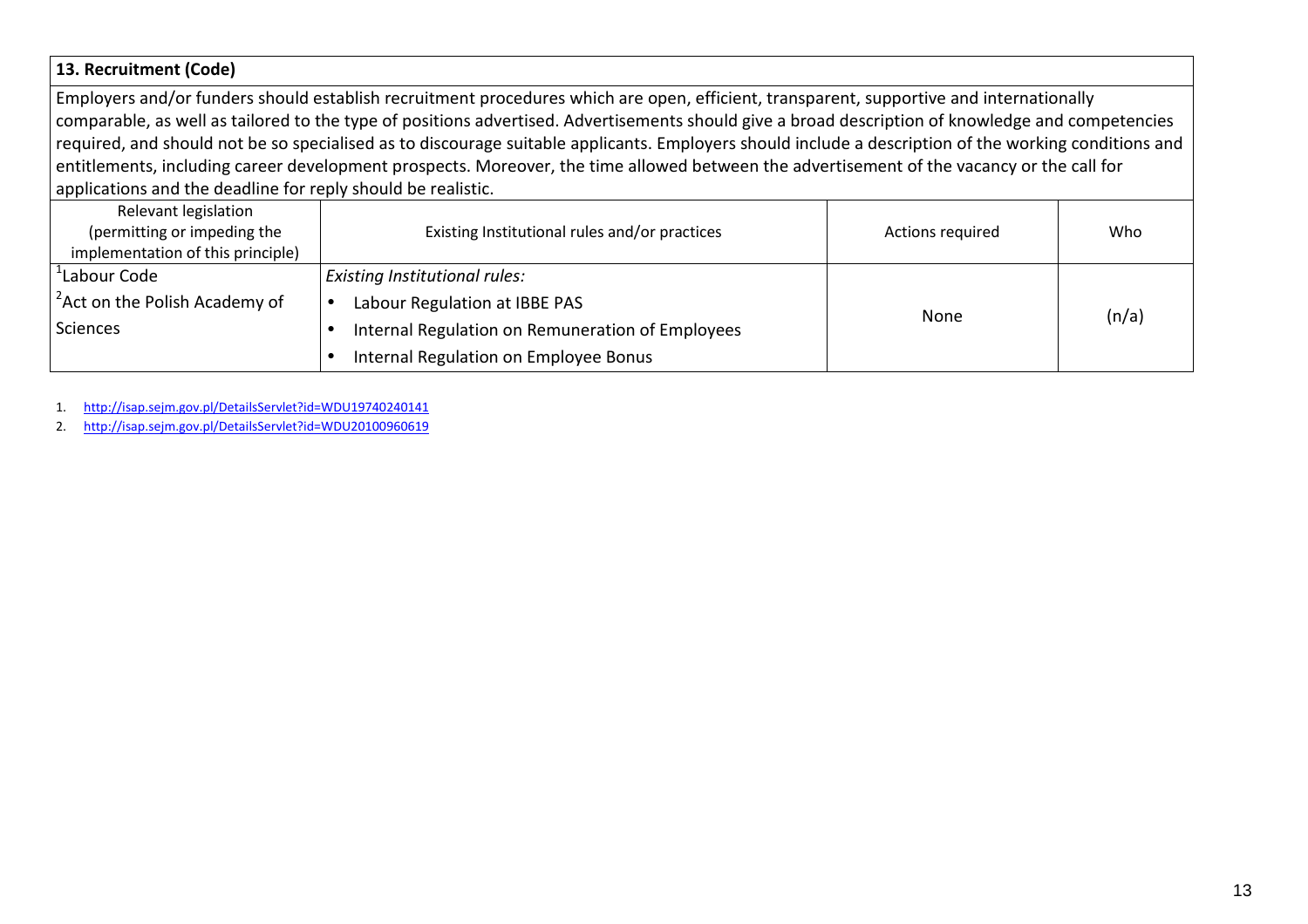# **14. Selection (Code)**

Selection committees should bring together diverse expertise and competences and should have an adequate gender balance and, where appropriate and feasible, include members from different sectors (public and private) and disciplines, including from other countries and with relevant experience to assess the candidate. Whenever possible, a wide range of selection practices should be used, such as external expert assessment and face-to-face interviews. Members of selection panels should be adequately trained should be realistic.

| Relevant legislation<br>(permitting or impeding the<br>implementation of this principle) | Existing Institutional rules and/or practices                                                  | Actions required            | Who              |
|------------------------------------------------------------------------------------------|------------------------------------------------------------------------------------------------|-----------------------------|------------------|
| Labour Code                                                                              | <b>Existing Institutional practices:</b>                                                       | The management of the       |                  |
| <sup>2</sup> Act on the Polish Academy of                                                | According to Act on the Polish Academy of Sciences, the institute will support existing        |                             | -HR Specialist   |
| Sciences                                                                                 | employment of scientific staff shall be preceded by a competition rules concerning             |                             | - Board of       |
|                                                                                          | announced on the website of the minister responsible for competition committee                 |                             | <b>Directors</b> |
|                                                                                          | science within the Public Information Bulletin (BIP).                                          | formation with special      | -Heads of        |
|                                                                                          | Recruitment procedure is multi-stage, pre-selection followed by regards to multidisciplinarity |                             | Departaments     |
|                                                                                          | interview with candidate is performed by a competition and gender balance of the               |                             |                  |
|                                                                                          | committee composed of researchers from groups R2 and R4. competition committee                 |                             |                  |
|                                                                                          | A competition committee is extemporaneously appointed by   members. Morover a                  |                             |                  |
|                                                                                          | Director of the Institute. Usually gender balance as well as rearcher from R1 group will       |                             |                  |
|                                                                                          | plurality of specialists in the committees are shown.                                          | be also appointed as the    |                  |
|                                                                                          |                                                                                                | committee member.           |                  |
|                                                                                          |                                                                                                |                             |                  |
|                                                                                          |                                                                                                | The procedures of           |                  |
|                                                                                          |                                                                                                | conducted contest for a     |                  |
|                                                                                          |                                                                                                | position in English will be |                  |
|                                                                                          |                                                                                                | preparated.(A2)             |                  |

1.http://isap.sejm.gov.pl/DetailsServlet?id=WDU19740240141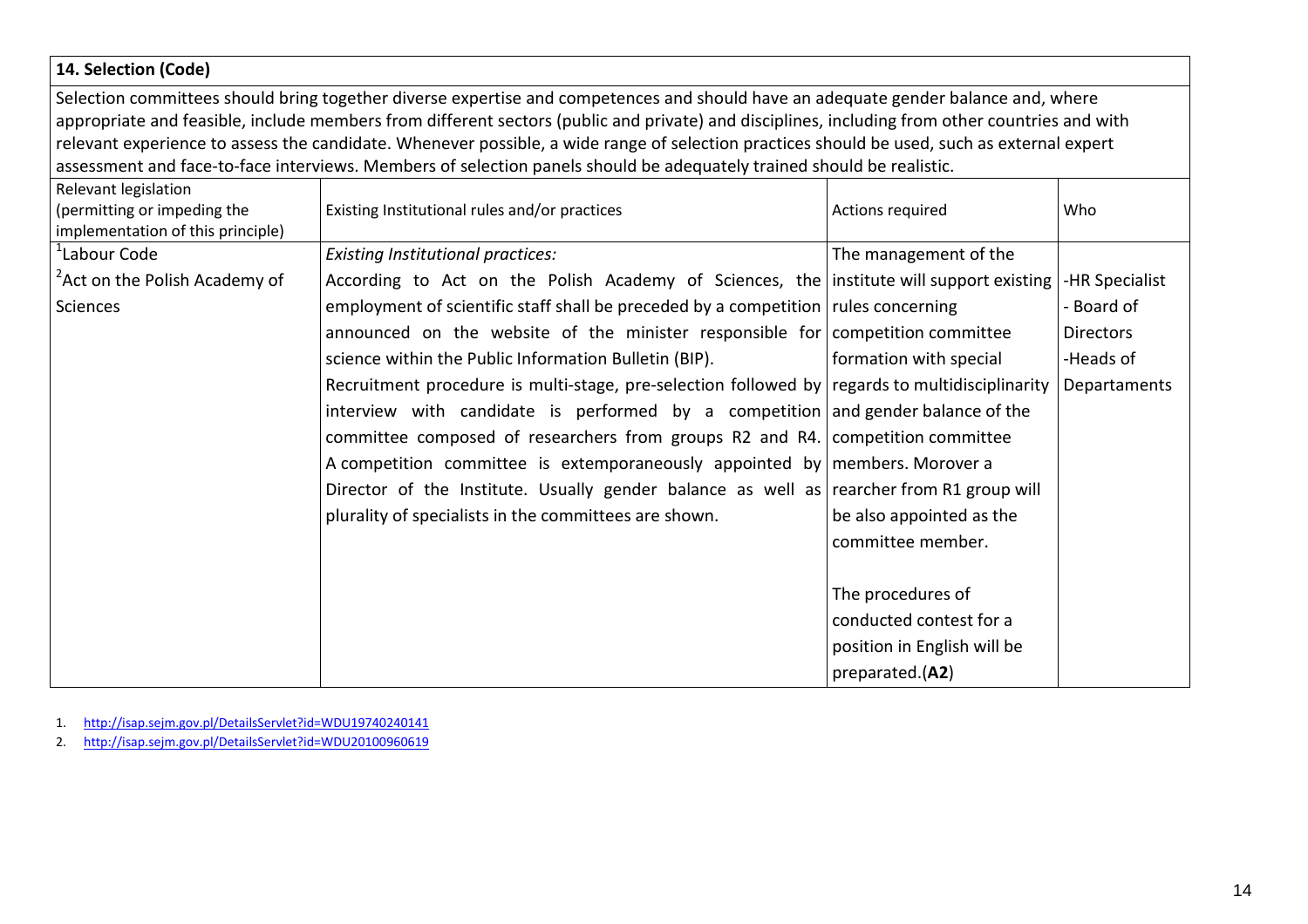| 15. Transparency (Code)                   |                                                                                                                                                                   |                               |                  |
|-------------------------------------------|-------------------------------------------------------------------------------------------------------------------------------------------------------------------|-------------------------------|------------------|
|                                           | Candidates should be informed, prior to the selection, about the recruitment process and the selection criteria, the number of available positions and the career |                               |                  |
|                                           | development prospects. They should also be informed after the selection process about the strengths and weaknesses of their applications.                         |                               |                  |
| Relevant legislation                      |                                                                                                                                                                   |                               |                  |
| (permitting or impeding the               | Existing Institutional rules and/or practices                                                                                                                     | Actions required              | Who              |
| implementation of this principle)         |                                                                                                                                                                   |                               |                  |
| 'Labour Code                              | <b>Existing Institutional practices:</b>                                                                                                                          | Announcement on               | -HR Specialist   |
| <sup>2</sup> Act on the Polish Academy of | According to Polish low regulations, information on recruitment                                                                                                   | recruitments will be          | - Board of       |
| Sciences                                  | is announced in public and social media, including Bulletin of                                                                                                    | published in Polish and       | <b>Directors</b> |
|                                           | Public Information (BIP).                                                                                                                                         | English if needed.            | -Heads of        |
|                                           | Recruitment of researchers is performed according to the Act on                                                                                                   | Recruitment procedure will    | Departaments     |
|                                           | the Polish Academy of Sciences. Up to now, only few                                                                                                               | be codified for internal use. |                  |
|                                           | recruitments was announced in English.                                                                                                                            | It will contain templates for |                  |
|                                           | Interviews with candidates are a part of the existing recruitment                                                                                                 | announcements (offered        |                  |
|                                           | practice (see this table - item 14) so that, the candidates got a                                                                                                 | conditions and post,          |                  |
|                                           | partial feedback from the competition committee.                                                                                                                  | requirements for candidates,  |                  |
|                                           |                                                                                                                                                                   | etc.) and general description |                  |
|                                           |                                                                                                                                                                   | of recruitment procedure.     |                  |
|                                           |                                                                                                                                                                   | (A3)                          |                  |

1. http://isap.sejm.gov.pl/DetailsServlet?id=WDU19740240141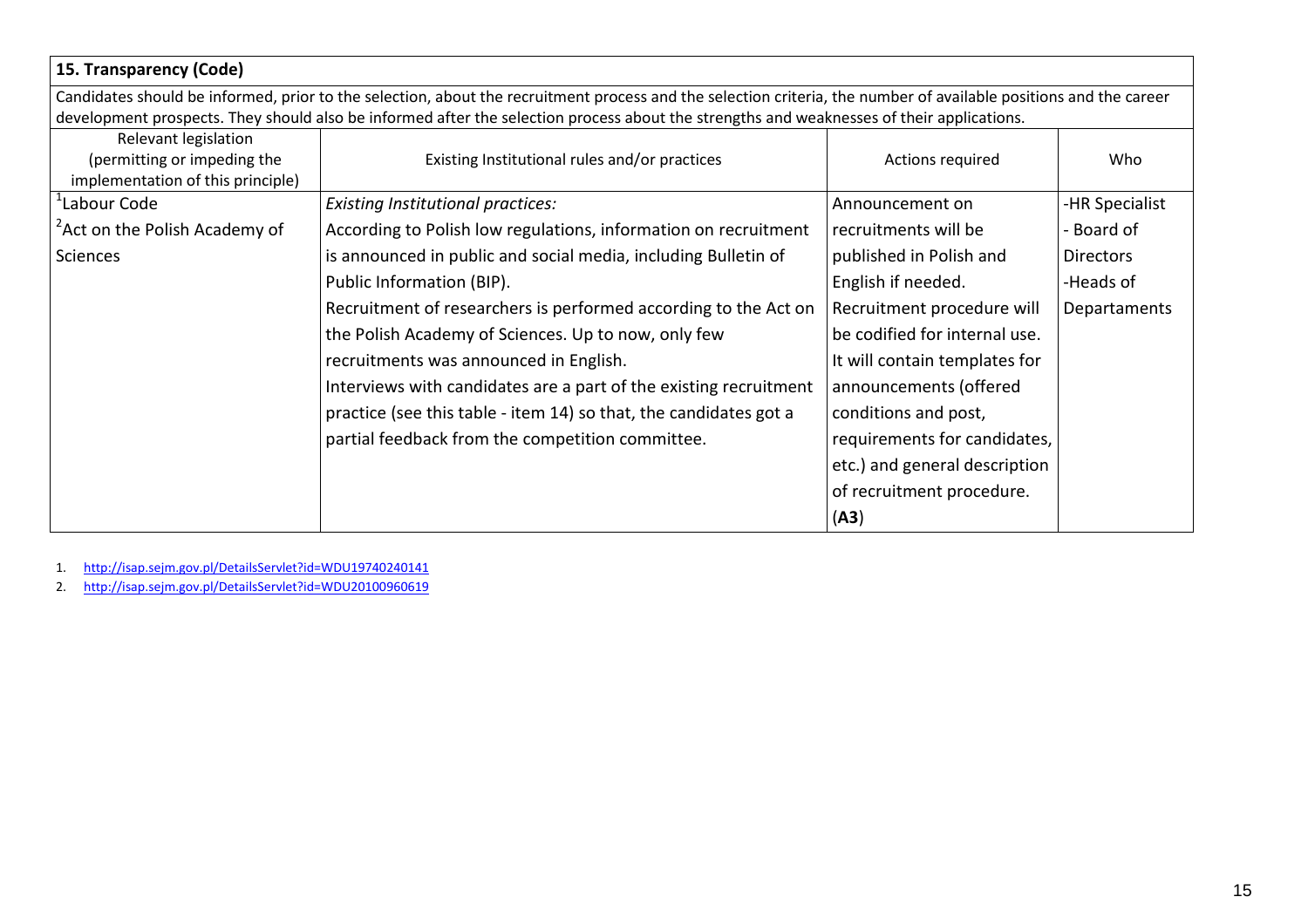#### **16. Judging merit (Code)**

The selection process should take into consideration the whole range of experience of the candidates. While focusing on their overall potential as researchers, their creativity and level of independence should also be considered. This means that merit should be judged qualitatively as well as quantitatively, focusing on outstanding results within a diversified career path and not only on the number of publications. Consequently, the importance of bibliometric indices should be properly balanced within a wider range of evaluation criteria, such as teaching, supervision, teamwork, knowledge transfer, management of research and innovation and public awareness activities. For candidates from an industrial background, particular attention should be paid to any contributions to patents, development or inventions.

| Relevant legislation<br>(permitting or impeding the<br>implementation of this principle) | Existing Institutional rules and/or practices                    | Actions required              | Who              |
|------------------------------------------------------------------------------------------|------------------------------------------------------------------|-------------------------------|------------------|
| <sup>'</sup> Labour Code                                                                 | Existing Institutional practices:                                | Recruitment procedure and     | -HR Specialist   |
| <sup>2</sup> Act on the Polish Academy of                                                | Recruitment of researchers as well as employment conditions      | evaluation of candidates will | - Board of       |
| <b>Sciences</b>                                                                          | are performed according to the Act on the Polish Academy of      | be codified. Appointed        | <b>Directors</b> |
|                                                                                          | Sciences. Recruitment of scientific staff is obligatory and      | competition committee         | -Heads of        |
|                                                                                          | researcher-technical staff and other employees - optionally must | members will be informed      | Departaments     |
|                                                                                          | be performed in competition procedure.                           | about general rules of        |                  |
|                                                                                          | Interviews with candidates as a part of the general recruitment  | evaluations of candidates     |                  |
|                                                                                          | practice allow to effective judge of merit for the competition   | qualifications and            |                  |
|                                                                                          | committee. Members of the committee create a ranking list of     | achievements. Information     |                  |
|                                                                                          | the candidates and establish recommendations for the best        | about the final individual    |                  |
|                                                                                          | candidates.                                                      | evaluation score will be send |                  |
|                                                                                          |                                                                  | to candidates. (A3)           |                  |

1.http://isap.sejm.gov.pl/DetailsServlet?id=WDU19740240141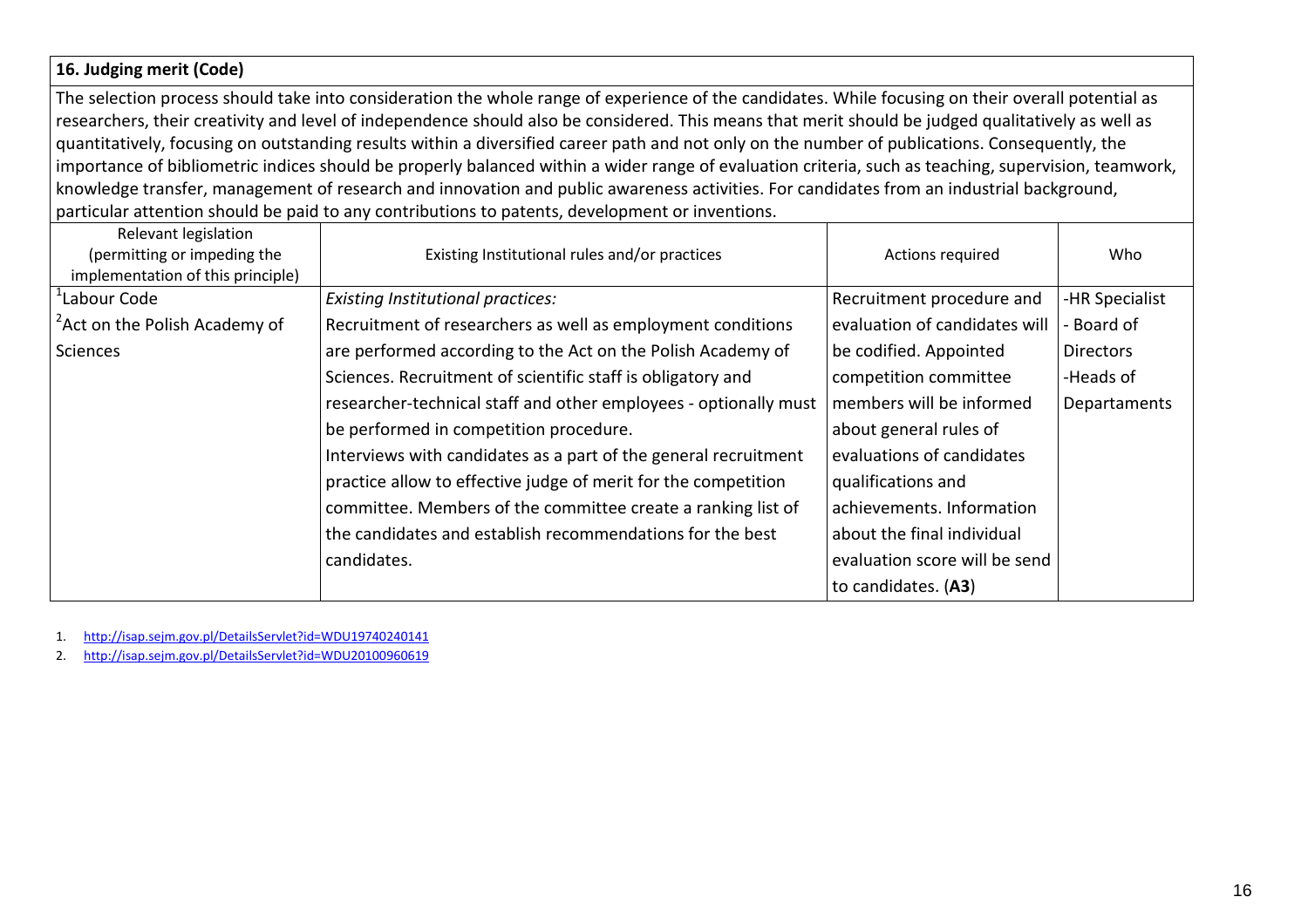# **17. Variations in the chronological order of CVs (Code)**

Career breaks or variations in the chronological order of CVs should not be penalised, but regarded as an evolution of a career, and consequently, as a potentially valuable contribution to the professional development of researchers towards a multidimensional career track. Candidates should therefore be allowed to submit evidence-based CVs, reflecting a representative array of achievements and qualifications appropriate to the post for which application is being made.

| Relevant legislation<br>(permitting or impeding the | Existing Institutional rules and/or practices                      | Actions required               | Who              |
|-----------------------------------------------------|--------------------------------------------------------------------|--------------------------------|------------------|
| implementation of this principle)                   |                                                                    |                                |                  |
| Labour Code                                         | Existing Institutional practices:                                  | Revision of the existing rules |                  |
| <sup>2</sup> Act on the Polish Academy of           | In compliance with the Polish Law Regulations, gaps in             | and practices at IBBE PAS in   | -HR Specialist,  |
| Sciences                                            | employment resulting from the following factors: maternal,         | respect to compliance with     | - Board of       |
|                                                     | paternal or parental leaves, sickness allowances or rehabilitation | recently updated Polish low    | <b>Directors</b> |
|                                                     | allowances, and training or unpaid leaves shall be recognized.     | regulations. (A2)              | -Heads of        |
|                                                     | During the recruitment process, it is needed to file               |                                | Departaments     |
|                                                     | documentation confirming the achievements and qualifications,      |                                |                  |
|                                                     | significant for the position to be applied for.                    |                                |                  |
|                                                     | However candidates carriers are analyzed individually in respect   |                                |                  |
|                                                     | to the requirements for candidates described in the job            |                                |                  |
|                                                     | announcements.                                                     |                                |                  |

1.http://isap.sejm.gov.pl/DetailsServlet?id=WDU19740240141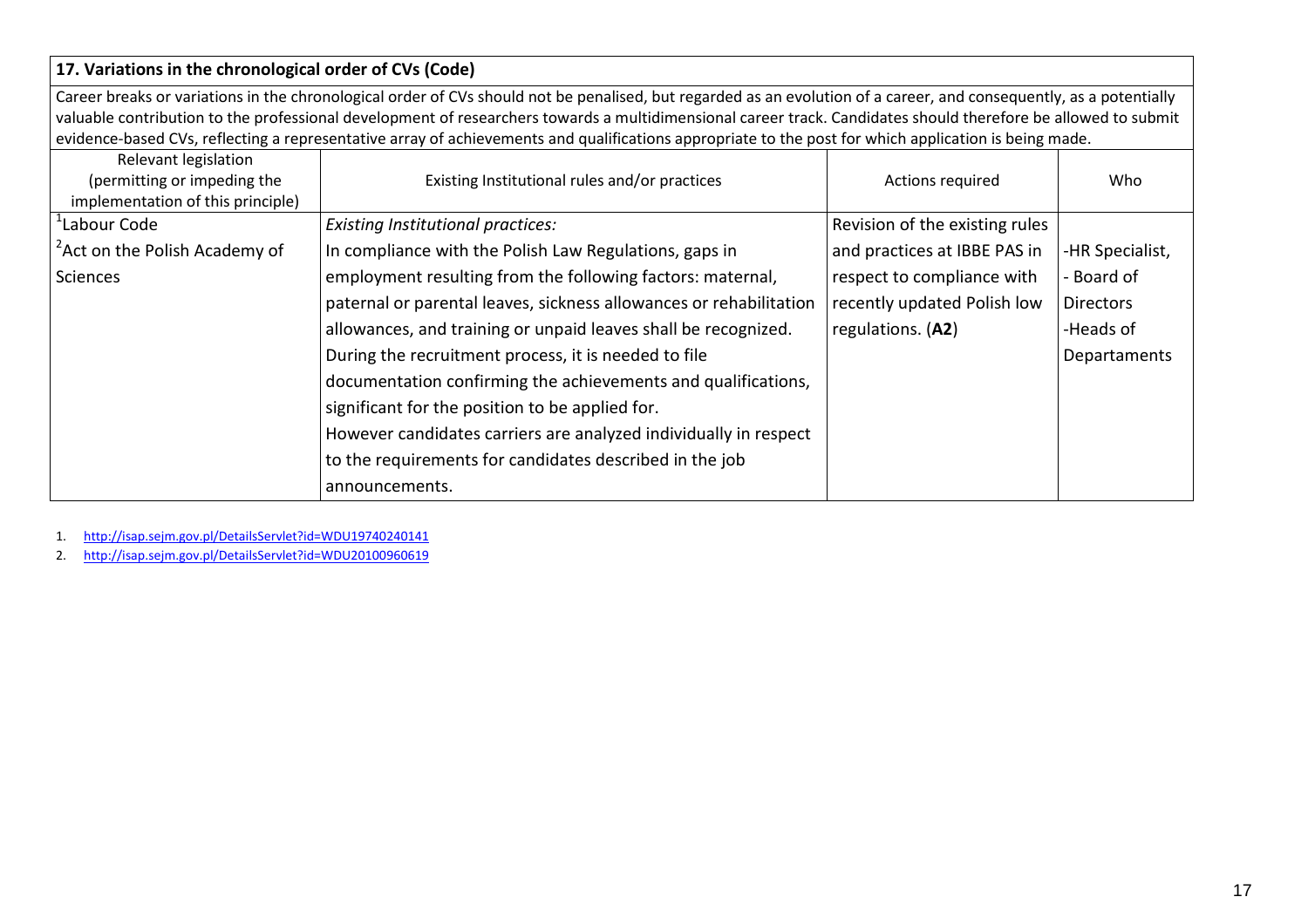# **18. Recognition of mobility experience (Code)**

Any mobility experience, e.g. a stay in another country/region or in another research setting (public or private) or a change from one discipline or sector to another, whether as part of the initial research training or at a later stage of the research career, or virtual mobility experience, should be considered as a valuable contribution to the professional development of a researcher.

| Relevant legislation<br>(permitting or impeding the<br>implementation of this principle) | Existing Institutional rules and/or practices                   | Actions required | Who   |
|------------------------------------------------------------------------------------------|-----------------------------------------------------------------|------------------|-------|
| <sup>1</sup> Labour Code                                                                 | The IBBE PAS follows on the same principles as general rules    |                  |       |
| <sup>2</sup> Act on the Polish Academy of                                                | speciefied in the national legal framework                      |                  |       |
| <b>Sciences</b>                                                                          |                                                                 |                  |       |
|                                                                                          | <b>Existing Institutional practices:</b>                        |                  |       |
|                                                                                          | Despite the low rating of 17. Variations in the chronological   | None             | (n/a) |
|                                                                                          | order of CVs (Code) a reasonable level of satisfaction with the |                  |       |
|                                                                                          | degree of its implementation at the Institute was indicated.    |                  |       |
|                                                                                          | IBBE PAS policy in the field of recruitement will be continued. |                  |       |

1.http://isap.sejm.gov.pl/DetailsServlet?id=WDU19740240141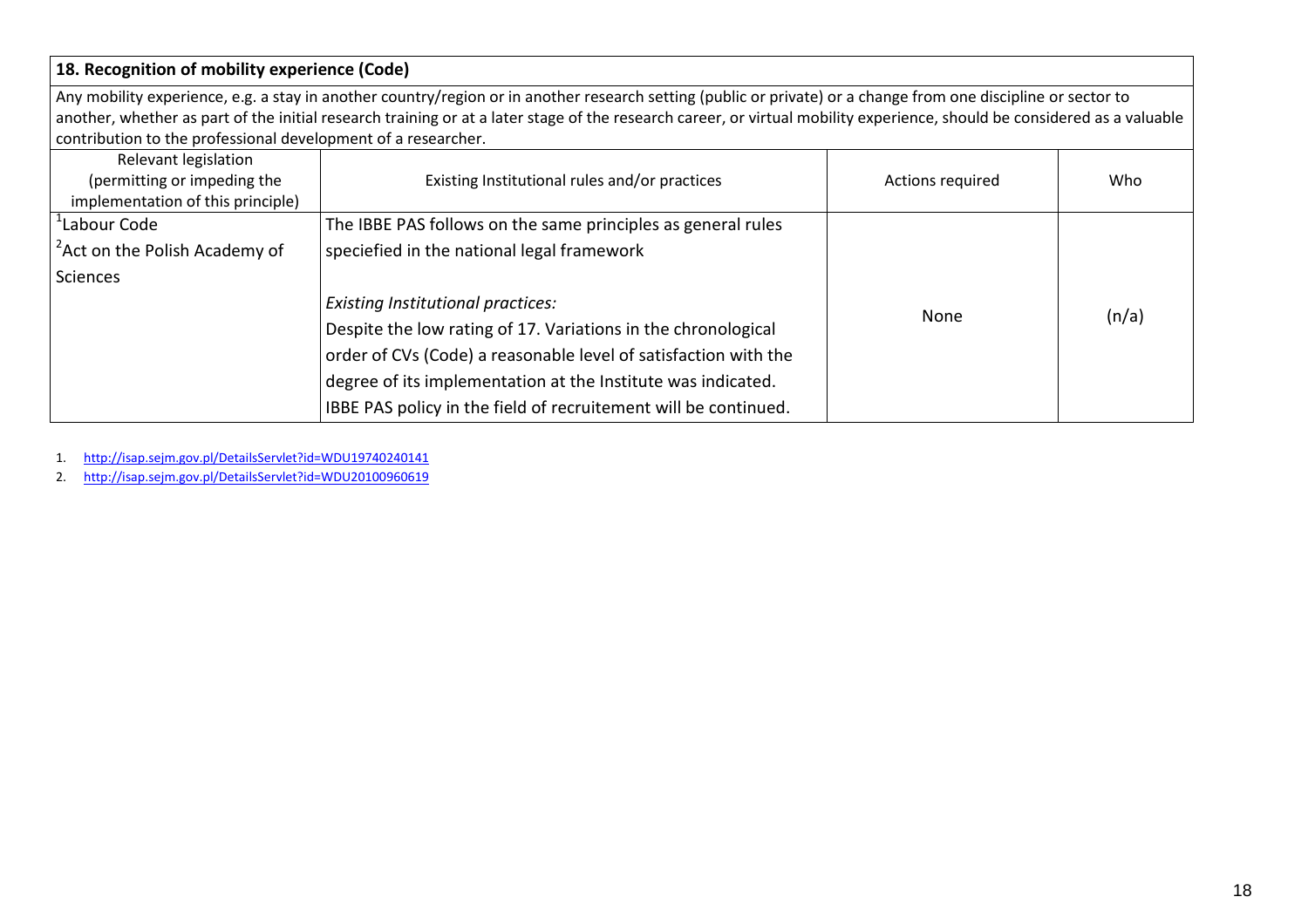# **19. Recognition of qualifications (Code)**

Employers and/or funders should provide for appropriate assessment and evaluation of the academic and professional qualifications, including non-formal qualifications, of all researchers, in particular within the context of international and professional mobility. They should inform themselves and gain a full understanding of rules, procedures and standards governing the recognition of such qualifications and, consequently, explore existing national law, conventionsand specific rules on the recognition of these qualifications through all available channels.

| Relevant legislation<br>(permitting or impeding the<br>implementation of this principle) | Existing Institutional rules and/or practices                                                      | Actions required              | Who              |
|------------------------------------------------------------------------------------------|----------------------------------------------------------------------------------------------------|-------------------------------|------------------|
| Labour Code                                                                              | <b>Existing Institutional practices:</b>                                                           | Recruitment procedure will    |                  |
| <sup>2</sup> Act on the Polish Academy of                                                | The IBBE PAS follows on the principles as general rules speciefied   be codified for internal use. |                               | -HR Specialist   |
| Sciences                                                                                 | in the nationa legal framework.                                                                    | It will contain templates for | - Board of       |
| <sup>3</sup> Act on Academic Degrees and                                                 |                                                                                                    | announcements (offered        | <b>Directors</b> |
| Academic Title, and on Degrees                                                           |                                                                                                    | conditions and post,          | -Heads of        |
| and Title in Art                                                                         |                                                                                                    | requirements for candidates,  | Departaments     |
|                                                                                          |                                                                                                    | etc.) and general description |                  |
|                                                                                          |                                                                                                    | of recruitment procedure.     |                  |
|                                                                                          |                                                                                                    | (A3)                          |                  |

1.http://isap.sejm.gov.pl/DetailsServlet?id=WDU19740240141

http://isap.sejm.gov.pl/DetailsServlet?id=WDU20100960619 2.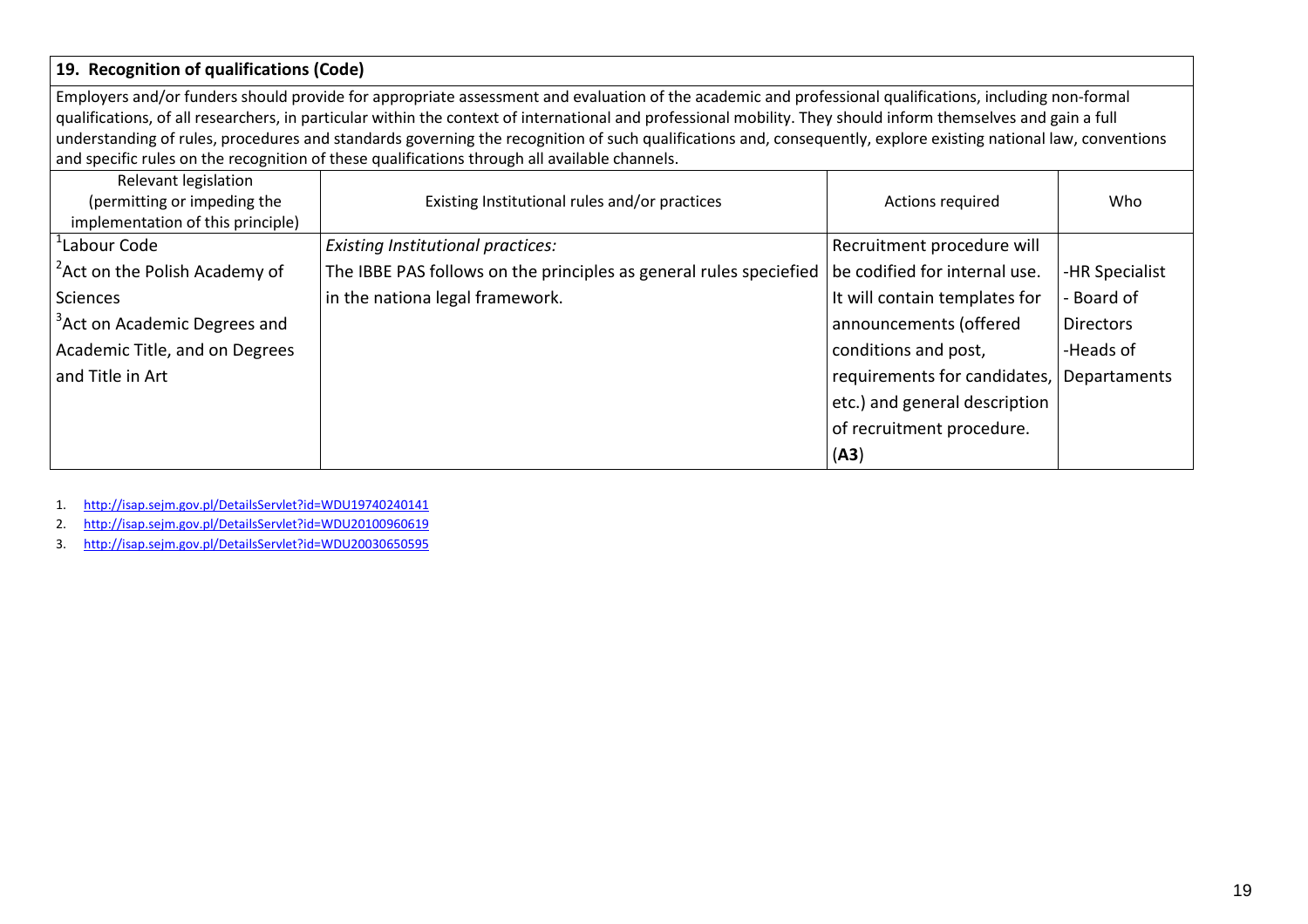# **20. Seniority (Code)**

The levels of qualifications required should be in line with the needs of the position and not be set as a barrier to entry. Recognition and evaluation of qualifications should focus on judging the achievements of the person rather than his/her circumstances or the reputation of the institution where the qualifications were gained. As professional qualifications may be gained at an early stage of a long career, the pattern of lifelong professional development should also be recognised.

| Relevant legislation<br>(permitting or impeding the<br>implementation of this principle) | Existing Institutional rules and/or practices                    | Actions required              | Who              |
|------------------------------------------------------------------------------------------|------------------------------------------------------------------|-------------------------------|------------------|
| Labour Code                                                                              | The new research position is defined and announced after         | Recruitment procedure will    |                  |
| <sup>2</sup> Act on the Polish Academy of                                                | detailed analysis of needs and establishing of requirements of   | be codified for internal use. | -HR Specialist   |
| Sciences                                                                                 | the vacant position. During the recruitment procedure as first   | It will contain templates for | - Board of       |
|                                                                                          | evaluation of the academic and professional qualifications based | announcements (offered        | <b>Directors</b> |
|                                                                                          | on the documents submitted by candidates, including reference    | conditions and post,          | -Heads of        |
|                                                                                          | letters are assessed.                                            | requirements for candidates,  | Departaments     |
|                                                                                          | During the recruitment process, entire career development        | etc.) and general description |                  |
|                                                                                          | record of a given candidate is taken into account.               | of recruitment procedure      |                  |
|                                                                                          |                                                                  | $(A3)$ .                      |                  |

1.http://isap.sejm.gov.pl/DetailsServlet?id=WDU19740240141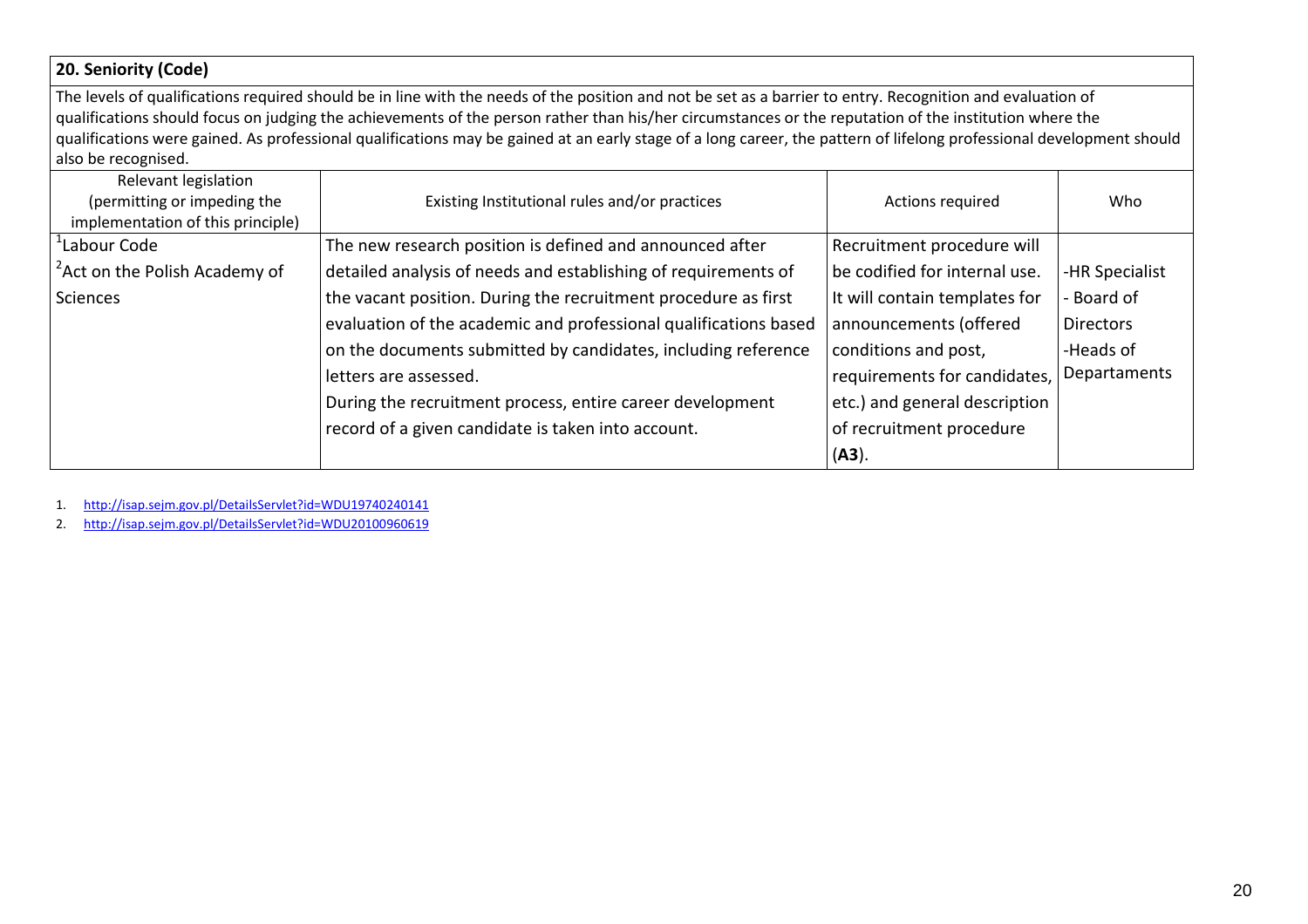# **21. Postdoctoral appointments (Code)**

Clear rules and explicit guidelines for the recruitment and appointment of postdoctoral researchers, including the maximum duration and the objectives of such appointments, should be established by the institutions appointing postdoctoral researchers. Such guidelines should take into account time spent in prior postdoctoral appointments at other institutions and take into consideration that the postdoctoral status should be transitional, with the primary purpose of providing additional professional development opportunities for a research career in the context of long-term career prospects.

| Relevant legislation<br>(permitting or impeding the<br>implementation of this principle)                                                                                                      | Existing Institutional rules and/or practices                                                                                                                                                                                                                                                           | Actions required | Who   |
|-----------------------------------------------------------------------------------------------------------------------------------------------------------------------------------------------|---------------------------------------------------------------------------------------------------------------------------------------------------------------------------------------------------------------------------------------------------------------------------------------------------------|------------------|-------|
| <sup>1</sup> Labour Code<br><sup>2</sup> Act on the Polish Academy of<br>Sciences<br><sup>3</sup> Act on Academic Degrees and<br>Title and Degrees and Title in the                           | <b>Existing Institutional practices:</b><br>Postdoctoral appointments are in ceratian extend undergoes<br>rules included in Regulations on financial support for<br>research/rearch tasks realization in the framework of projects<br>defined by founders (e.g.: National Science Centre, Fundation for |                  |       |
| Arts<br><sup>4</sup> Regulation of the Minister of<br>Science and Higher Education on<br>criteria for assessing the<br>achievements of the person<br>applying for postdoctoral<br>appointment | Polish Science, National Centre for Research and Development, etc.)<br>In view of the fact that all the regulations are fully obeyed, no<br>corrective measures are required.                                                                                                                           | None             | (n/a) |

- 1.http://isap.sejm.gov.pl/DetailsServlet?id=WDU19740240141
- http://isap.sejm.gov.pl/DetailsServlet?id=WDU20100960619 2.
- http://isap.sejm.gov.pl/DetailsServlet?id=WDU20160000882%20 3.
- 4.http://isap.sejm.gov.pl/DetailsServlet?id=WDU20111961165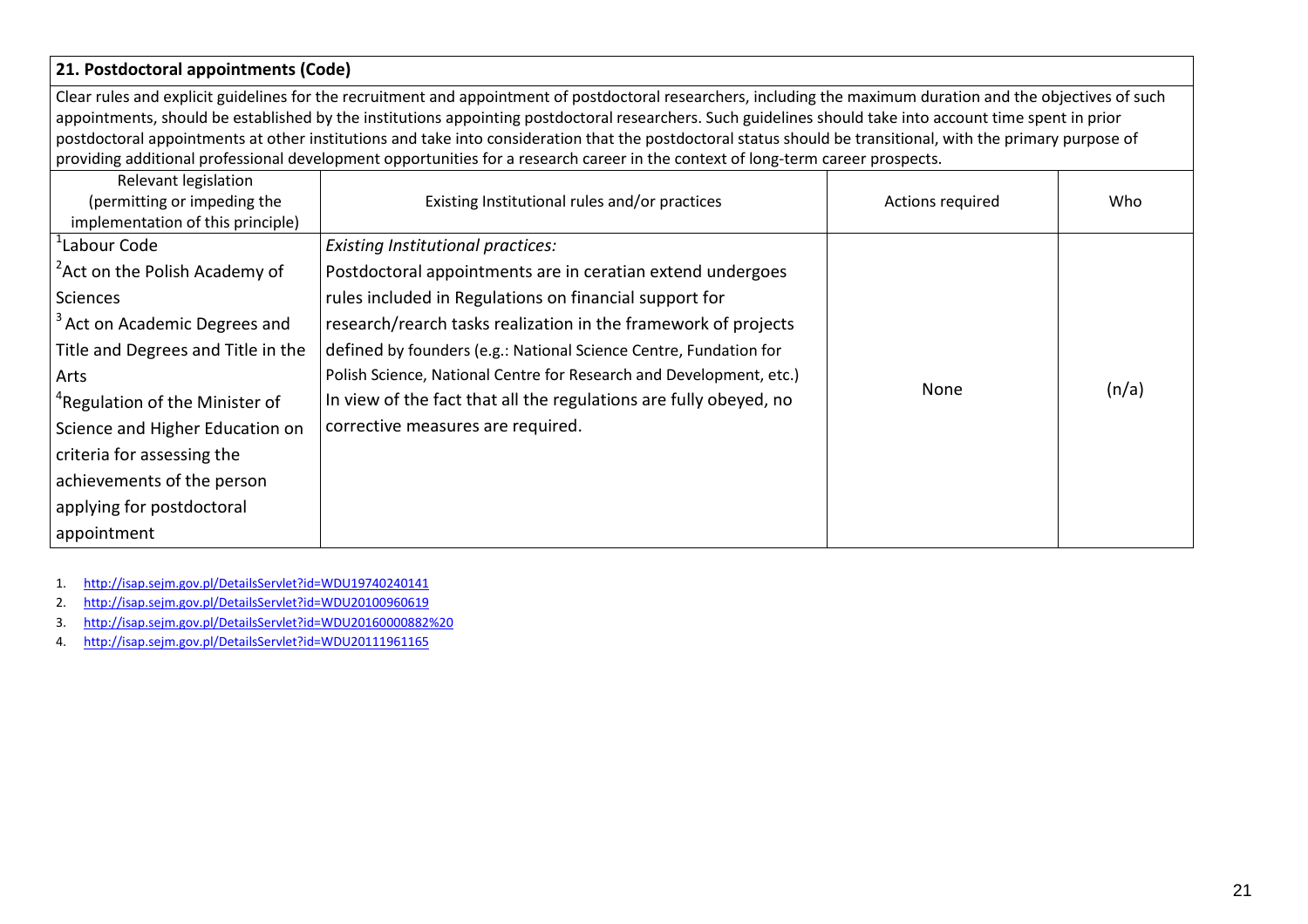# **III. WORKING CONDITIONS AND SOCIAL SECURITY**

| 22. Recognition of the profession                         |                                                                                                                                                                  |                                  |                 |
|-----------------------------------------------------------|------------------------------------------------------------------------------------------------------------------------------------------------------------------|----------------------------------|-----------------|
|                                                           | All researchers engaged in a research career should be recognized as professionals and be treated accordingly. This should commence at the beginning of their    |                                  |                 |
|                                                           | careers, namely at postgraduate level, and should include all levels, regardless of their classification at national level (e.g. employee, postgraduate student, |                                  |                 |
| doctoral candidate, postdoctoral fellow, civil servants). |                                                                                                                                                                  |                                  |                 |
| Relevant legislation                                      |                                                                                                                                                                  |                                  |                 |
| (permitting or impeding the                               | Existing Institutional rules and/or practices                                                                                                                    | Actions required                 | Who             |
| implementation of this principle)                         |                                                                                                                                                                  |                                  |                 |
| <sup>1</sup> Act on the Polish Academy of                 | <b>Existing Institutional practices:</b>                                                                                                                         | Implementing more efficient      |                 |
| Sciences                                                  |                                                                                                                                                                  | information system about         | -HR Specialist, |
| <sup>2</sup> Act on Academic Degrees and                  | According to the national regulations researchers are employed                                                                                                   | research careers on the          | -Specialist for |
| Title and Degrees and Title in the                        | either as scientific staff or researcher and technical staff or                                                                                                  | Institute's website.             | International   |
| Arts                                                      | engineering staff according to their professional qualifications.                                                                                                | Researchers, hired on scientific | Co-operation    |
|                                                           | Scientific staff can hold one of the following positions depending                                                                                               | positions have been listed on    |                 |
|                                                           | on their scientific degree: (a) research assistant - Master of                                                                                                   | the Institute's website in the   |                 |
|                                                           | science degree, (b) assistant professor (senior lecturer, adiunkt) -                                                                                             | category 'research staff' with   |                 |
|                                                           |                                                                                                                                                                  | their professional degrees or    |                 |
|                                                           | for PhD, (c) associate professor - for Doctor of Science (doktor                                                                                                 | titles indicated. (A4)           |                 |
|                                                           | habilitowany), (d) visiting professor (e) full professor.                                                                                                        |                                  |                 |

1. http://isap.sejm.gov.pl/DetailsServlet?id=WDU20100960619

2. http://isap.sejm.gov.pl/DetailsServlet?id=WDU20160000882%20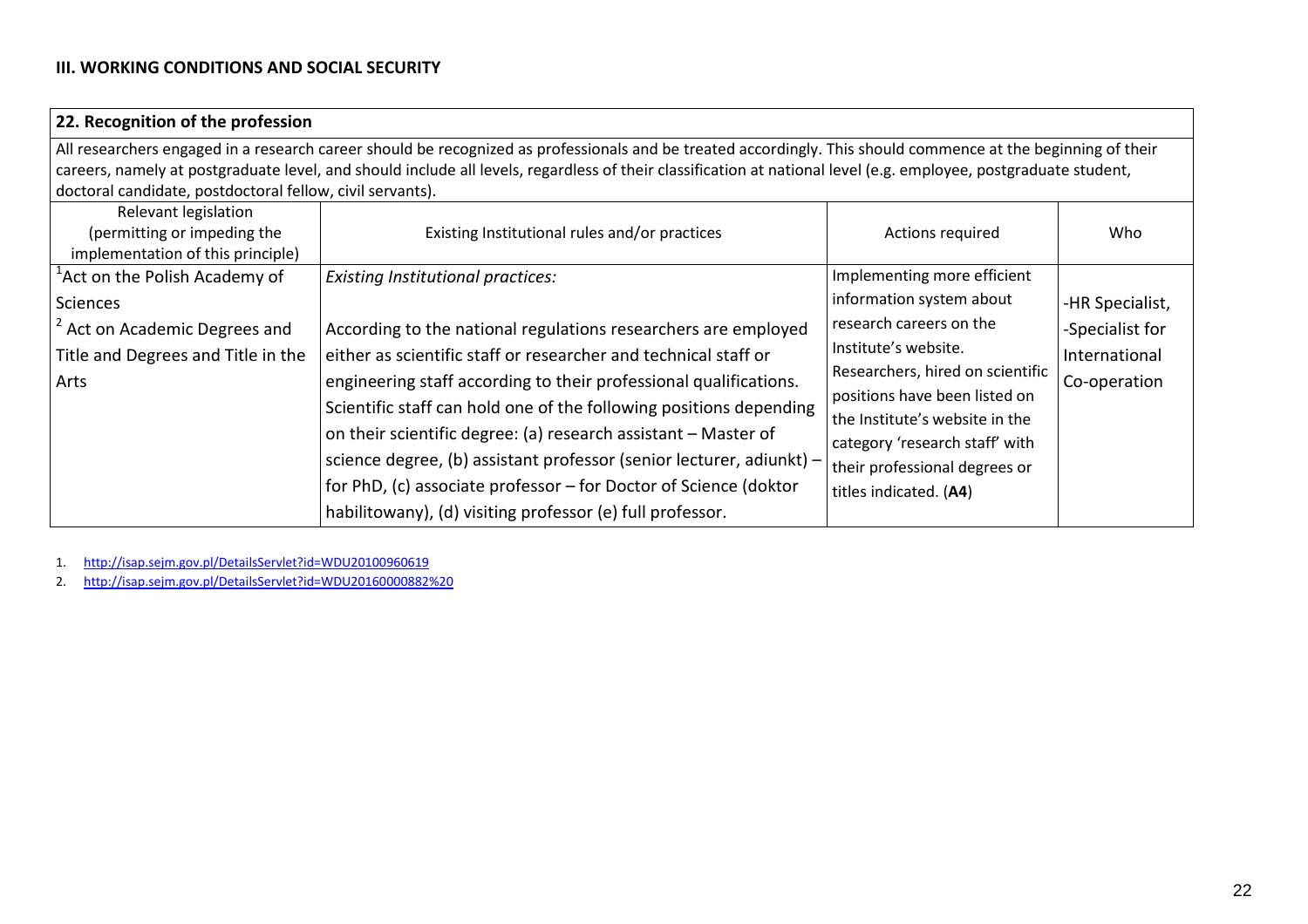#### **23. Research environment**

Employers and/or funders of researchers should ensure that the most stimulating research or research training environment is created which offers appropriate equipment, facilities and opportunities, including for remote collaboration over research networks, and that the national or sectoral regulations concerning health and safety in research are observed. Funders should ensure that adequate resources are provided in support of the agreed work programme.

| Relevant legislation<br>(permitting or impeding the<br>implementation of this principle) | Existing Institutional rules and/or practices                                                                                                                                                                              | Actions required | Who   |
|------------------------------------------------------------------------------------------|----------------------------------------------------------------------------------------------------------------------------------------------------------------------------------------------------------------------------|------------------|-------|
| Labour code                                                                              | Existing Institutional rules:                                                                                                                                                                                              |                  |       |
| <sup>2</sup> Regulation on Occupational                                                  | Statute of IBBE PAS                                                                                                                                                                                                        |                  |       |
| Safety and Health                                                                        | Internal Health and Safatey Regulations                                                                                                                                                                                    |                  |       |
|                                                                                          | <b>Existing Institutional practices:</b><br>IBBE PAS provides adequate facilities and resources necessary for<br>support of the projects financed by the external fouders<br>according to the agreements signed with them. | None             | (n/a) |

1.http://isap.sejm.gov.pl/DetailsServlet?id=WDU19740240141+2016%2401%2402&min=1

2.http://isap.sejm.gov.pl/DetailsServlet?id=WDU20031691650&min=1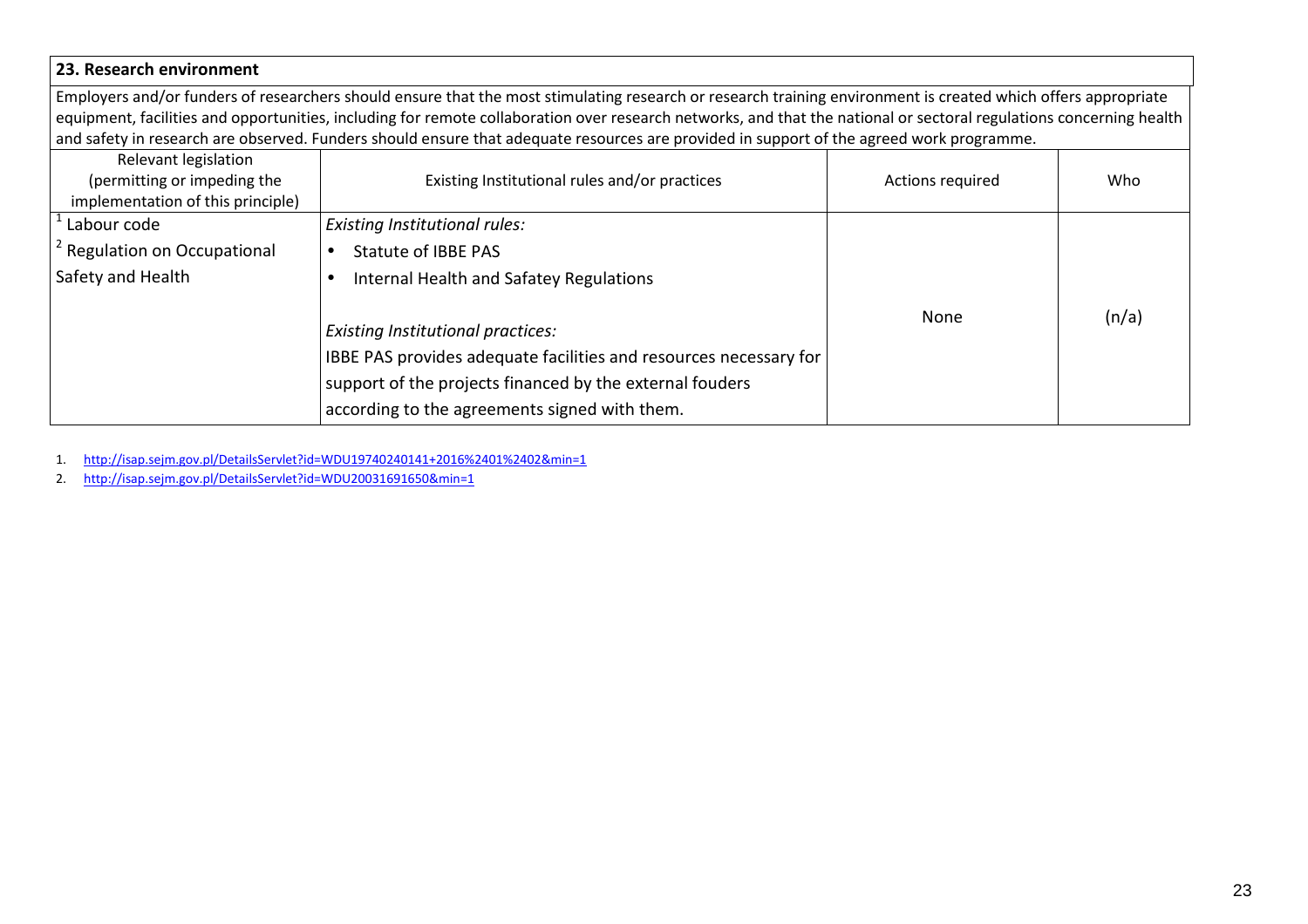#### **24. Working conditions**

Employers and/or funders should ensure that the working conditions for researchers, including for disabled researchers, provide where appropriate the flexibility deemed essential for successful research performance in accordance with existing national legislation and with national or sectoral collective-bargaining agreements. They should aim to provide working conditions which allow both women and men researchers to combine family and work, children and career. Particular attention should be paid,inter alia, to flexible working hours, part-time working, tele-working and sabbatical leave, as well as to the necessary financial and administrative provisions governing such arrangements.

| Relevant legislation<br>(permitting or impeding the<br>implementation of this principle) | Existing Institutional rules and/or practices                                                                                                                                                                                                | Actions required | Who   |
|------------------------------------------------------------------------------------------|----------------------------------------------------------------------------------------------------------------------------------------------------------------------------------------------------------------------------------------------|------------------|-------|
| Labour Code                                                                              | <b>Existing Institutional rules:</b>                                                                                                                                                                                                         |                  |       |
| <sup>2</sup> Act on the Polish Academy of                                                | Labour Regulation at IBBE PAS                                                                                                                                                                                                                |                  |       |
| Sciences                                                                                 | Internal Regulation on Remuneration of Employees                                                                                                                                                                                             |                  |       |
|                                                                                          | <b>Existing Institutional practices:</b><br>The Institute ensures individual work time schedule adjusted to<br>the needs of employees if necessary. Working conditions allow<br>to efficiently combine family and work, children and career. | None             | (n/a) |

1.http://isap.sejm.gov.pl/DetailsServlet?id=WDU19740240141+2016%2401%2402&min=1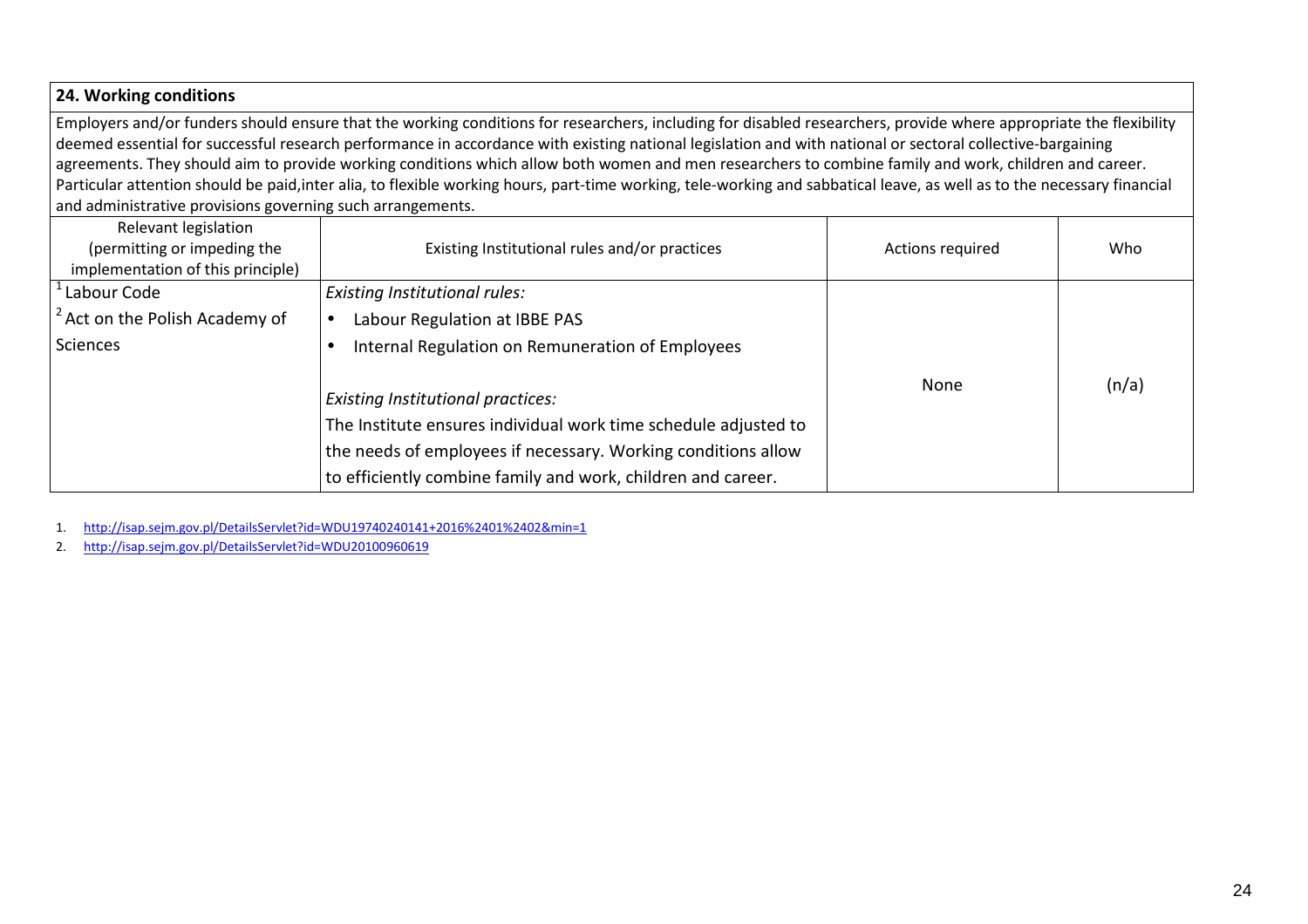## **25. Stability and permanence of employment**

Employers and/or funders should ensure that the performance of researchers is not undermined by instability of employment contracts, and should therefore commit themselves as far as possible to improving the stability of employment conditions for researchers, thus implementing and abiding by the principles and terms laid down in the EU Directive on Fixed-Term Work.

| Relevant legislation<br>(permitting or impeding the<br>implementation of this principle) | Existing Institutional rules and/or practices                                                                                                                                                                                                                                                                                                                                                                                                                                                                                                                 | Actions required | Who   |
|------------------------------------------------------------------------------------------|---------------------------------------------------------------------------------------------------------------------------------------------------------------------------------------------------------------------------------------------------------------------------------------------------------------------------------------------------------------------------------------------------------------------------------------------------------------------------------------------------------------------------------------------------------------|------------------|-------|
| Labour Code                                                                              | Existing Institutional rules:                                                                                                                                                                                                                                                                                                                                                                                                                                                                                                                                 |                  |       |
| Act on the Polish Academy of                                                             | Labour Regulation at IBBE PAS<br>$\bullet$                                                                                                                                                                                                                                                                                                                                                                                                                                                                                                                    |                  |       |
| Sciences                                                                                 | Internal Regulation on Remuneration of Employees                                                                                                                                                                                                                                                                                                                                                                                                                                                                                                              |                  |       |
|                                                                                          | <b>Existing Institutional practices:</b><br>The national regulations, in particular Labour Code provisions,<br>provide a sufficient level of safeguards regarding stability of<br>employment.<br>The clear policy of IBBE PAS is based on premise that a fixed-<br>term contract should not have any negative impact on<br>continuation of employment. It is the Institute's priority to<br>ensure stability of working conditions for all employees.<br>If permanence of employment is concerned then relevant<br>provisions of the Labour Code are applied. | None             | (n/a) |

1.http://isap.sejm.gov.pl/DetailsServlet?id=WDU19740240141+2016%2401%2402&min=1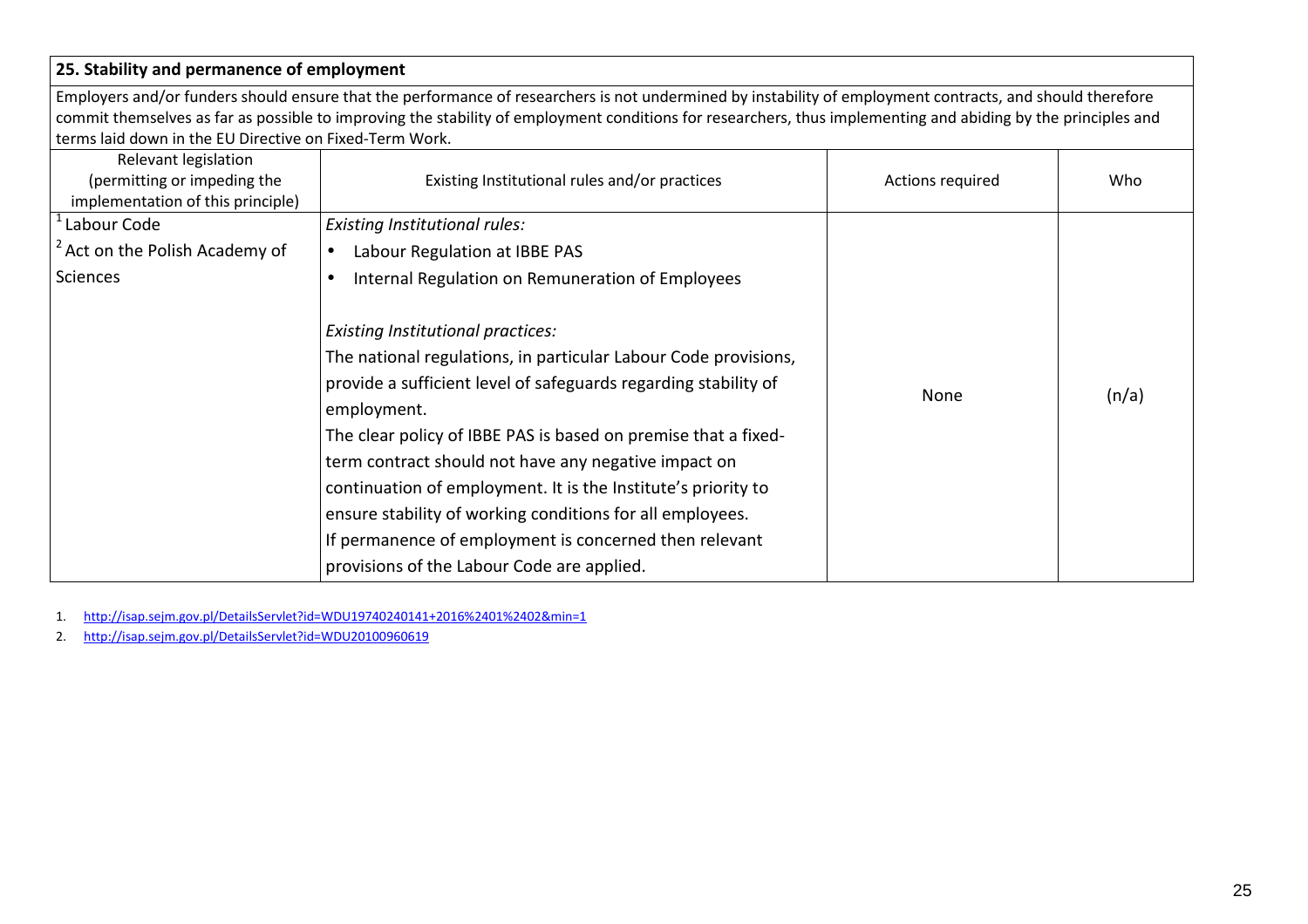# **26. Funding and salaries**

Employers and/or funders of researchers should ensure that researchers enjoy fair and attractive conditions of funding and/or salaries with adequate and equitable social security provisions (including sickness and parental benefits, pension rights and unemployment benefits) in accordance with existing national legislation and with national or sectoral collective bargaining agreements. This must include researchers at all career stages including early-stage researchers, commensurate with their legal status, performance and level of qualifications and/or responsibilities.

| Relevant legislation<br>(permitting or impeding the<br>implementation of this principle) | Existing Institutional rules and/or practices                         | Actions required | Who   |
|------------------------------------------------------------------------------------------|-----------------------------------------------------------------------|------------------|-------|
| Labour Code                                                                              | <b>Existing Institutional rules:</b>                                  |                  |       |
| <sup>2</sup> Act on the Polish Academy of                                                | Labour Regulation at IBBE PAS                                         |                  |       |
| <b>Sciences</b>                                                                          | Internal Regulation on Remuneration of Employees<br>$\bullet$         |                  |       |
|                                                                                          | Internal Regulation on Employee Bonus                                 |                  |       |
|                                                                                          | Regulations on the Social Fund in IBBE PAS                            |                  |       |
|                                                                                          | <b>Existing Institutional practices:</b>                              |                  |       |
|                                                                                          | The principles of fair remuneration and adequate social security      |                  |       |
|                                                                                          | system are well-rooted in the Polish legal framework. The             |                  |       |
|                                                                                          | institutional regulations clearly define detailed remuneration rules  |                  |       |
|                                                                                          | which are fully compliant with the national law. A dedicated bonus    |                  |       |
|                                                                                          | system is implemented, with special awards foreseen for               | None             | (n/a) |
|                                                                                          | researchers with outstanding achievements. IBBE PAS guarantees        |                  |       |
|                                                                                          | the social security benefits according to the existing national       |                  |       |
|                                                                                          | regulations, in particular the law on social security system. In      |                  |       |
|                                                                                          | compliance with the internal Regulations on the Social Fund,          |                  |       |
|                                                                                          | employees can also benefit from an social package, based on the       |                  |       |
|                                                                                          | institutional social fund (e.g. financial support for holidays leaves |                  |       |
|                                                                                          | and summer holidays for children, renumaration of costs of            |                  |       |
|                                                                                          | kindergarden of the employees children, renumaration of costs of      |                  |       |
|                                                                                          | physical activity of the employees, a single non-refundable financial |                  |       |
|                                                                                          | support in difficult life situations).                                |                  |       |

1. http://isap.sejm.gov.pl/DetailsServlet?id=WDU19740240141+2016%2401%2402&min=1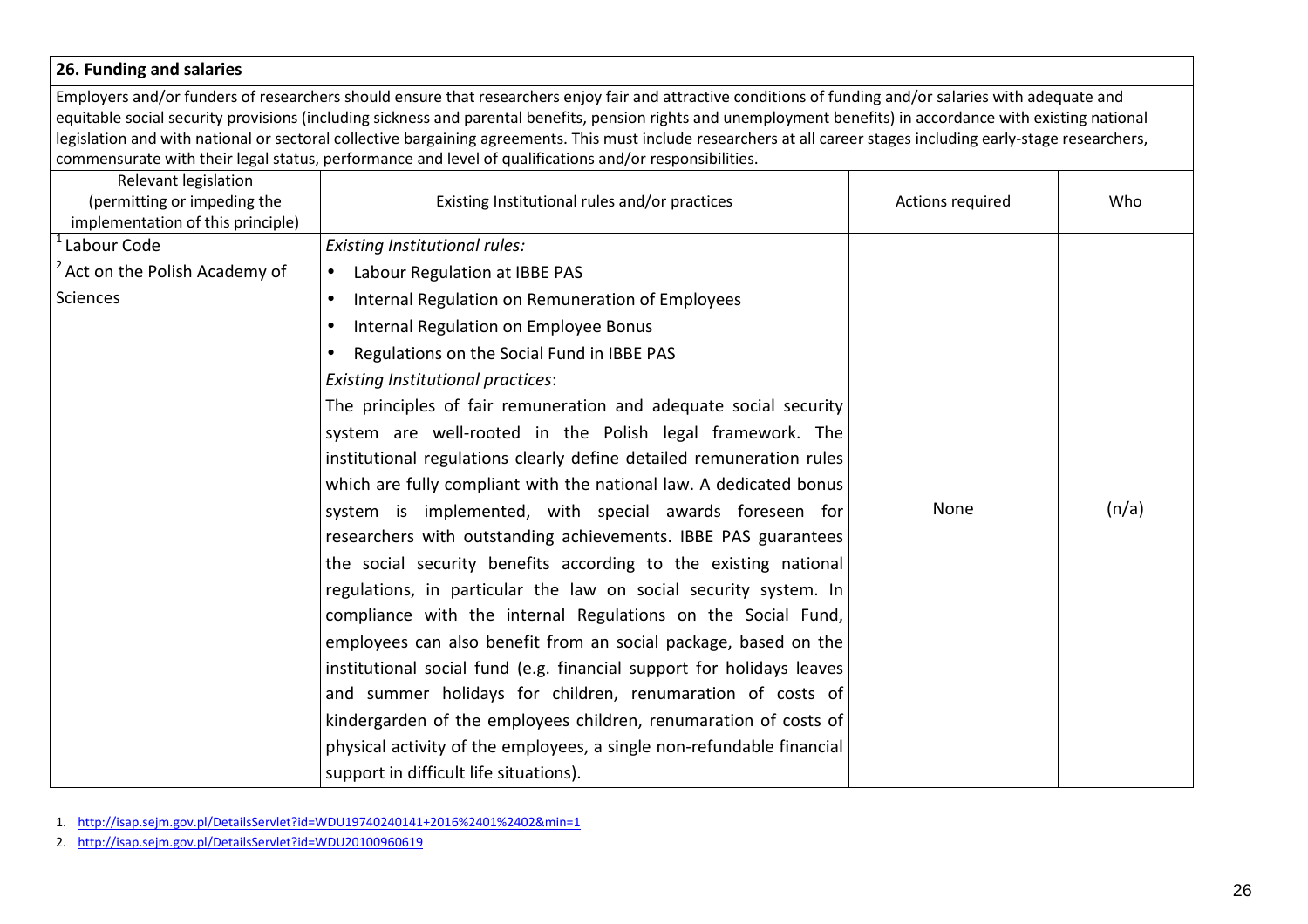# **27. Gender balance**

Employers and/or funders should aim for a representative gender balance at all levels of staff, including at supervisory and managerial level. This should be achieved on the basis of an equal opportunity policy at recruitment and at the subsequent career stages without, however, taking precedence over quality and I ding at supervisory and managerial level. This should be<br>tages without, however, taking precedence over quality and<br>an adequate gender balance.<br>Actions required Who

|                                                                                          | competence criteria. To ensure equal treatment, selection and evaluation committees should have an adequate gender balance.                                                                                                                                                                                                                                                                                                                                                                                                                                                                                                                                                                                                                                                                                                  |                  |       |
|------------------------------------------------------------------------------------------|------------------------------------------------------------------------------------------------------------------------------------------------------------------------------------------------------------------------------------------------------------------------------------------------------------------------------------------------------------------------------------------------------------------------------------------------------------------------------------------------------------------------------------------------------------------------------------------------------------------------------------------------------------------------------------------------------------------------------------------------------------------------------------------------------------------------------|------------------|-------|
| Relevant legislation<br>(permitting or impeding the<br>implementation of this principle) | Existing Institutional rules and/or practices                                                                                                                                                                                                                                                                                                                                                                                                                                                                                                                                                                                                                                                                                                                                                                                | Actions required | Who   |
| <sup>1</sup> Labour Code                                                                 | <b>Existing Institutional practices:</b>                                                                                                                                                                                                                                                                                                                                                                                                                                                                                                                                                                                                                                                                                                                                                                                     |                  |       |
| <sup>2</sup> Treaty on the Functioning of                                                | The Instuitute follows on the principles as general rules speciefied in the                                                                                                                                                                                                                                                                                                                                                                                                                                                                                                                                                                                                                                                                                                                                                  |                  |       |
| the European Union                                                                       | national and european legal framework.                                                                                                                                                                                                                                                                                                                                                                                                                                                                                                                                                                                                                                                                                                                                                                                       |                  |       |
|                                                                                          | The women scientific/research staff constitutes: 48.8% in R1, 55.3% -<br>R2, 50% - R3, 14.3% - R4 of and 85.7% of other staff groups.<br><b>Gender Balance between IBBE PAS workers</b><br>100<br>14<br>percent [%]<br>80<br>45<br>50<br>51<br>51<br>$\blacksquare$ Male<br>60<br>86<br>86<br>40<br><b>Female</b><br>49<br>50<br>20<br>$\Omega$<br>R <sub>2</sub><br>R4<br>other<br>All<br>R <sub>1</sub><br>R <sub>3</sub><br><b>IBBE PAS employees</b><br>In the recruitment process men and women have equal chances of<br>access to career development, rewards, grants and trainings. In<br>particular, it was indicated that it should not influence the opinion on<br>the quality of a candidate. The majority of responses was positive<br>regarding the degree of the implementation of this rule at the Institute. | None             | (n/a) |
|                                                                                          |                                                                                                                                                                                                                                                                                                                                                                                                                                                                                                                                                                                                                                                                                                                                                                                                                              |                  |       |
|                                                                                          | l. http://isap.sejm.gov.pl/DetailsServlet?id=WDU19740240141+2016%2401%2402&min=1                                                                                                                                                                                                                                                                                                                                                                                                                                                                                                                                                                                                                                                                                                                                             |                  |       |
|                                                                                          | 2. http://www.europarl.europa.eu/document/activities/cont/201107/20110725ATT24649/20110725ATT24649EN.pdf                                                                                                                                                                                                                                                                                                                                                                                                                                                                                                                                                                                                                                                                                                                     |                  |       |

2. http://www.europarl.europa.eu/document/activities/cont/201107/20110725ATT24649/20110725ATT24649EN.pdf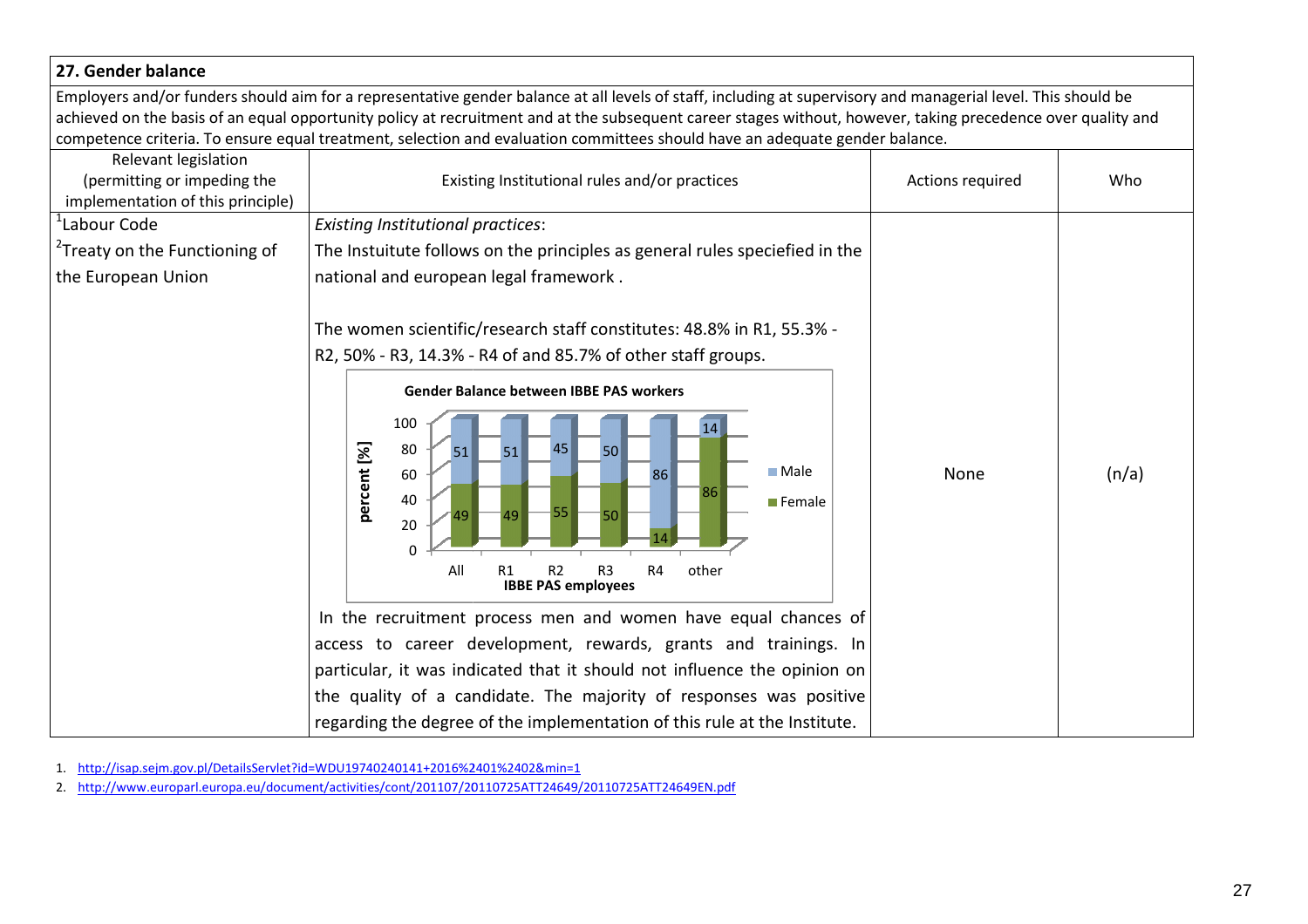#### **28. Career development**

Employers and/or funders of researchers should draw up, preferably within the framework of their human resources management, a specific career development strategy for researchers at all stages of their career, regardless of their contractual situation, including for researchers on fixed-term contracts. It should include the availability of mentors involved in providing support and guidance for the personal and professional development of researchers, thus motivating them and contributing to reducing any insecurity in their professional future. All researchers should be made familiar with such provisions and arrangements.

| Relevant legislation<br>(permitting or impeding the<br>implementation of this principle) | Existing Institutional rules and/or practices                        | Actions required             | Who               |
|------------------------------------------------------------------------------------------|----------------------------------------------------------------------|------------------------------|-------------------|
| Act on the Polish Academy of                                                             | <b>Existing Institutional rules:</b>                                 | Continuation, already        |                   |
| Sciences                                                                                 | Statute of IBBE PAS<br>$\bullet$                                     | existing practice, i.e.      | -HR Specialist,   |
|                                                                                          | Regulation of PhD studies<br>$\bullet$                               | distribution within the      | -Specialist for   |
|                                                                                          |                                                                      | Institute (via e-mail)       | International Co- |
|                                                                                          | <b>Existing Institutional practices:</b>                             | information about            | operation         |
|                                                                                          | The paths and conditions of research career development are          | perspectives of              |                   |
|                                                                                          | defined in national legislation. This issue is not formalized at the | professional career          |                   |
|                                                                                          | IBBE PAS, but it is common practice for the senior scientists,       | development practices        |                   |
|                                                                                          | group leaders, heads of departments to be mentors to younger         | (applications for Polish and |                   |
|                                                                                          | co-workers/researchers and PhD students.                             | international grants, stays  |                   |
|                                                                                          |                                                                      | outside the IBBE PAS, also   |                   |
|                                                                                          |                                                                      | posts/fellowships/training   |                   |
|                                                                                          |                                                                      | and workshops on career      |                   |
|                                                                                          |                                                                      | development).                |                   |
|                                                                                          |                                                                      | Permanent dissemination      |                   |
|                                                                                          |                                                                      | of information. (A4)         |                   |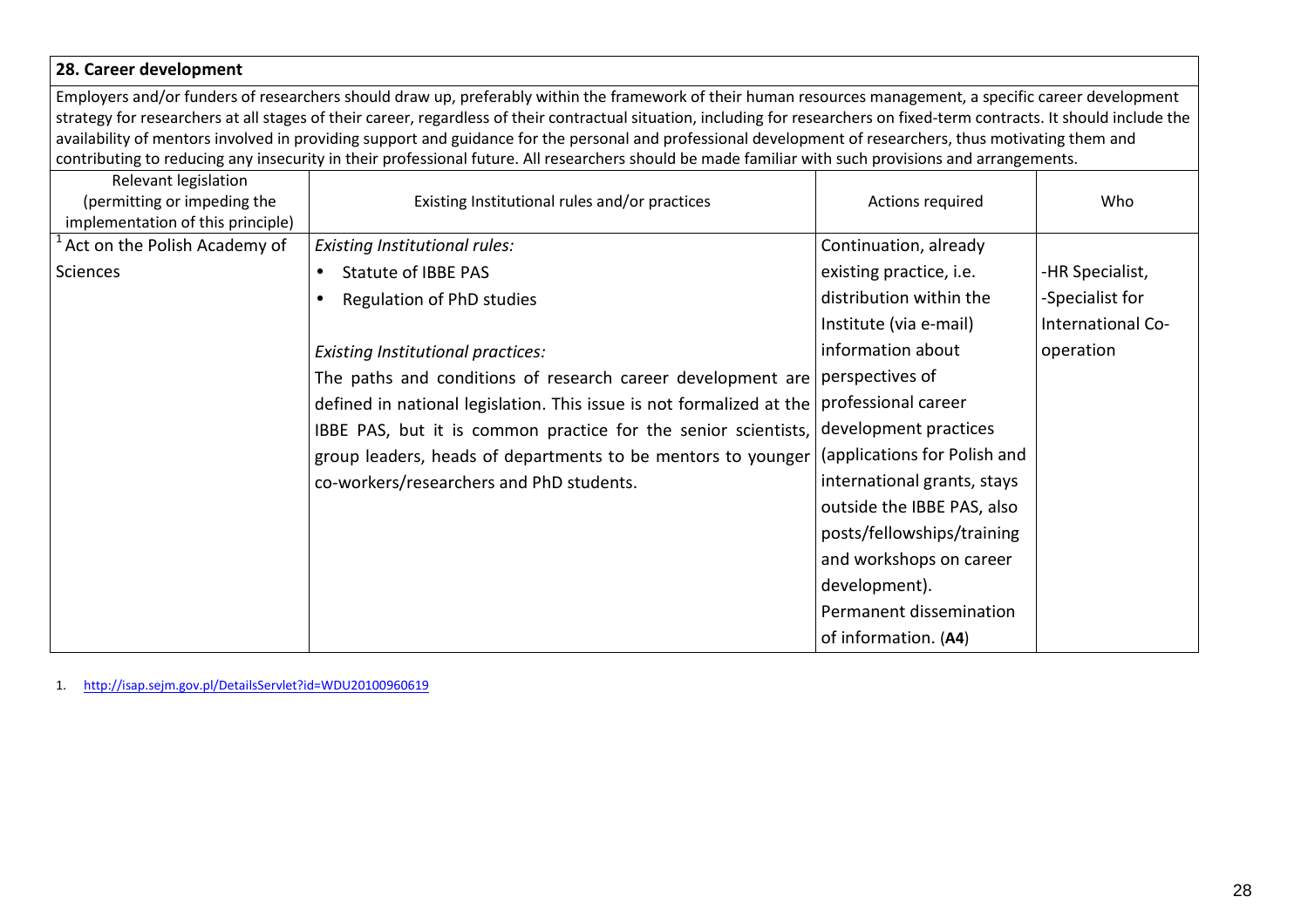# **29. Value of mobility** Employers and/or funders must recognize the value of geographical, intersectorial, inter- and trans-disciplinary and virtual mobility as well as mobility between the public and private sector as an important means of enhancing scientific knowledge and professional development at any stage of a researcher's career. Consequently, they should build such options into the specific career development strategy and fully value and acknowledge any mobility experience within their career progression/appraisal system. This also requires that the necessary administrative instruments be put in place to allow the portability of both grants and social security provisions, in accordance with national legislation. Relevant legislation (permitting or impeding the implementation of this principle) Existing Institutional rules and/or practices and Actions required Number 2011 Who  $1$ Act on the Polish Academy of Sciences *Existing Institutional rules:* • Statute of IBBE PAS *Existing Institutional practices:* In IBBE PAS, at all stages of careers, researchers are encouraged to apply for and participate in short and long-term internships. The experience gained during fellowships and other research visites is always regarded as a valuable contribution to the professional development of employees. The information about different types of research visites is provided regularly by the International Cooperstion Specialist via e-mails or in personal contacts. The mobility is analysed as a criteria in the general evaluation of scientific/research units by the Ministry of Science and Higher Education. None  $\ln/a$ )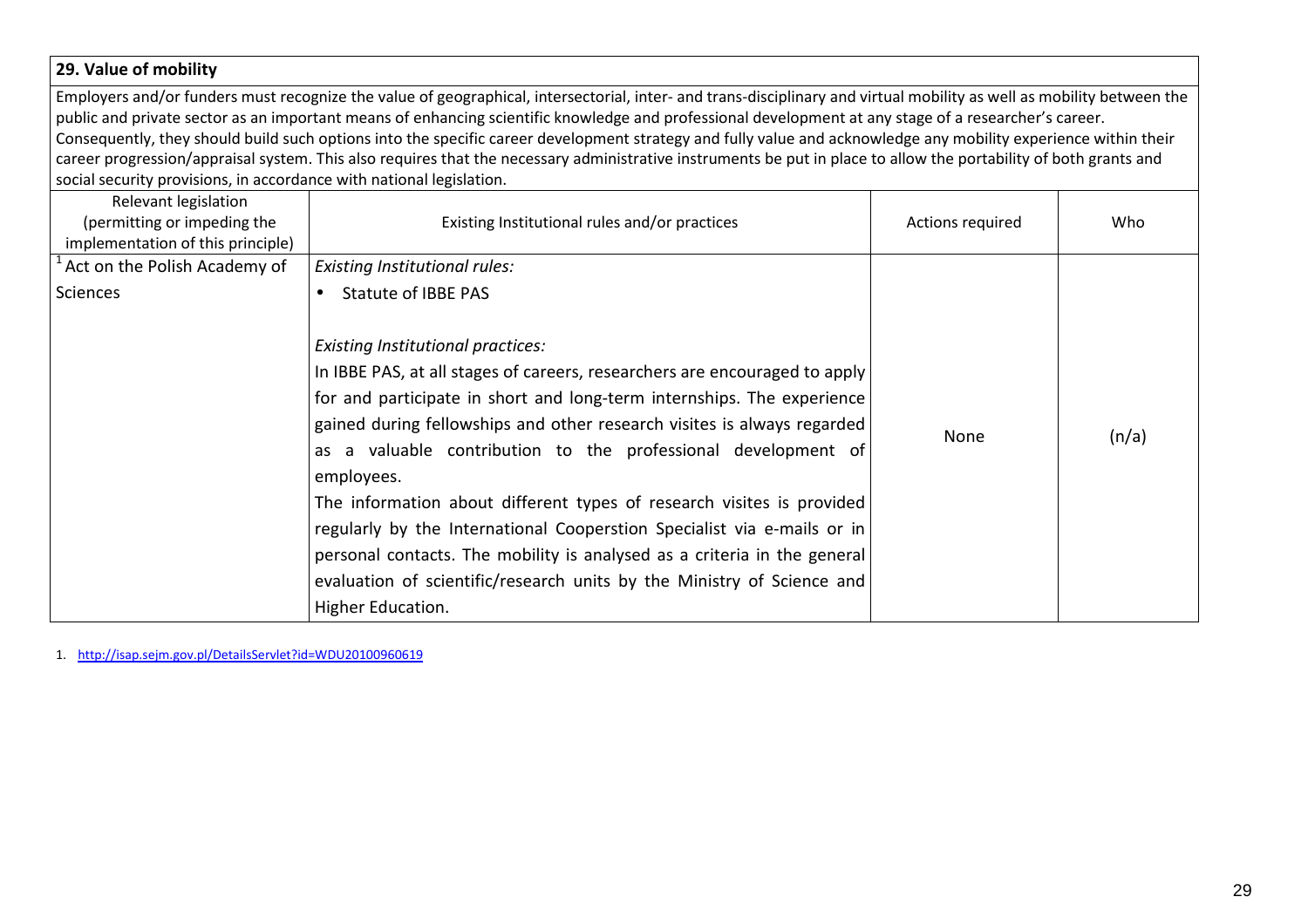| 30. Access to career advice                                                              |                                                                                                                                                                                                                                                                                       |                            |                   |
|------------------------------------------------------------------------------------------|---------------------------------------------------------------------------------------------------------------------------------------------------------------------------------------------------------------------------------------------------------------------------------------|----------------------------|-------------------|
|                                                                                          | Employers and/or funders should ensure that career advice and job placement assistance, either in the institutions concerned, or through collaboration with other<br>structures, is offered to researchers at all stages of their careers, regardless of their contractual situation. |                            |                   |
| Relevant legislation<br>(permitting or impeding the<br>implementation of this principle) | Existing Institutional rules and/or practices                                                                                                                                                                                                                                         | Actions required           | Who               |
| Act on the Polish Academy of                                                             | <b>Existing Institutional rules:</b>                                                                                                                                                                                                                                                  | Better dissemination of    |                   |
| Sciences                                                                                 | <b>Statute of IBBE PAS</b><br>$\bullet$                                                                                                                                                                                                                                               | information on the role of | -HR Specialist,   |
|                                                                                          |                                                                                                                                                                                                                                                                                       | the Institute services and | -Specialist for   |
|                                                                                          | <b>Existing Institutional practices:</b>                                                                                                                                                                                                                                              | their initiatives/actions  | International Co- |
|                                                                                          | It is a common practice that senior scientists, group leaders, heads                                                                                                                                                                                                                  | should be addressed.       | operation         |
|                                                                                          | of departments serve with advice and assistance on career                                                                                                                                                                                                                             | The modification of the    |                   |
|                                                                                          | development, either in the IBEE PAS or through collaboration with other                                                                                                                                                                                                               | IBBE PAS website in order  |                   |
|                                                                                          | research institutions to younger co-workers/researchers and PhD                                                                                                                                                                                                                       | to increase access to      |                   |
|                                                                                          | students. Since didactics is not a main line of the IBBE PAS mission                                                                                                                                                                                                                  | practical information on   |                   |
|                                                                                          | then particular carrier development in education institutions is a                                                                                                                                                                                                                    | career development and     |                   |
|                                                                                          | metter of discussion beween mentor and young researcher.                                                                                                                                                                                                                              | possible cooperation with  |                   |
|                                                                                          |                                                                                                                                                                                                                                                                                       | other groups of the IBBE   |                   |
|                                                                                          |                                                                                                                                                                                                                                                                                       | PAS as well as external    |                   |
|                                                                                          |                                                                                                                                                                                                                                                                                       | research partners. (A4)    |                   |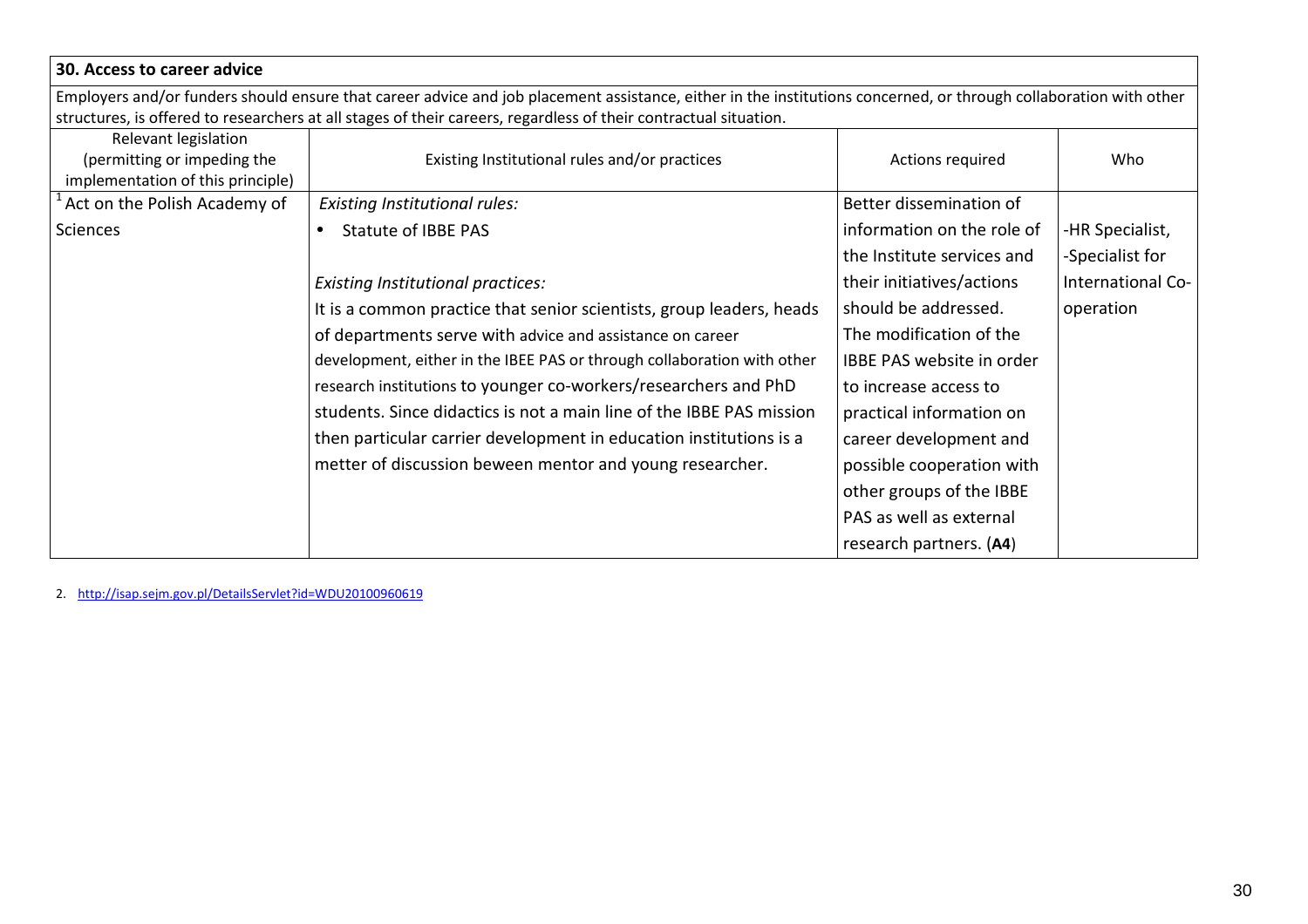# **31. Intellectual Property Rights**

Employers and/or funders should ensure that researchers at all career stages reap the benefits of the exploitation (if any) of their R&D results through legal protection and, in particular, through appropriate protection of Intellectual Property Rights, including copyrights. Policies and practices should specify what rights belong to researchers and/or, where applicable, to their employers or other parties, including external commercial or industrial organisations, as possibly provided for under specific collaboration agreements or other types of agreement.

| Relevant legislation<br>(permitting or impeding the<br>implementation of this principle) | Existing Institutional rules and/or practices                            | Actions required | Who   |
|------------------------------------------------------------------------------------------|--------------------------------------------------------------------------|------------------|-------|
| <sup>1</sup> Act on the Polish Academy of                                                | Existing Institutional rules:                                            |                  |       |
| Sciences                                                                                 | <b>Statute of IBBE PAS</b><br>$\bullet$                                  |                  |       |
| <sup>2</sup> Act on copyright and related                                                | Regulation of the IP Proppers<br>$\bullet$                               |                  |       |
| rights                                                                                   |                                                                          |                  |       |
|                                                                                          | <b>Existing Institutional practices:</b>                                 |                  |       |
|                                                                                          | Legal protection of Intellectual Property Rights is well developed on    |                  |       |
|                                                                                          | both national and institutional levels. Researchers are aware of the     |                  |       |
|                                                                                          | regulations, both of the the national and international law and the      | None             | (n/a) |
|                                                                                          | internal regulation: the IPR regulation, the laboratory regulations      |                  |       |
|                                                                                          | and the conditions of contracts with external founders of reasearch.     |                  |       |
|                                                                                          | The series of free workshops on protection of IPR, organized by the      |                  |       |
|                                                                                          | Patent Office of The Republic of Poland, and IBBE PAS took place.        |                  |       |
|                                                                                          | The issue of intellectual property rights is most crucial in the case of |                  |       |
|                                                                                          | technology transfer projects. The researchers of IBBE PAS can also       |                  |       |
|                                                                                          | count on support of the Department for External Research Projects.       |                  |       |

1. http://isap.sejm.gov.pl/DetailsServlet?id=WDU19740240141+2016%2401%2402&min=1

2. http://isap.sejm.gov.pl/DetailsServlet?id=WDU20060900631&min=1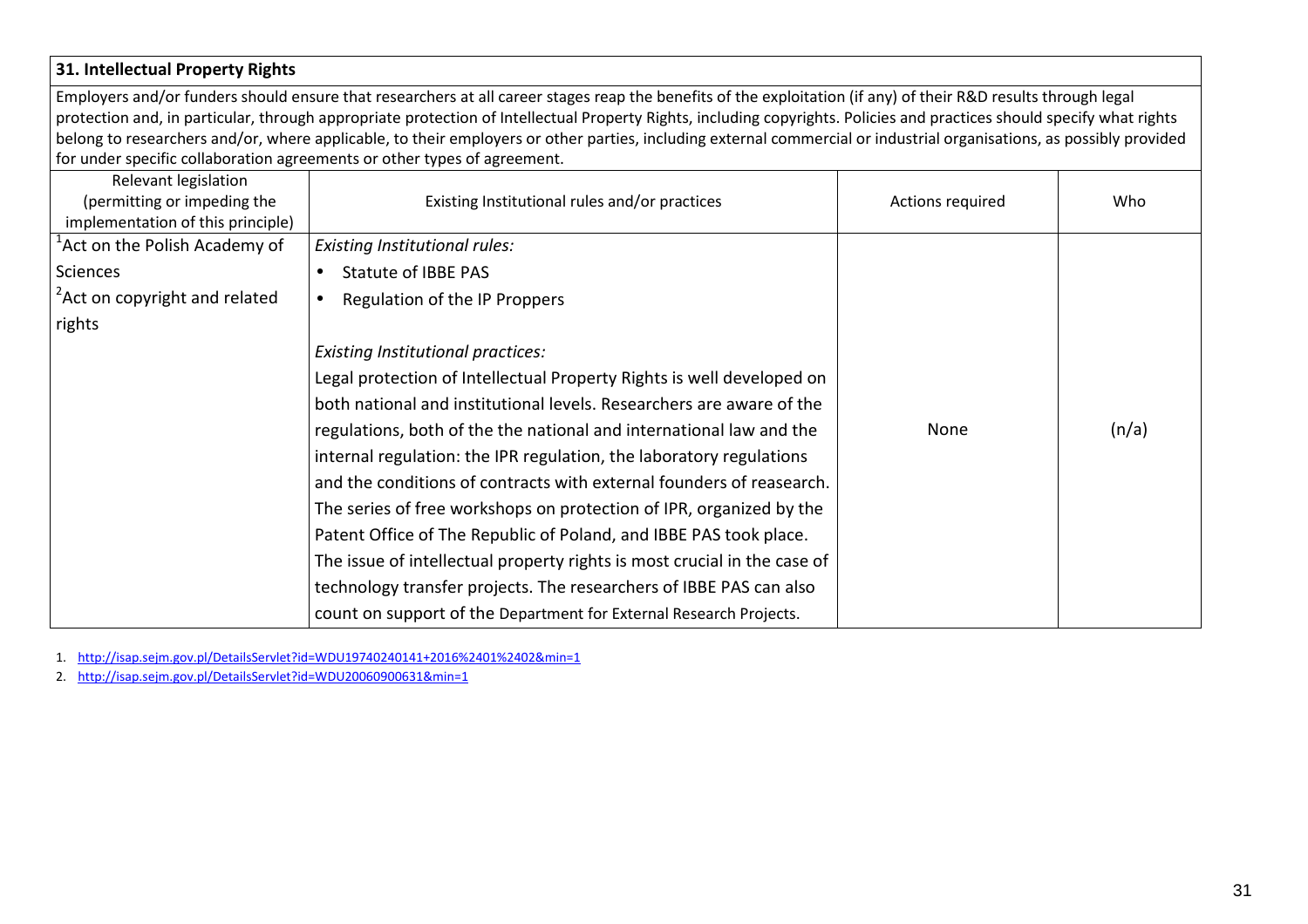#### **32. Co-authorship**

Co-authorship should be viewed positively by institutions when evaluating staff, as evidence of a constructive approach to the conduct of research. Employers and/or funders should therefore develop strategies, practices and procedures to provide researchers, including those at the beginning of their research careers, with the necessary framework conditions so that they can enjoy the right to be recognised and listed and/or quoted, in the context of their actual contributions, as co-authors of papers, patents, etc, or to publish their own research results independently from their supervisor(s).

| Relevant legislation                         |                                                                      |                  |       |
|----------------------------------------------|----------------------------------------------------------------------|------------------|-------|
| (permitting or impeding the                  | Existing Institutional rules and/or practices                        | Actions required | Who   |
| implementation of this principle)            |                                                                      |                  |       |
| <sup>1</sup> Act on the Polish Academy of    | <b>Existing Institutional rules:</b>                                 |                  |       |
| Sciences (PAS)                               | <b>Statute of IBBE PAS</b>                                           |                  |       |
| $\frac{1}{2}$ Act on copyright and related   | Rulegulation on management of the IP Rights at IBBE PAS (2008)       |                  |       |
| rights                                       |                                                                      |                  |       |
| <sup>3</sup> Code of Ethics for Researchers, | <b>Existing Institutional practices:</b>                             | None             |       |
| approved by PAS                              | Co-authorship as well as IPR protection are well developed on both   |                  | (n/a) |
|                                              | national and institutional levels. The national Law on copyright and |                  |       |
|                                              | related rights as well as the Act on PAS and Code of Ethics also     |                  |       |
|                                              | define the rules of recognition of authorship and co-authorship.     |                  |       |
|                                              | These rules are followed by IBBE PAS.                                |                  |       |

1. http://isap.sejm.gov.pl/DetailsServlet?id=WDU19740240141+2016%2401%2402&min=1

2. http://isap.sejm.gov.pl/DetailsServlet?id=WDU20060900631&min=1

3. https://instytucja.pan.pl/images/2016/komisja\_etyki/Kodeks\_etyki\_pracownika\_naukowego\_-\_wydanie\_II\_-\_2016\_r.pdf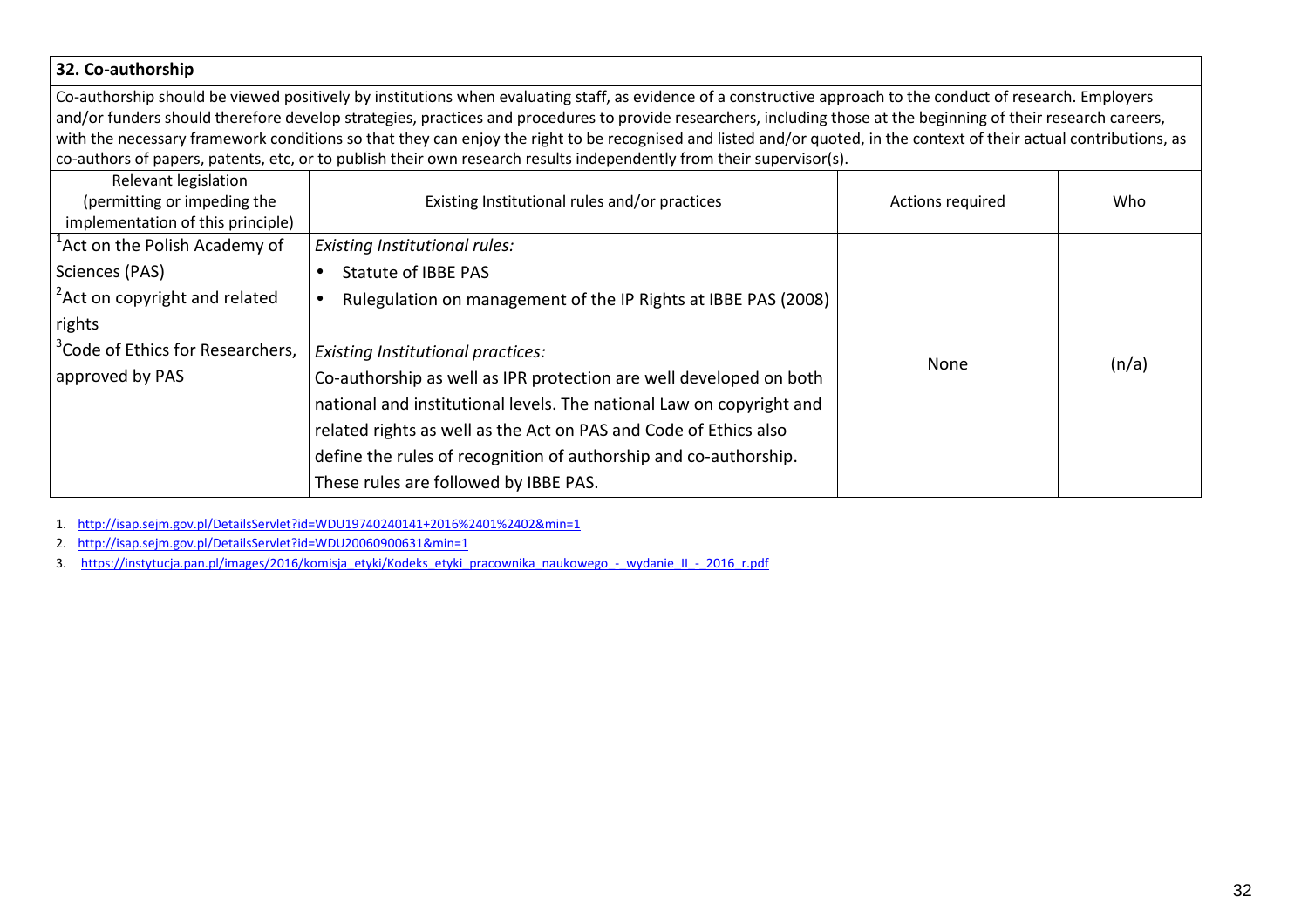#### **33. Teaching**

Teaching is an essential means for the structuring and dissemination of knowledge and should therefore be considered a valuable option within the researchers' career paths. However, teaching responsibilities should not be excessive and should not prevent researchers, particularly at the beginning of their careers, from carrying out their research activities. Employers and/or funders should ensure that teaching duties are adequately remunerated and taken into account in the evaluation/appraisal systems, and that time devoted by senior members of staff to the training of early stage researchers should be counted as part of their teaching commitment. Suitable training should be provided for teaching and coaching activities as part of the professional development of researchers.

| Relevant legislation<br>(permitting or impeding the<br>implementation of this principle) | Existing Institutional rules and/or practices                       | Actions required             | /Who                      |
|------------------------------------------------------------------------------------------|---------------------------------------------------------------------|------------------------------|---------------------------|
| <sup>1</sup> Act on the Polish Academy of                                                | <b>Existing Institutional rules:</b>                                | Implementation the           |                           |
| Sciences (PAS)                                                                           | <b>Statute of IBBE PAS</b>                                          | regularity of the scientific | -Deputy Director          |
|                                                                                          | Internal Regulation on Employee Evaluation<br>$\bullet$             | seminars for R1-R4           | for Research<br>-Heads of |
|                                                                                          | <b>Regulation of PhD Studies</b><br>$\bullet$                       | researchers to share         | Departments               |
|                                                                                          |                                                                     | knowledge among              | -Head of PhD              |
|                                                                                          | <b>Existing Institutional practices:</b>                            | researchers. Cyclic          | <b>Studies</b>            |
|                                                                                          | IBBE PAS is a research Institute, therefore teaching is not primary | seminars e.g. one per        |                           |
|                                                                                          | task of the Institute's mission. However in practice teaching is    | month organized by each      |                           |
|                                                                                          | included in duty of the researchers as an important factor in       | research department. (A5)    |                           |
|                                                                                          | education of PhD students and dissemination of knowledge.           |                              |                           |
|                                                                                          | Different types of teaching activities are carried out by the       |                              |                           |
|                                                                                          | Institute's researchers. Some of them deliver lectures to the       |                              |                           |
|                                                                                          | undergraduate students of different Universities in Poland,         |                              |                           |
|                                                                                          | supervising their projects for Bachelor and Master of Science       |                              |                           |
|                                                                                          | degrees. At IBBE PAS are realized summer interships for students    |                              |                           |
|                                                                                          | from universities located in Poland and also in other European      |                              |                           |
|                                                                                          | countries.                                                          |                              |                           |
|                                                                                          | The popular form of teaching and knowledge dissemination are also   |                              |                           |
|                                                                                          | scientific open seminars which are organised by ICB Center of IBBE  |                              |                           |
|                                                                                          | PAS (http://www.ibib.waw.pl/en/icb/general-information).            |                              |                           |
|                                                                                          | The teaching performance is also taken into account in annual       |                              |                           |
|                                                                                          | evaluation of researchers.                                          |                              |                           |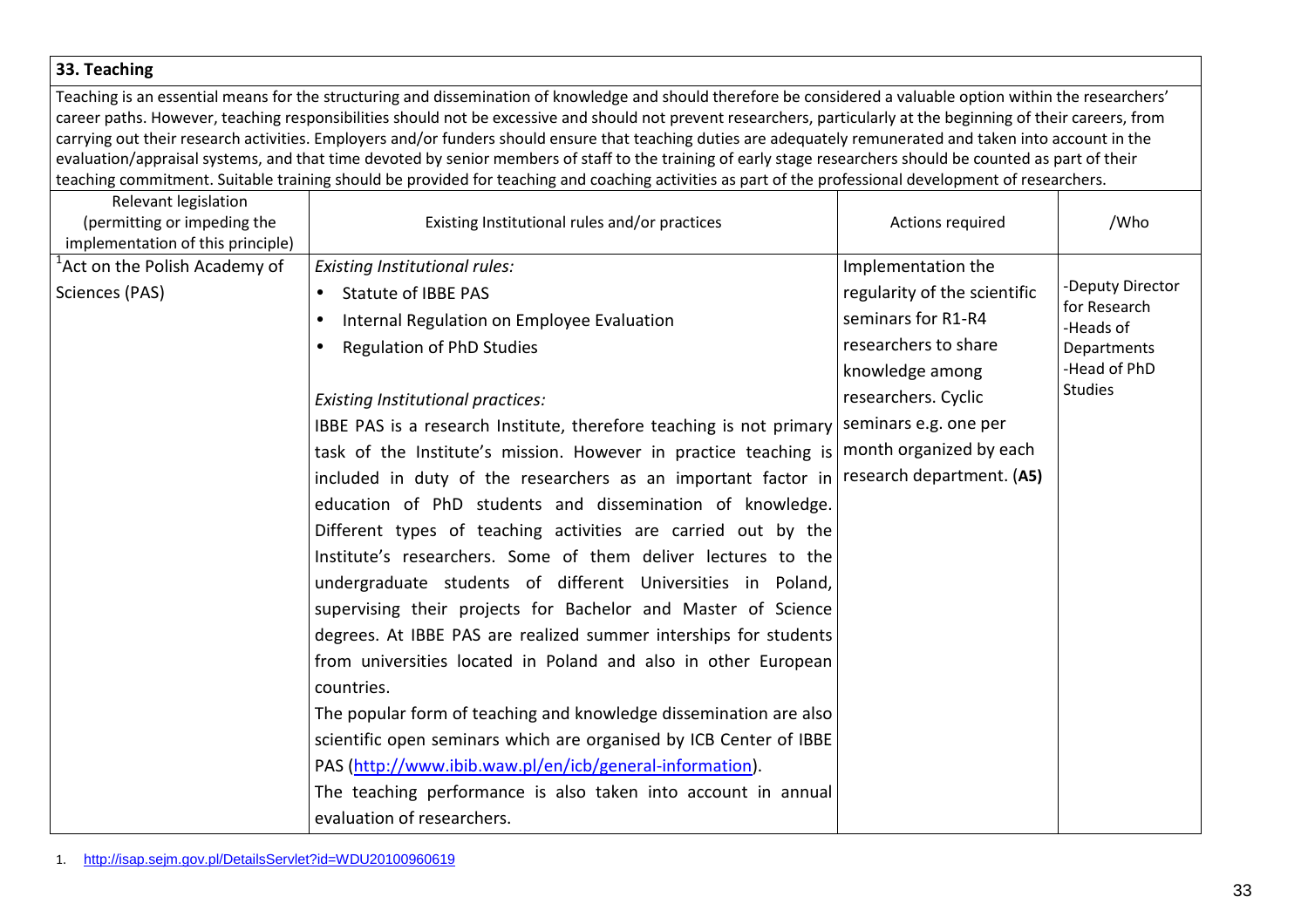| 34. Complains/appeals                                                                                                       |                                                                                                                                                                                                                                                                                                                                                                                                                                                                                                                                                                                                                                                                                                                                                                                                                                                                                                                                                                                                                                                                                                                                                                                                                                                                                                                                                                                                                                                                              |                                                                                                                                                                                                                                                       |                                                                                                                                                        |  |  |
|-----------------------------------------------------------------------------------------------------------------------------|------------------------------------------------------------------------------------------------------------------------------------------------------------------------------------------------------------------------------------------------------------------------------------------------------------------------------------------------------------------------------------------------------------------------------------------------------------------------------------------------------------------------------------------------------------------------------------------------------------------------------------------------------------------------------------------------------------------------------------------------------------------------------------------------------------------------------------------------------------------------------------------------------------------------------------------------------------------------------------------------------------------------------------------------------------------------------------------------------------------------------------------------------------------------------------------------------------------------------------------------------------------------------------------------------------------------------------------------------------------------------------------------------------------------------------------------------------------------------|-------------------------------------------------------------------------------------------------------------------------------------------------------------------------------------------------------------------------------------------------------|--------------------------------------------------------------------------------------------------------------------------------------------------------|--|--|
|                                                                                                                             | Employers and/or funders of researchers should establish, in compliance with national rules and regulations, appropriate procedures, possibly in the form of an<br>impartial (ombudsman-type) person to deal with complaints/appeals of researchers, including those concerning conflicts between supervisor(s) and early-stage<br>researchers. Such procedures should provide all research staff with confidential and informal assistance in resolving work-related conflicts, disputes and grievances,<br>with the aim of promoting fair and equitable treatment within the institution and improving the overall quality of the working environment.                                                                                                                                                                                                                                                                                                                                                                                                                                                                                                                                                                                                                                                                                                                                                                                                                     |                                                                                                                                                                                                                                                       |                                                                                                                                                        |  |  |
| Relevant legislation<br>(permitting or impeding the<br>implementation of this<br>principle)                                 | Existing Institutional rules and/or practices                                                                                                                                                                                                                                                                                                                                                                                                                                                                                                                                                                                                                                                                                                                                                                                                                                                                                                                                                                                                                                                                                                                                                                                                                                                                                                                                                                                                                                | Actions required                                                                                                                                                                                                                                      | Who                                                                                                                                                    |  |  |
| <sup>'</sup> Act on the Polish Academy<br>of Sciences<br><sup>2</sup> Code of Ethics for<br>Researchers, approved by<br>PAS | <b>Existing Institutional rules:</b><br><b>Statute of IBBE PAS</b><br>$\bullet$<br>Internal Regulation on Employee Evaluation<br>Internal Regulation on Employee Bonus<br>Regulations of Appeals from the Evaluation of Scientific Staff to the<br>President of the Polish Academy of Sciences<br>Existing Institutional practices:<br>Complaints/appeals are generally solved individually by supervisors,<br>group leaders, /heads of departments, the Head of the PhD Studies and<br>members of the Board of Directors. PhD students are allowed to present<br>their opinion and suggestions through the PhD Students Council and the<br>PhD student self-government or directly to their supervisors as well as to<br>the Head of the PhD Studies or to the Director.<br>Within Sicientific Council of the Institute a disciplinary committee was<br>appointed. A member of scientific or research and technical staff<br>admonished by the director may lodge an appeal with the disciplinary<br>committee. The appeal shall be lodged within 14 days of the date on<br>which the notice concerning the penalty is delivered (art. 109 Act on the<br>Polish Academy of Sciences).<br>According to the Act on the Polish Academy of Sciences, Scientific Council<br>elected the disciplinary prosecutor for independent investigation and<br>assessments of complaints submitted by researchers.<br>In exceptional circumstances, employee may submit his/her complaints | Meetings with<br>employees to discuss<br>the existing possibilities<br>and procedures of<br>solving conflicts among<br>researchers.<br>Updating the website on<br>information about<br>disciplinary committee<br>and disciplinary<br>prosecutor. (A6) | Deputy Director<br>for Research<br>- Discipline<br>Commission of<br>the Scientific<br>Council<br>- Scientific<br>Council<br>disciplinary<br>prosecutor |  |  |
|                                                                                                                             | or appeals to the President of the Polish Academy of Sciences.                                                                                                                                                                                                                                                                                                                                                                                                                                                                                                                                                                                                                                                                                                                                                                                                                                                                                                                                                                                                                                                                                                                                                                                                                                                                                                                                                                                                               |                                                                                                                                                                                                                                                       |                                                                                                                                                        |  |  |

1. http://isap.sejm.gov.pl/DetailsServlet?id=WDU20100960619

2. https://instytucja.pan.pl/images/2016/Uchwa%C5%82y/2\_12/U-3.pdf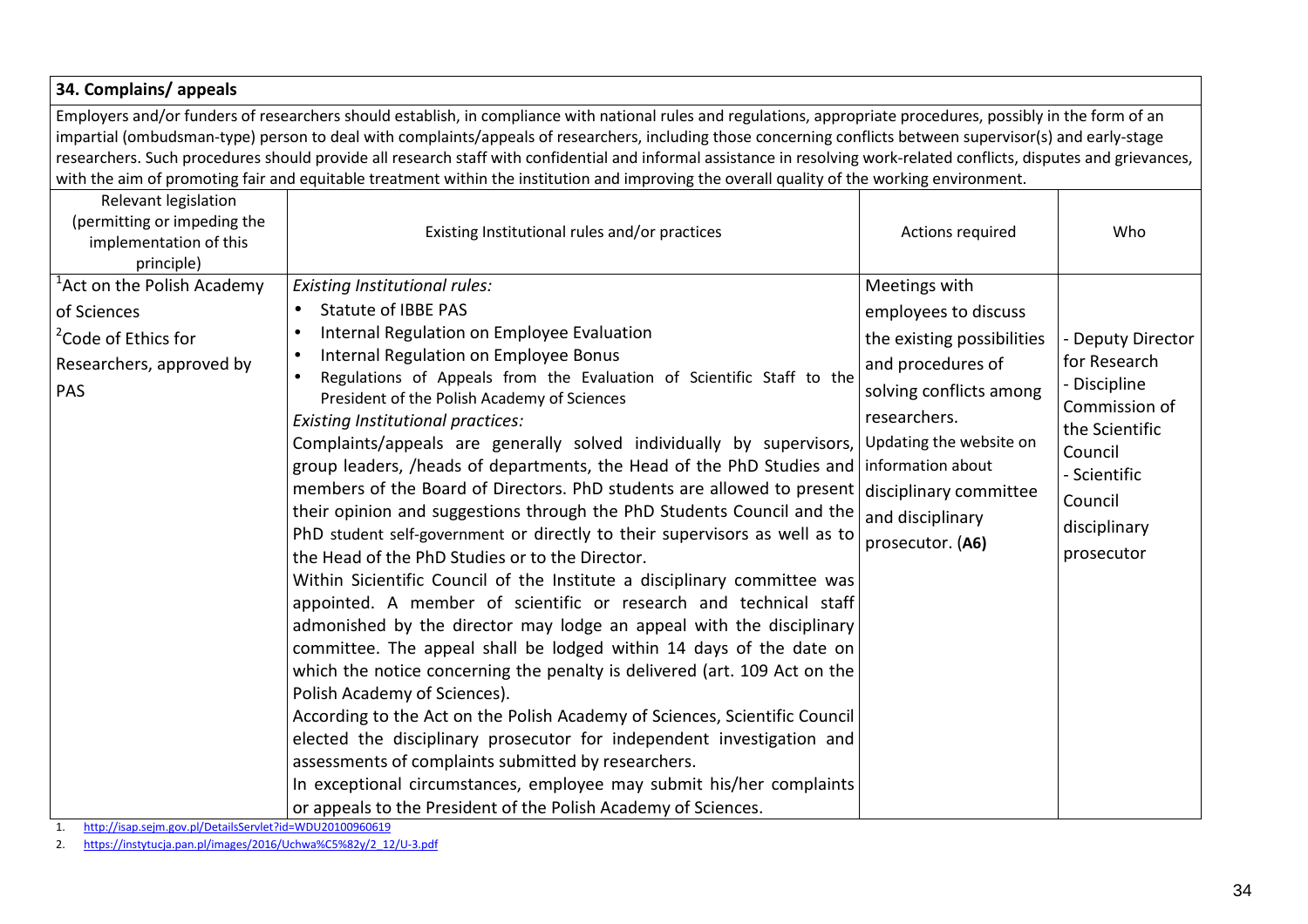#### **35.** *Participation In Decision-Making Bodies*

Employers and/or funders of researchers should recognize it as wholly legitimate, and indeed desirable, that researchers be represented in the relevant information, consultation and decision-making bodies of the institutions for which they work, so as to protect and promote their individual and collective interests as professionals and to actively contribute to the workings of the institution.

| Relevant legislation<br>(permitting or impeding the<br>implementation of this<br>principle) | Existing Institutional rules and/or practices                                                                                                                                                                                                                                                                                                                                                                                                                                                                                                                                                                                           | Actions required                                                                                                                                                                                                                                                                                                                                                    | Who                                                            |
|---------------------------------------------------------------------------------------------|-----------------------------------------------------------------------------------------------------------------------------------------------------------------------------------------------------------------------------------------------------------------------------------------------------------------------------------------------------------------------------------------------------------------------------------------------------------------------------------------------------------------------------------------------------------------------------------------------------------------------------------------|---------------------------------------------------------------------------------------------------------------------------------------------------------------------------------------------------------------------------------------------------------------------------------------------------------------------------------------------------------------------|----------------------------------------------------------------|
| <sup>1</sup> Act on the Polish Academy<br>of Sciences                                       | Existing Institutional rules:<br>Statute of IBBE PAS<br>$\bullet$<br>Regulations on Scientific Council at IBBE PAS<br><b>Existing Institutional practices:</b><br>According to the Statutes of IBBE PAS and the national low at<br>the IBBE PAS are two main decision-making bodies: Director of<br>the Institute and the Scientific Council. The Director manages<br>the Institute and is aided by deputy Directors and the Scientific<br>Council. Researchers employed in the Institute as well as PhD<br>students have their representatives in the Scientific Council<br>(SC). Within the SC various committees e.g. a disciplinary | To take adavante of the occuring<br>opportunity, discussions with the<br>researchers in all stages of career would be<br>promoted. Heads of departments and<br>laboratories will be obliged to start<br>discussions at lower organizational levels<br>and pass on the suggestion and conlusions<br>to the collegial decision-making and<br>advisory bodies.<br>(A7) | -Deputy Director<br>for Research/<br><b>Board of Directors</b> |
|                                                                                             | committee and committee for development of scientific staff<br>are formed. PhD students have also their self-government and<br>the Young Researchers Board which is informal advisory<br>comitee of the Ditector.                                                                                                                                                                                                                                                                                                                                                                                                                       |                                                                                                                                                                                                                                                                                                                                                                     |                                                                |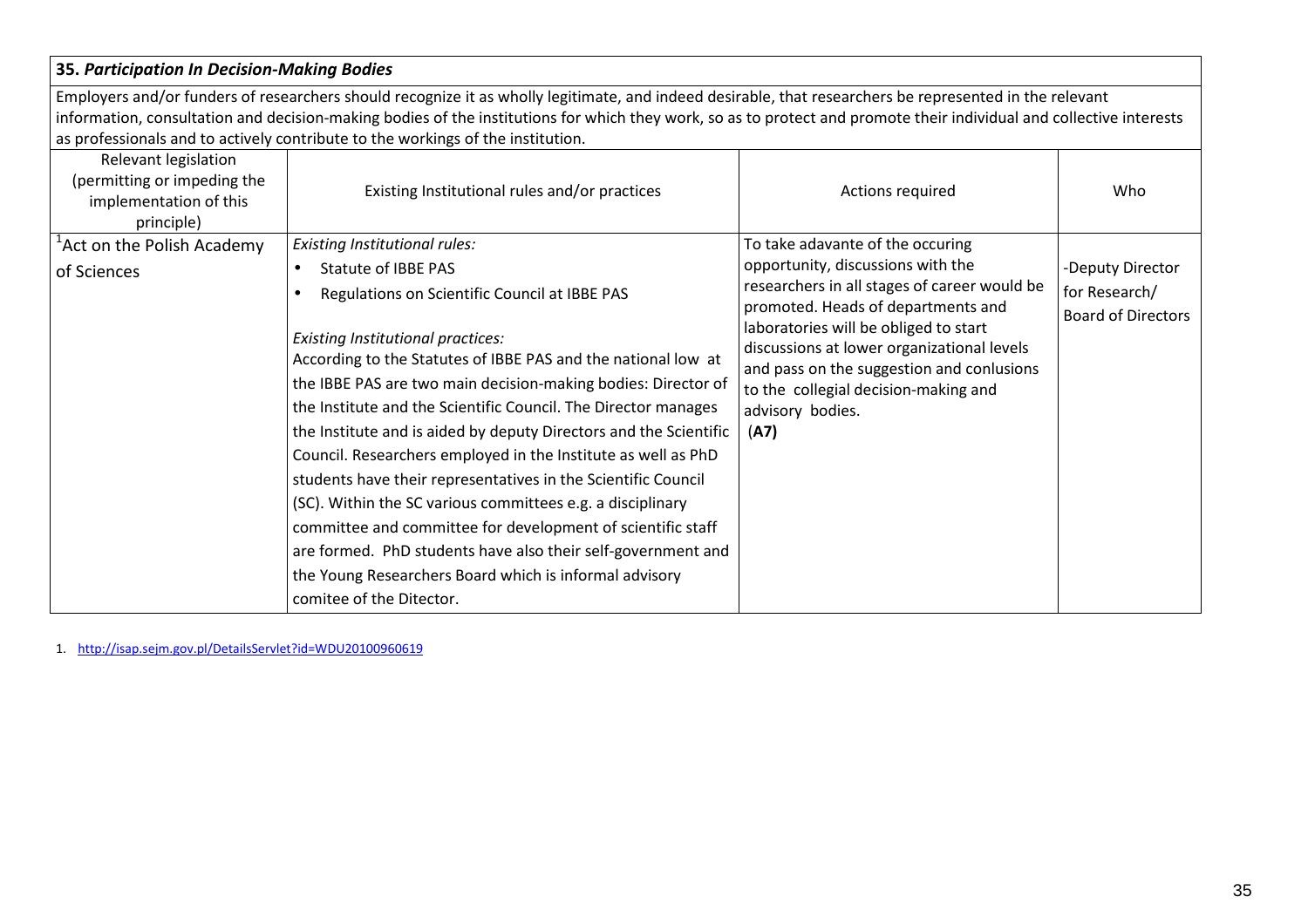| 36. Relation with supervisors                                    |                                                                                                                                                                      |                  |       |
|------------------------------------------------------------------|----------------------------------------------------------------------------------------------------------------------------------------------------------------------|------------------|-------|
|                                                                  | Researchers in their training phase should establish a structured and regular relationship with their supervisor(s) and faculty/departmental representative(s) so as |                  |       |
|                                                                  | to take full advantage of their relationship with them. This includes keeping records of all work progress and research findings, obtaining feedback by means of     |                  |       |
|                                                                  | reports and seminars, applying such feedback and working in accordance with agreed schedules, milestones, deliverables and/or research outputs.                      |                  |       |
| Relevant legislation                                             |                                                                                                                                                                      |                  |       |
| (permitting or impeding the<br>implementation of this principle) | Existing Institutional rules and/or practices                                                                                                                        | Actions required | Who   |
| <sup>1</sup> Act on the Polish Academy of                        | <b>Existing Institutional rules:</b>                                                                                                                                 |                  |       |
| <b>Sciences</b>                                                  | Statute of IBBE PAS                                                                                                                                                  |                  |       |
|                                                                  | Regulation on PhD Studies                                                                                                                                            |                  |       |
|                                                                  | <b>Existing Institutional practices:</b>                                                                                                                             |                  |       |
|                                                                  | From the very beginning of a PhD student activity, she/he                                                                                                            | None             | (n/a) |
|                                                                  | is assigned to a supervisor cooperating with a team                                                                                                                  |                  |       |
|                                                                  | functioning in the organisational structure of research                                                                                                              |                  |       |
|                                                                  | departments and research teams. The Institute ensures                                                                                                                |                  |       |
|                                                                  | sufficient level of formal and apparent supervision and                                                                                                              |                  |       |
|                                                                  | support provided to researchers, in particular those in                                                                                                              |                  |       |
|                                                                  | their training phase.                                                                                                                                                |                  |       |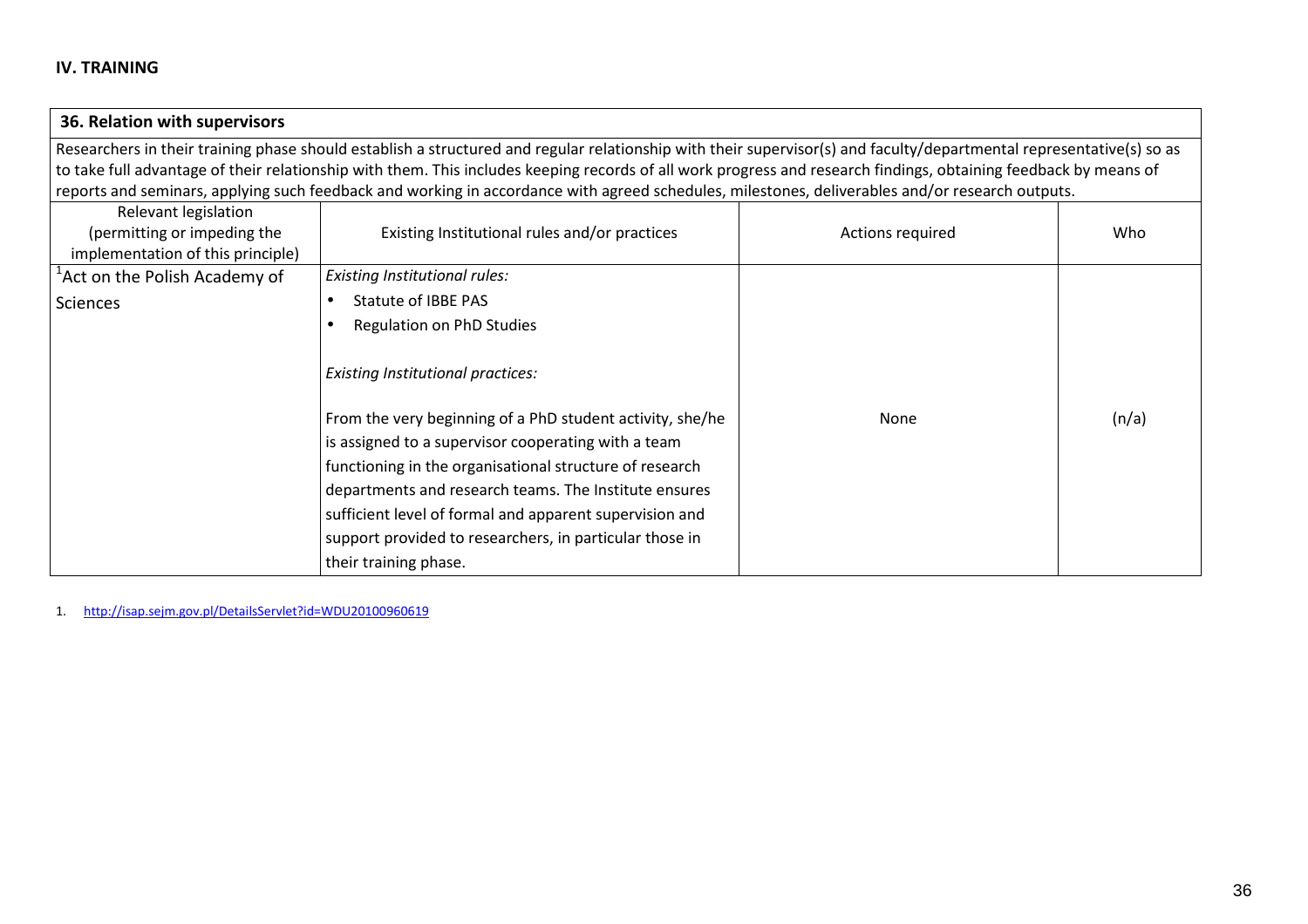#### **37. Supervisors and managerial duties**

Senior researchers should devote particular attention to their multi-faceted role as supervisors, mentors, career advisors, leaders, project coordinators, managers or science communicators. They should perform these tasks to the highest professional standards. With regard to their role as supervisors or mentors of researchers, senior researchers should build up a constructive and positive relationship with the early-stage researchers, in order to set the conditions for efficient transfer of knowledge and for the further successful development of the researchers' careers.

| Relevant legislation<br>(permitting or impeding the<br>implementation of this principle) | Existing Institutional rules and/or practices             | Actions required | Who   |
|------------------------------------------------------------------------------------------|-----------------------------------------------------------|------------------|-------|
| <sup>1</sup> Act on the Polish Academy of                                                | Existing Institutional rules:                             |                  |       |
| Sciences                                                                                 | Statute of IBBE PAS                                       |                  |       |
| <sup>2</sup> Act on Copyright and Derivative                                             | Regulation of Use the Results of Intellectual Property    |                  |       |
| Rights                                                                                   | (2008)                                                    |                  |       |
|                                                                                          | <b>Existing Institutional practices:</b>                  | None             | (n/a) |
|                                                                                          | Senior researchers pay attention to their role as         |                  |       |
|                                                                                          | supervisors including knowledge transfer, building-up     |                  |       |
|                                                                                          | positive relationship as team leaders and career advisors |                  |       |
|                                                                                          | for young co-workers or early-stage researchers.          |                  |       |

1. http://isap.sejm.gov.pl/DetailsServlet?id=WDU20100960619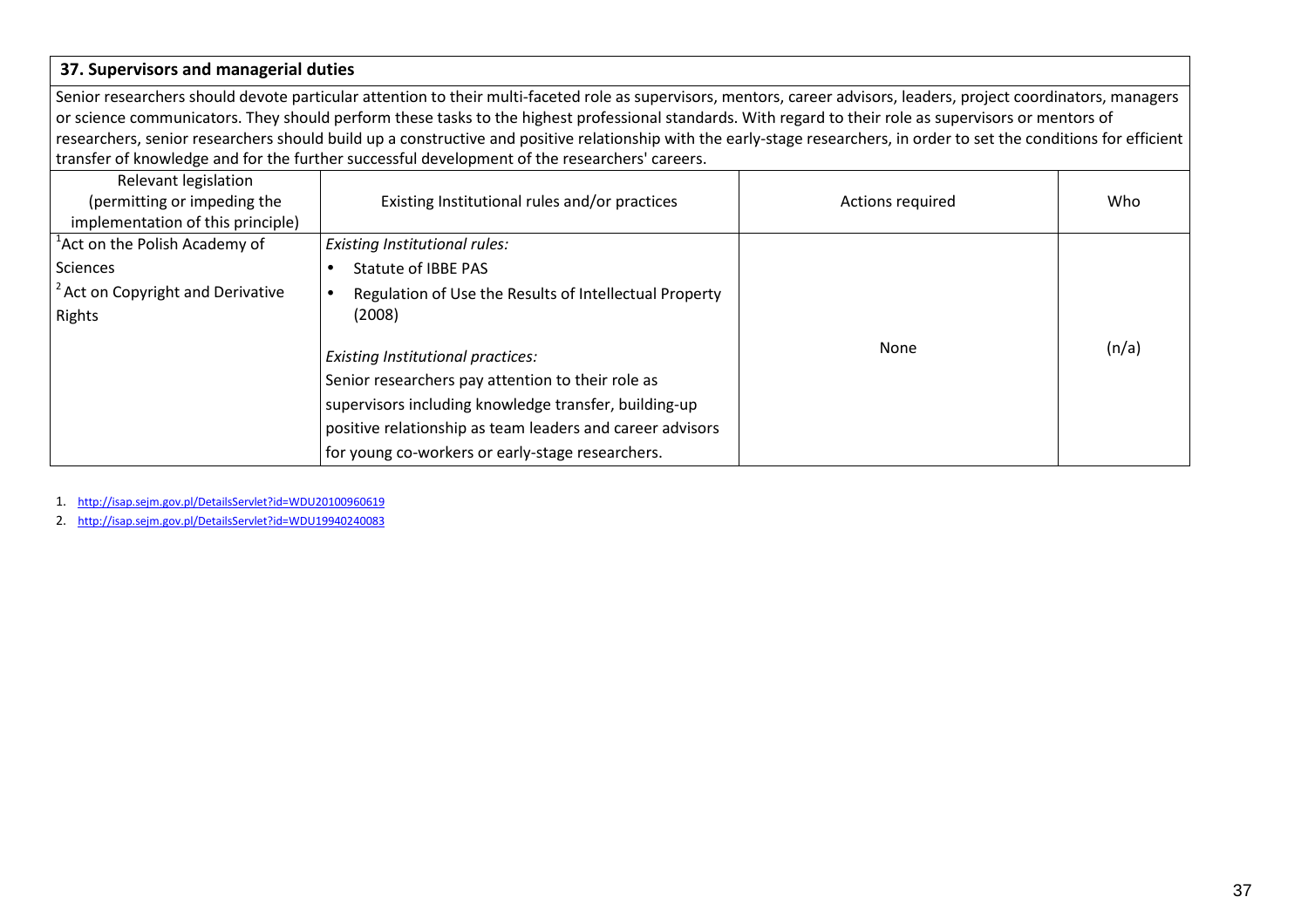| 38. Continuing Professional Development                                                                                                                       |                                                                                                                                                                                                                                                                                           |                  |       |  |  |  |
|---------------------------------------------------------------------------------------------------------------------------------------------------------------|-------------------------------------------------------------------------------------------------------------------------------------------------------------------------------------------------------------------------------------------------------------------------------------------|------------------|-------|--|--|--|
| Researchers at all career stages should seek to continually improve themselves by regularly updating and expanding their skills and competencies. This may be |                                                                                                                                                                                                                                                                                           |                  |       |  |  |  |
| achieved by a variety of means including, but not restricted to, formal training, workshops, conferences and e-learning.                                      |                                                                                                                                                                                                                                                                                           |                  |       |  |  |  |
| Relevant legislation                                                                                                                                          |                                                                                                                                                                                                                                                                                           |                  |       |  |  |  |
| (permitting or impeding the                                                                                                                                   | Existing Institutional rules and/or practices                                                                                                                                                                                                                                             | Actions required | Who   |  |  |  |
| implementation of this principle)                                                                                                                             |                                                                                                                                                                                                                                                                                           |                  |       |  |  |  |
| <sup>1</sup> Act on the Polish Academy of                                                                                                                     | Existing Institutional rules:                                                                                                                                                                                                                                                             |                  |       |  |  |  |
| Sciences                                                                                                                                                      | <b>Statute of IBBE PAS</b>                                                                                                                                                                                                                                                                |                  |       |  |  |  |
|                                                                                                                                                               | <b>Existing Institutional practices:</b><br>At IBBE PAS, researchers are encouraged and<br>stimulated to continuous professional development.<br>Their attendence in courses, workshops,<br>conferences, trainings are are supported and<br>considered in the evaluation of reasearchers. | <b>None</b>      | (n/a) |  |  |  |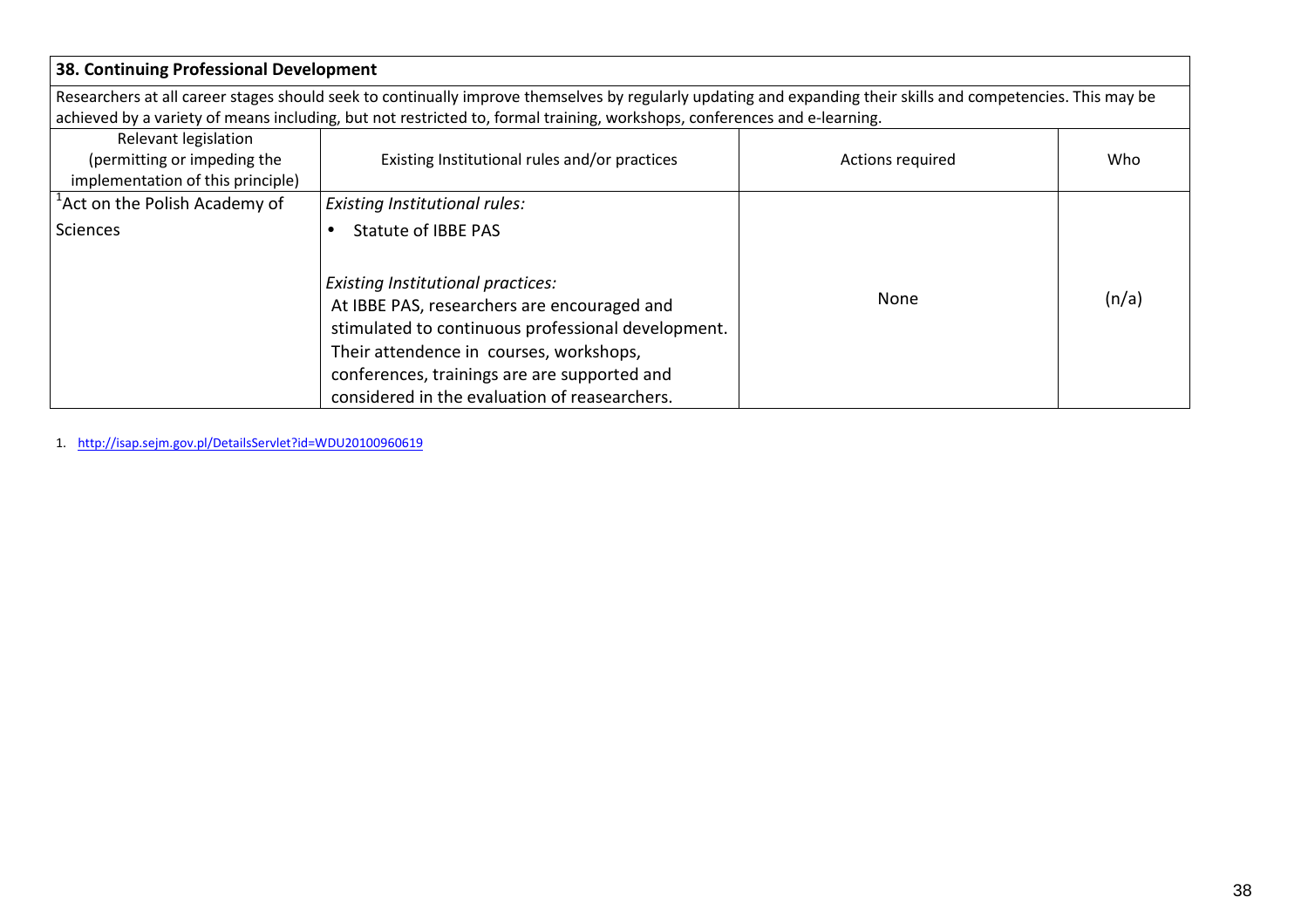| 39. Access to research training and continuous development                                                                                                                                                                                                                                                                                                                                                                                                                       |                                                                                                                                                                                                                                                                                                                                                                                                                                                                                                                                 |                  |       |  |  |  |
|----------------------------------------------------------------------------------------------------------------------------------------------------------------------------------------------------------------------------------------------------------------------------------------------------------------------------------------------------------------------------------------------------------------------------------------------------------------------------------|---------------------------------------------------------------------------------------------------------------------------------------------------------------------------------------------------------------------------------------------------------------------------------------------------------------------------------------------------------------------------------------------------------------------------------------------------------------------------------------------------------------------------------|------------------|-------|--|--|--|
| Employers and/or funders should ensure that all researchers at any stage of their career, regardless of their contractual situation, are given the opportunity for<br>professional development and for improving their employability through access to measures for the continuing development of skills and competencies. Such<br>measures should be regularly assessed for their accessibility, take up and effectiveness in improving competencies, skills and employability. |                                                                                                                                                                                                                                                                                                                                                                                                                                                                                                                                 |                  |       |  |  |  |
| Relevant legislation<br>(permitting or impeding the<br>implementation of this principle)                                                                                                                                                                                                                                                                                                                                                                                         | Existing Institutional rules and/or practices                                                                                                                                                                                                                                                                                                                                                                                                                                                                                   | Actions required | Who   |  |  |  |
| Labour Code                                                                                                                                                                                                                                                                                                                                                                                                                                                                      | <b>Existing Institutional rules:</b>                                                                                                                                                                                                                                                                                                                                                                                                                                                                                            |                  |       |  |  |  |
|                                                                                                                                                                                                                                                                                                                                                                                                                                                                                  | <b>Statute of IBBE PAS</b>                                                                                                                                                                                                                                                                                                                                                                                                                                                                                                      |                  |       |  |  |  |
|                                                                                                                                                                                                                                                                                                                                                                                                                                                                                  | Regulation on PhD studies                                                                                                                                                                                                                                                                                                                                                                                                                                                                                                       |                  |       |  |  |  |
|                                                                                                                                                                                                                                                                                                                                                                                                                                                                                  | <b>Existing Institutional practices:</b><br>At IBBE PAS conditions for researchers stimulation to<br>continuous development are favourable. As far as<br>financial aspects allow for that the researchers are<br>provided with support for attendance in courses,<br>workshops, conferences, trainings which improve<br>thier profesional skills and competencies and expand<br>their konwledge. The researchers have also the<br>opportunity to participate in scientific conferences,<br>workshops organised by the Institute | None             | (n/a) |  |  |  |

1. http://isap.sejm.gov.pl/DetailsServlet?id=WDU19740240141+2016%2401%2402&min=1